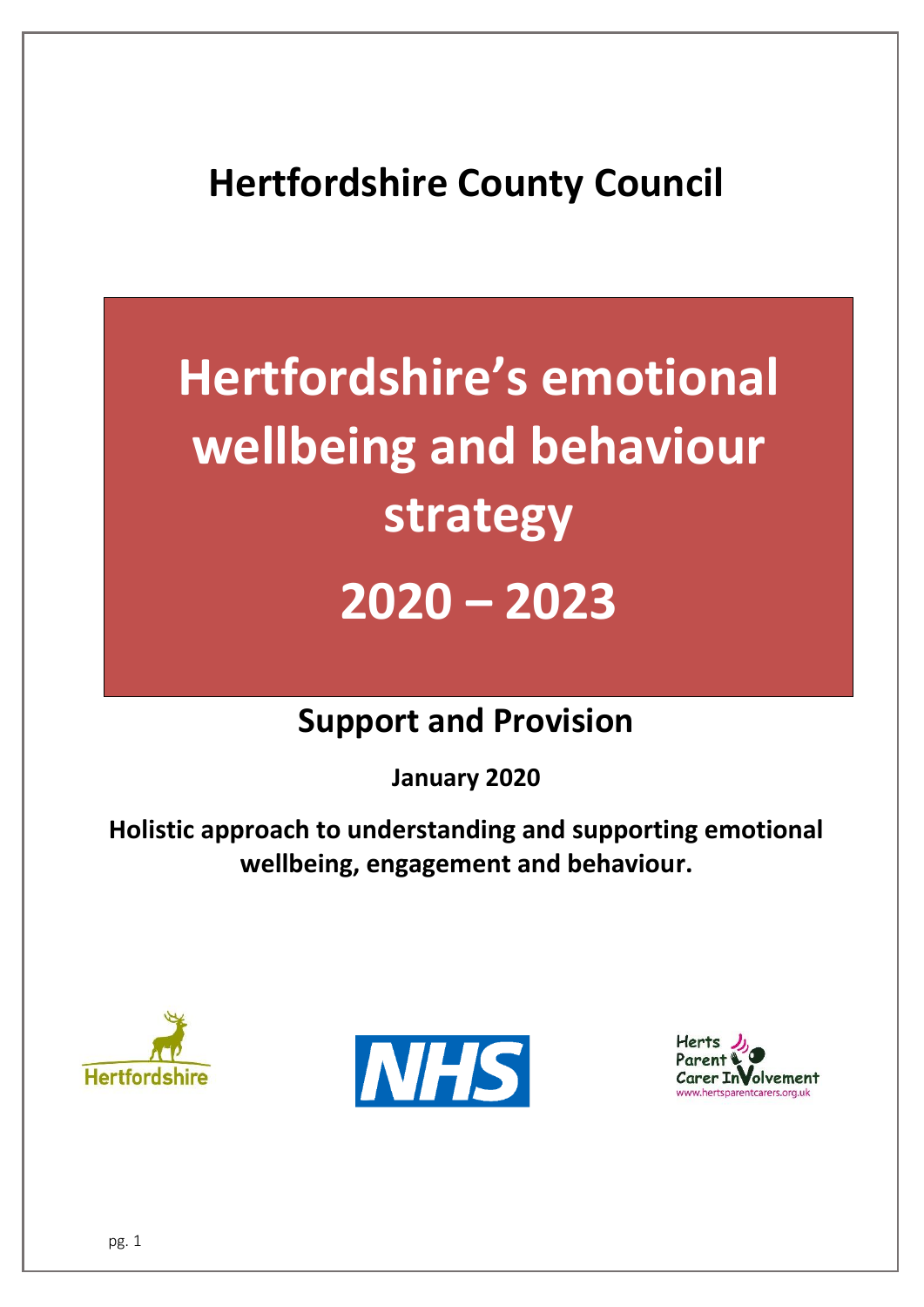#### C**ontents**

| 1.                                                                                                                                               | Introduction<br>3                                       |                                                                                                                           |      |  |  |
|--------------------------------------------------------------------------------------------------------------------------------------------------|---------------------------------------------------------|---------------------------------------------------------------------------------------------------------------------------|------|--|--|
| 2.                                                                                                                                               |                                                         | <b>Definitions</b><br>3                                                                                                   |      |  |  |
| 3.                                                                                                                                               |                                                         | Broad Aims of the Strategy<br>4                                                                                           |      |  |  |
| 4.                                                                                                                                               |                                                         | <b>Underpinning Principles</b><br>5                                                                                       |      |  |  |
| 5.                                                                                                                                               | Strategic Priorities within Hertfordshire 2019-22<br>87 |                                                                                                                           |      |  |  |
|                                                                                                                                                  | 5.1                                                     | Maintaining children in suitable, full-time, education                                                                    | 87   |  |  |
|                                                                                                                                                  | 5.2                                                     | Protecting and delivering entitlement                                                                                     | 98   |  |  |
|                                                                                                                                                  | 5.3                                                     | Building capacity within schools                                                                                          | 109  |  |  |
|                                                                                                                                                  | 5.4                                                     | Developing the DSPL delivery model                                                                                        | 10   |  |  |
|                                                                                                                                                  | 5.5                                                     | Co-production with parents/carers                                                                                         | 1244 |  |  |
|                                                                                                                                                  | 5.6                                                     | Building a strong and effective partnership between Early Years settings,<br>schools and local authority support services | 12   |  |  |
|                                                                                                                                                  | 5.7                                                     | <b>Alternative Provision</b>                                                                                              | 12   |  |  |
|                                                                                                                                                  | 5.8                                                     | Strengthening safeguarding                                                                                                | 1342 |  |  |
| 6.                                                                                                                                               | <b>Successful Outcomes</b><br><u> 1443 </u>             |                                                                                                                           |      |  |  |
| <b>Appendix 1 – Provision in Hertfordshire</b>                                                                                                   |                                                         |                                                                                                                           |      |  |  |
|                                                                                                                                                  | I.                                                      | <b>Early Years Setting support</b>                                                                                        | 1645 |  |  |
|                                                                                                                                                  | Ш.                                                      | <b>Primary Phase support</b>                                                                                              | 1645 |  |  |
|                                                                                                                                                  | III.                                                    | Secondary Phase support                                                                                                   | 1847 |  |  |
|                                                                                                                                                  | IV.                                                     | Special School support                                                                                                    | 2018 |  |  |
| <b>Appendix 2 - Hertfordshire Steps</b><br>2120                                                                                                  |                                                         |                                                                                                                           |      |  |  |
| <b>Appendix 3</b> - Training and support for Emotional Wellbeing and Mental Health in Schools 2322                                               |                                                         |                                                                                                                           |      |  |  |
| Appendix 4 – Hertfordshire's Thrive Approach to understanding and supporting emotional<br>wellbeing, engagement and behaviour<br><u>2827</u>     |                                                         |                                                                                                                           |      |  |  |
| Appendix 5 – Hertfordshire's Tiered Approach to improving and supporting emotional<br>wellbeing, engagement and behaviour in Early Years<br>3736 |                                                         |                                                                                                                           |      |  |  |
| Appendix 6 – Glossary of terms and acronyms<br>4140                                                                                              |                                                         |                                                                                                                           |      |  |  |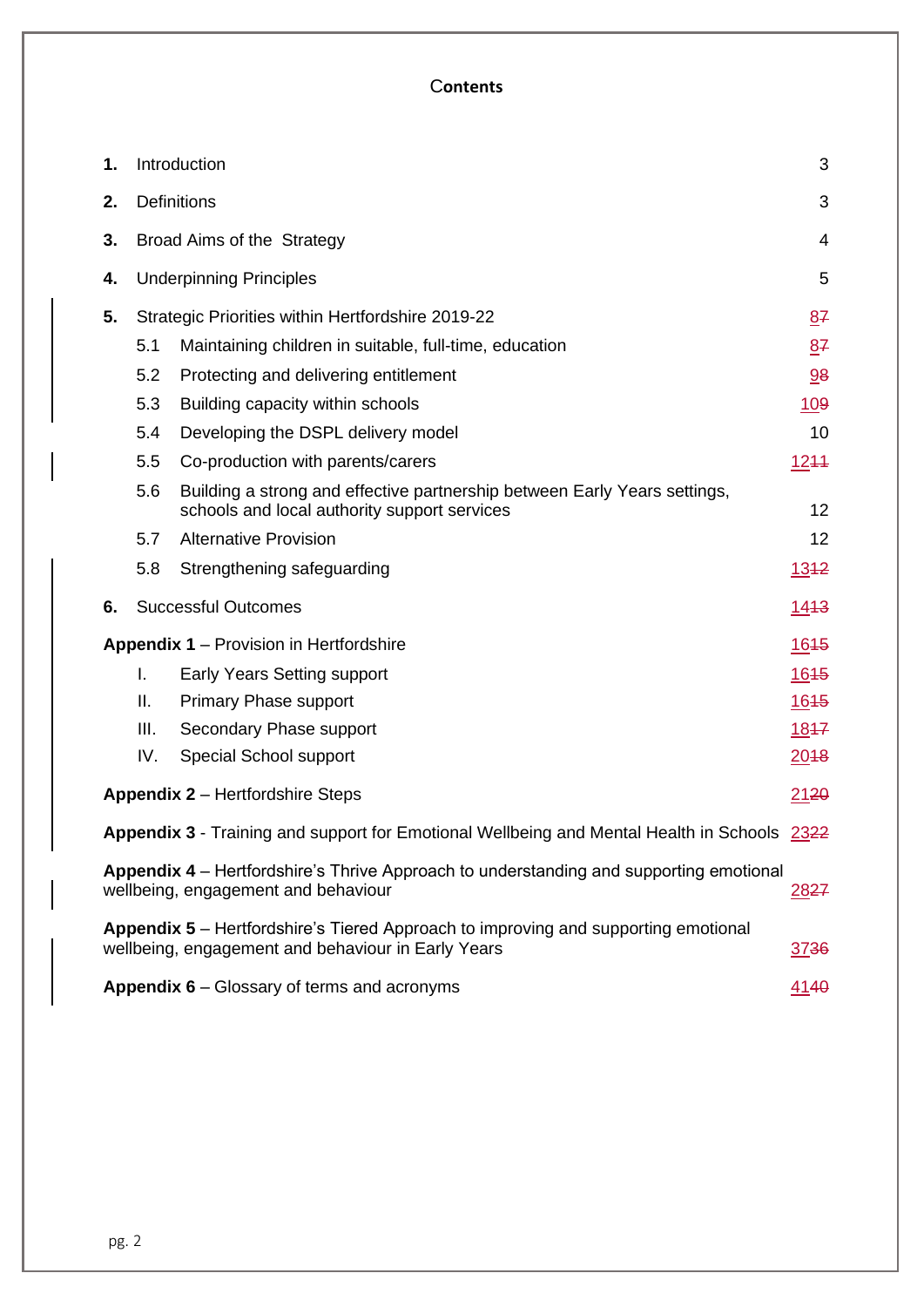#### <span id="page-2-0"></span>**1. Introduction**

This emotional wellbeing and behaviour strategy must be considered alongside the SEND strategy. A central purpose of this strategy is to protect, champion and safeguard the entitlement of those children who are at risk of being out of education.

This strategy has been created and agreed in partnership between schools, parents and Hertfordshire's NHS Partners to clearly identify how Hertfordshire County Council aims to increase capacity and upskill children, their families and professionals to be resilient, informed about support and training available, understand the choices they have and what they can do to help themselves.

The purpose of developing this county wide emotional wellbeing and behaviour strategy is to promote a move away from traditional behaviour management approaches, which place a huge emphasis on rewards and punishments linked to behaviour, towards a more holistic, relational and universal approach, which is inclusive for all, and can benefit the whole school community.

The 2014 Code of Practice of Special Educational Needs (SEN) – replaced the Behaviour and Social Difficulties (BESD) with Social, Emotional, and Mental Health (SEMH) difficulties – which promotes a shift towards viewing **behaviour as a communication of an emotional need,** encouraging a non-judgmental, curious and empathic attitude towards behaviour from all

This strategy recognises that positive emotional wellbeing is an essential prerequisite to effective learning and enhances children's outcomes. We also acknowledge that most children do not experience difficulties in coping in their setting or school and are able to access the educational opportunities available to them.

However, a small number of children, due to their poor emotional wellbeing, find it difficult to engage in learning or cope in a learning environment. These children must be regarded as vulnerable rather than troublesome, and all stakeholders have a duty to explore this vulnerability and provide appropriate support in a timely manner.

For the strategy to be effective all relevant partners and stakeholders must engage and commit to the principles underpinning the strategy.

#### <span id="page-2-1"></span>**2. Definitions**

The term **child** or **children** refers to all children under the age of 18.

The term **difficult** used throughout this document refers to behaviour that a child displays that does not cause harm or injury. Staff may find these behaviours challenging.

The term **dangerous** used throughout this document refers to behaviours that cause evidenced injury to self or others, damage to property, or committing a criminal offence.

The term **parent** used throughout this policy refers to all those with parental responsibility, including parents and those who care for the child (as defined in section 576 of the Education Act 1996). Where there is a Care Order in force (within the meaning of section 31 of the Children Act 1989), the local authority has the power to restrict the exercise by the child's parents of their parental responsibility, if the welfare of the child so requires.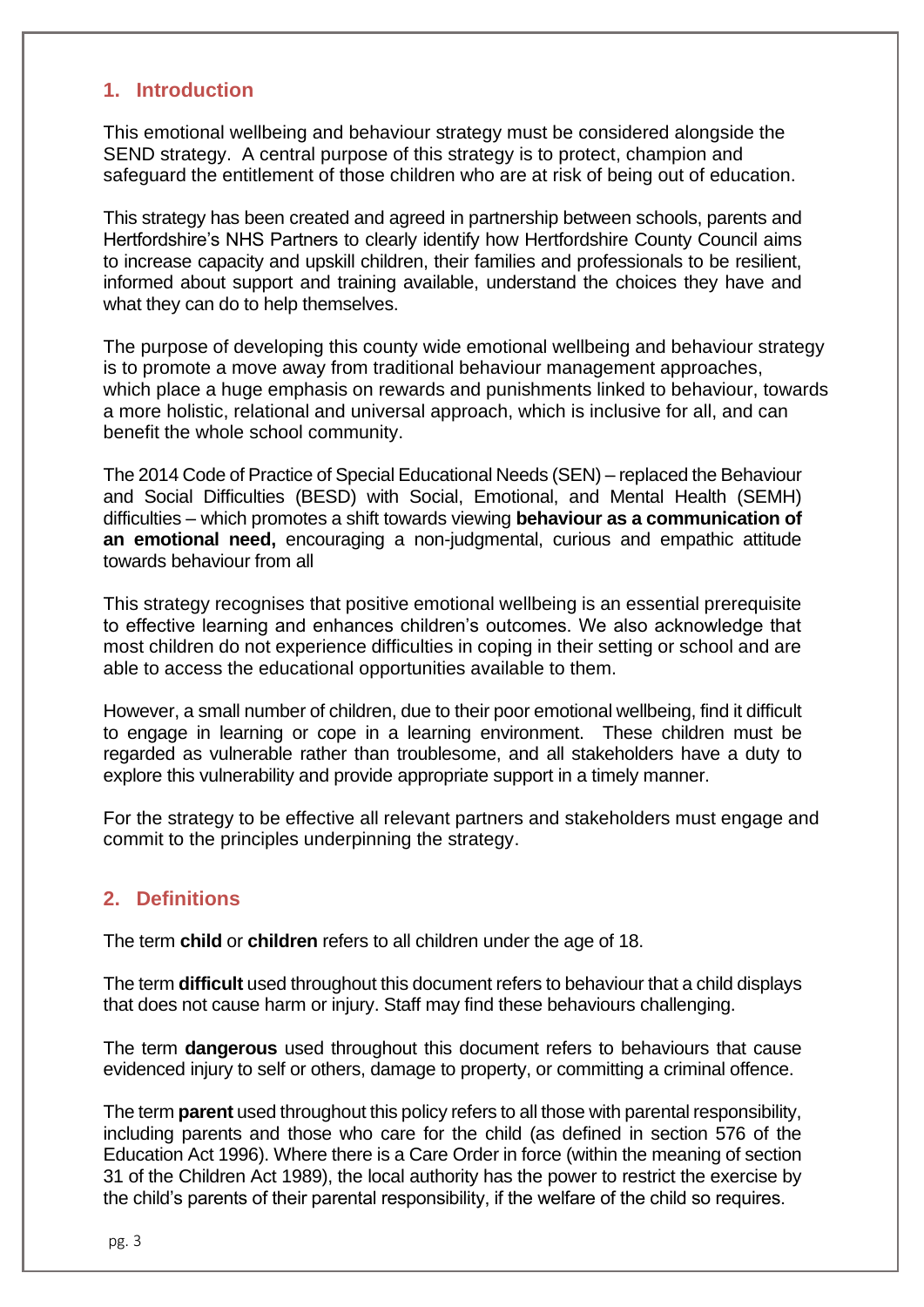The term **Stakeholders** used throughout this document refers to anyone who is invested in the welfare and success of a school, a child or family. These include professionals from Health, social care and Education but also represent parents and the wider support networks within their home or community.

The term **emotional wellbeing** used throughout this document is defined as "A state of wellbeing in which the individual realises his or her own abilities, can cope with the normal stresses of life, can work productively and fruitfully, and is able to make a contribution to his or her community." WHO 2004

The term **Mental Health** in reference to children and young people within this document is defined as "The capacity to live a full, productive life as well as the flexibility to deal with its ups and downs. In children and young people, it is especially about the capacity to learn, enjoy friendships, to meet challenges, to develop talents and capabilities." (Young Minds)

The term **behaviours that challenge** can be explained as follows:

Poor emotional wellbeing is often labelled or described as behavioural difficulties or behaviours that challenge. Poor emotional wellbeing may also reflect the challenges of communication, or the frustrations faced by children and young people with learning disabilities, autistic spectrum conditions or other conditions that have a direct impact on their emotional, psychological or physiological abilities including children with mental health difficulties - who may feel they have little choice and control over their lives. Children and young people's poor emotional wellbeing needs to be regarded as vulnerable rather than troublesome and schools have a duty to explore this vulnerability and provide appropriate support.

Behaviours that challenge can result from the impact of a child or young person being exposed to overwhelming environments, which they do not understand, where positive social interactions are lacking, and / or personal choices are limited. Children and young people exhibiting behaviours that challenge need support and differentiation of teaching and learning to have their needs met and support to develop alternative ways of expressing themselves that achieve the same purpose but are more appropriate.

#### **A further glossary of terms and acronyms can be found in Appendix 6**

# <span id="page-3-0"></span>**3. Broad Aims of the Strategy**

The broad aims of the behaviour strategy are as follows:

- To ensure all children in Hertfordshire receive their entitlement to suitable fulltime education, range of curriculum and extra-curricular activities – regardless of any emotional wellbeing or behavioural difficulties they may have or where they live and/or go to school or nursery.
- To enable schools and settings to create a truly inclusive ethos and accessible learning environment in which children can actively participate and where emotional well-being can flourish.
- To enable schools and settings to identify at an early stage those children who require additional reasonable adjustments to support or strengthen their emotional wellbeing and build resilience.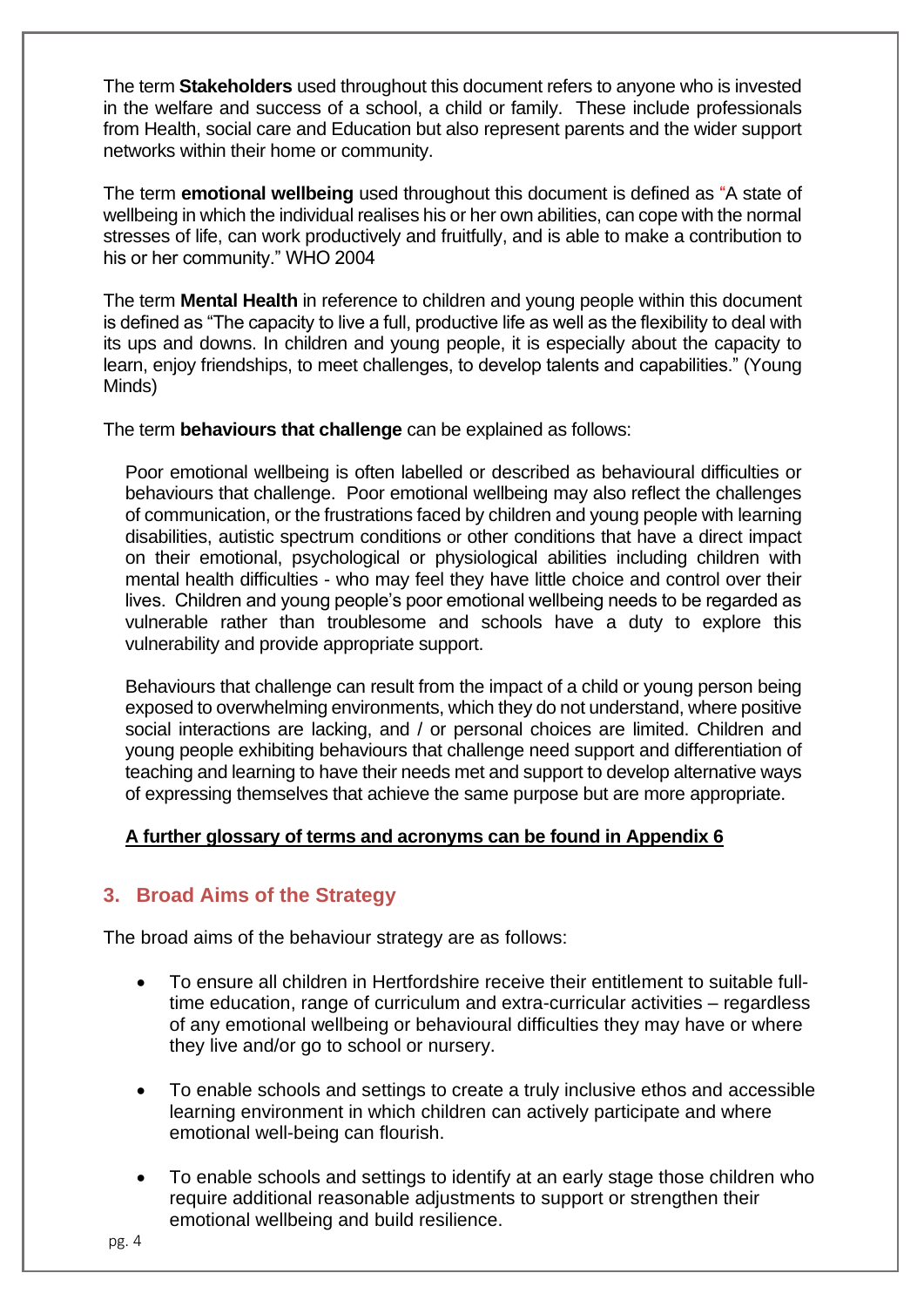- To enhance the ability and capacity of schools and settings to work in partnership with each other in order to retain ownership of, and secure positive outcomes for, all children within their area.
- To work in partnership with parents/carers in supporting children whose emotional wellbeing is affecting their ability to engage in learning or the school environment.
- To ensure that information provided by a school is made available to pupils and parents with disabilities, using alternative formats where required.
- To ensure that schools SEN information report is published and accessible to parents with clear and meaningful details of the reasonable adjustments
- To improve the coordination, integration and effectiveness of LA support services in order to secure early, targeted interventions which lead to sustained quality outcomes.
- To ensure that the partnership working between schools, education settings and other agencies become more integrated, robust and effective.
- To ensure that resources are deployed equitably and transparently and are used to optimum effect, thereby securing value for money.
- To create clear channels of accountability which can enable the effective monitoring of outcomes.

# <span id="page-4-0"></span>**4. Underpinning Principles**

The Emotional wellbeing and behaviour strategy is underpinned by government legislation and SEND guidance and by a set of principles to which all stakeholders are expected to commit. These principles are:

The local authority will provide a strategic lead.

The LA will provide clear strategic leadership and direction in the delivery of this strategy and ensure that the priorities detailed within it are delivered consistently, equitably and transparently. In fulfilling this role, the LA will offer support, challenge and mediation to all stakeholders, and act, when appropriate, or advocate on behalf of any child who is out of education.

• Every child has an entitlement to receive full-time education, including funding for 2 - 4 years old, suitable to his/her age, ability and aptitude and any special educational needs he/she may have.

Regardless of the presenting behaviours or emerging needs he/she may exhibit, each child has an entitlement to receive a suitable, full-time education and it is the shared duty of all stakeholders to work together to rigorously protect this entitlement. No child should be allowed to "fall through the gap" or be "left behind" and each individual child should have access to a continuum of support which can address his/her needs.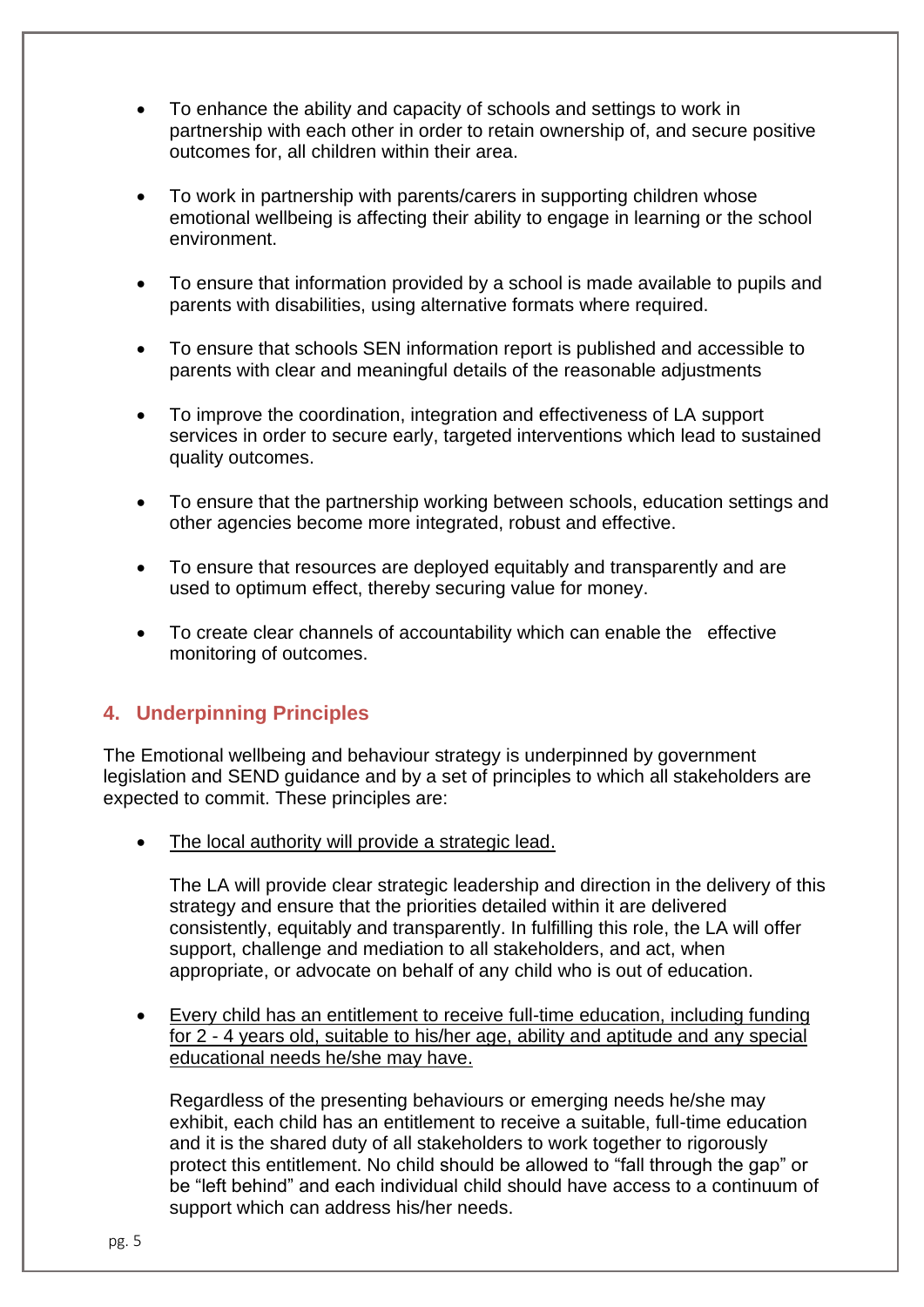#### Schools and settings know their children (and their families).

Staff and parents are key in promoting positive emotional wellbeing. These adults and practitioners have an informed perspective and their insights are of equal value and should equally fully inform all planning and decision-making.

#### • Early correct identification of need and intervention is crucial.

The focus should be on children deemed to be "at risk" of developing poor emotional wellbeing. Only in this way can a timely response be delivered before a serious escalation occurs. **(See Appendix 2 below on Hertfordshire Steps).**

#### • A recognition that behaviours can change, and improvement can be secured.

Staff must maintain a belief that positive change can be achieved, and this philosophy should underpin all interventions. Behaviour can be affected, influenced and changed by a variety of factors that may be difficult to understand. This behaviour analysis will require innovative thinking, adapted working practice and a constant search to develop new ways of engaging children whose behaviour is deemed to be challenging. Changing behaviour is a learning process both for children and for the adults who are responsible for them. Expectations must be realistic but must be grounded in a belief that change can be affected. Improvements in behaviour may be small and gradual and it should be recognised that behaviour expectations should be developmentally realistic.

• The behaviour should be seen, explained and analysed separately from the child.

It is important to ensure that children are not blamed nor stigmatized for their behaviour. Children often face multiple and complex difficulties and in addressing these difficulties all partners should ensure that their approach is underpinned by the need to analyse the function of the behaviour and explore what it might be communicating. Behaviours that are viewed as challenging should be considered as to whether they are age appropriate and/or in line with that child's stage of development.

#### • Flexibility and creativity are essential to improving emotional wellbeing.

There is no "one size fits all" approach to understanding behaviour management and responses need to be personalised to the very specific needs of each individual child. Solution focused thinking is of crucial importance and this may require a change in approach for some stakeholders. Whilst clearly defined procedures and protocols are essential, these should not be permitted to block the development of original and creative solutions. It should never be acceptable to do something in a certain way simply because, "That's the way we've always done it". Solution Focused Reflective Practice approaches help teams reflect on the holistic needs of the child and young person, increase understanding and draw on resources to consider a variety of positive approaches to support children and young people.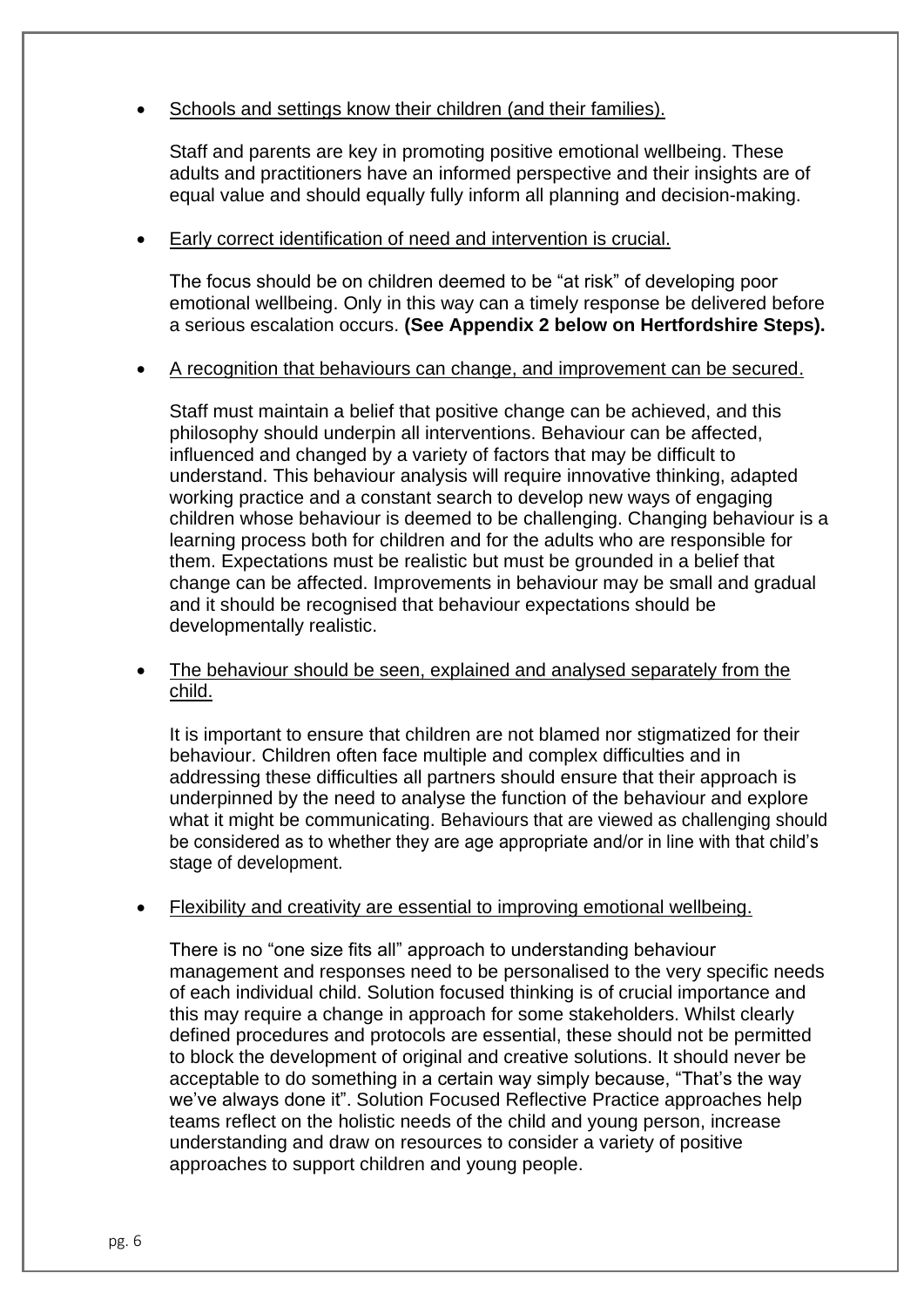• The voices of children and their parents/carers should be sought and listened to.

Children and their parents/carers must be active participants in the process. Regardless of the child's and/or his/her parent/carer ability to communicate, their views and suggestions should always be sought. Some children and their parent/carers may sometimes need an advocate. Stakeholders should ensure that such advocacy is available and accessible. Behaviour Plans in early Years settings, Pastoral Support Plans (PSPs) or Risk Reduction Plans in schools should be used to improve outcomes, reduce sanctions and secure the active involvement of parents/carers. All planning documents must be jointly created, coproduced and regularly reviewed to ensure these are improving the emotional wellbeing of the child. Any strategy that is evidently detrimental to the emotional wellbeing of the child must be reviewed and amended.

#### • Mutual trust and shared commitment are vital.

Positive outcomes will be most easily secured if all stakeholders commit to work together in a spirit of trust and good will and a solution focused approach.

#### • Local capacity should be developed.

The principle of 'local solutions to local challenges' underpins all interventions in Hertfordshire and is fundamental to this Strategy. The DSPL groups and local partnership models are purposefully designed to ensure local collaborative working and a shared responsibility. Early Years settings and schools should have access to quality local services and play a key role in designing and evaluating the delivery of these services. This will ensure that all stakeholders retain accountability of all children in their area**.**

#### • There should be cohesion, consistency and equity across Hertfordshire.

Children should be able to access the same level of high-quality support regardless of where they live or are educated within Hertfordshire.

#### Intervention or practice must be evidence-based, and data-driven.

Stakeholders must use existing quality assured models of proven best practice, and robust up-to-date data, to inform planning, decision-making, allocation of resources and the monitoring of outcomes. The LA should assume a key role in identifying such practice and in providing and supporting the interrogation of such data.

#### • Outcomes must be efficient, effective and value for money.

In determining these outcomes all stakeholders will need to ensure evidencebased practices are used when monitoring, planning and evaluating all interventions and resource. It should be recognised that every child needs bespoke and appropriate support to be able to improve his/her emotional wellbeing and re-engage in learning. Such outcomes, however, need to be effective (in that clearly defined objectives have been achieved) efficient (in that good use is made of available resources), and offer value for money.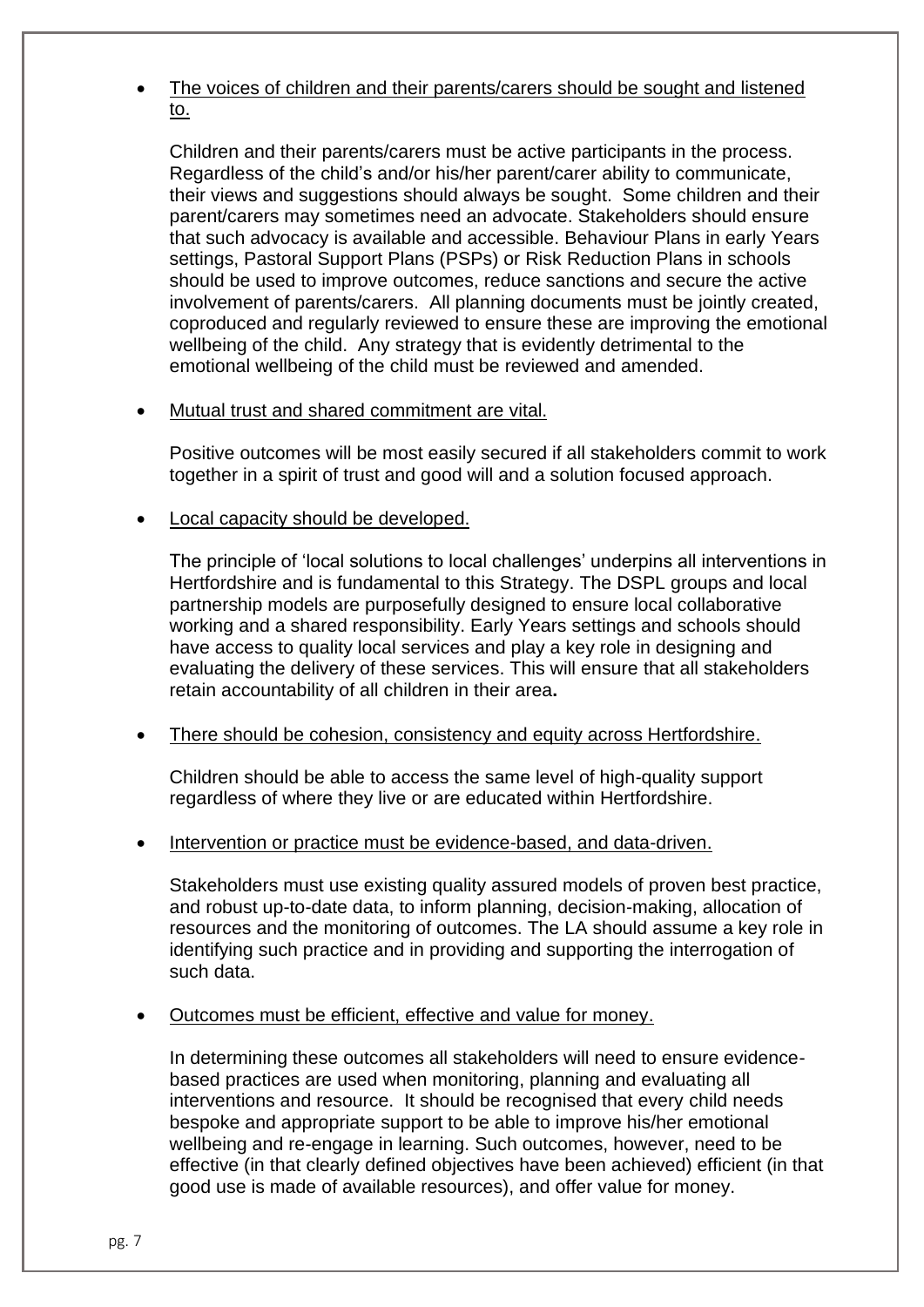# <span id="page-7-0"></span>**5. Strategic Priorities within Hertfordshire 2020-23**

#### <span id="page-7-1"></span>**5.1 Maintaining children in suitable, full-time, education**

The LA has a clear statutory responsibility to ensure that all children within Hertfordshire access full-time education appropriate to their age, ability, aptitude and to any special educational needs they may have. This is a responsibility and accountability which cannot be delegated or devolved, but it is one which can only be effectively delivered through a strong partnership approach.

Schools' and settings' focus should always be on preventing exclusion and maintaining a child's placement at the school or setting at which he/she is on roll. (All schools should adhere to the DFE statutory guidance on exclusions.)

[https://assets.publishing.service.gov.uk/government/uploads/system/uploads/attachmen](https://assets.publishing.service.gov.uk/government/uploads/system/uploads/attachment_data/file/641418/20170831_Exclusion_Stat_guidance_Web_version.pdf) t data/file/641418/20170831 Exclusion Stat quidance Web version.pdf

Whilst it is recognised that it may, in exceptional circumstances, be necessary for a school or setting to permanently exclude a child, the head teacher should take account of any contributing factors that are identified after the incident has occurred. For example, where it comes to light that the pupil has suffered bereavement, has mental health issues or has been subject to bullying.

Should it be demonstrated that a school or setting is no longer able to meet the needs of an individual child his/her placement should be reviewed. Ultimately, however, it may be necessary to seek additional support or an alternative placement which can better meets the needs of the child.

Children who exhibit behaviours that challenge should never be sent home, nor should their parents/carers be asked to collect them as an alternative to them being given a fixed-term exclusion. Informal exclusions are illegal and should not be used in any circumstances, if a child's behaviour and emotional wellbeing is such that the school's headteacher or setting manager considers that the behaviour represents a serious threat to the safety and welfare of themselves and/or others at the school then the formal exclusion process must be followed.

Schools must not advise the parents/carers of children who exhibit behaviours that challenge to look for another school or setting for their child, nor should they signpost towards elective home education as a possible alternative to permanent exclusion.

All schools and settings must adhere to the In-Year Fair Access Protocol. Managed moves for children of statutory school age should be transparent and jointly agreed between the school and their parents/carers. Managed moves should only be used in circumstances when it is in the child's best interests to be offered a fresh start, in a new placement and full parental agreement.

[https://www.hertfordshire.gov.uk/media-library/documents/schools-and](https://www.hertfordshire.gov.uk/media-library/documents/schools-and-education/admissions/fair-access-protocol/hcc-fair-access-protocol-2019.pdf)[education/admissions/fair-access-protocol/hcc-fair-access-protocol-2019.pdf](https://www.hertfordshire.gov.uk/media-library/documents/schools-and-education/admissions/fair-access-protocol/hcc-fair-access-protocol-2019.pdf)

There may be occasions – in very exceptional circumstances – when a child is not able to access full-time education (generally recognised as 15 – 30 hours for children in early Years and 20 - 25 hours a week in school depending on the Key Stage). In such exceptional situations it may be appropriate to temporarily use a reduced timetable to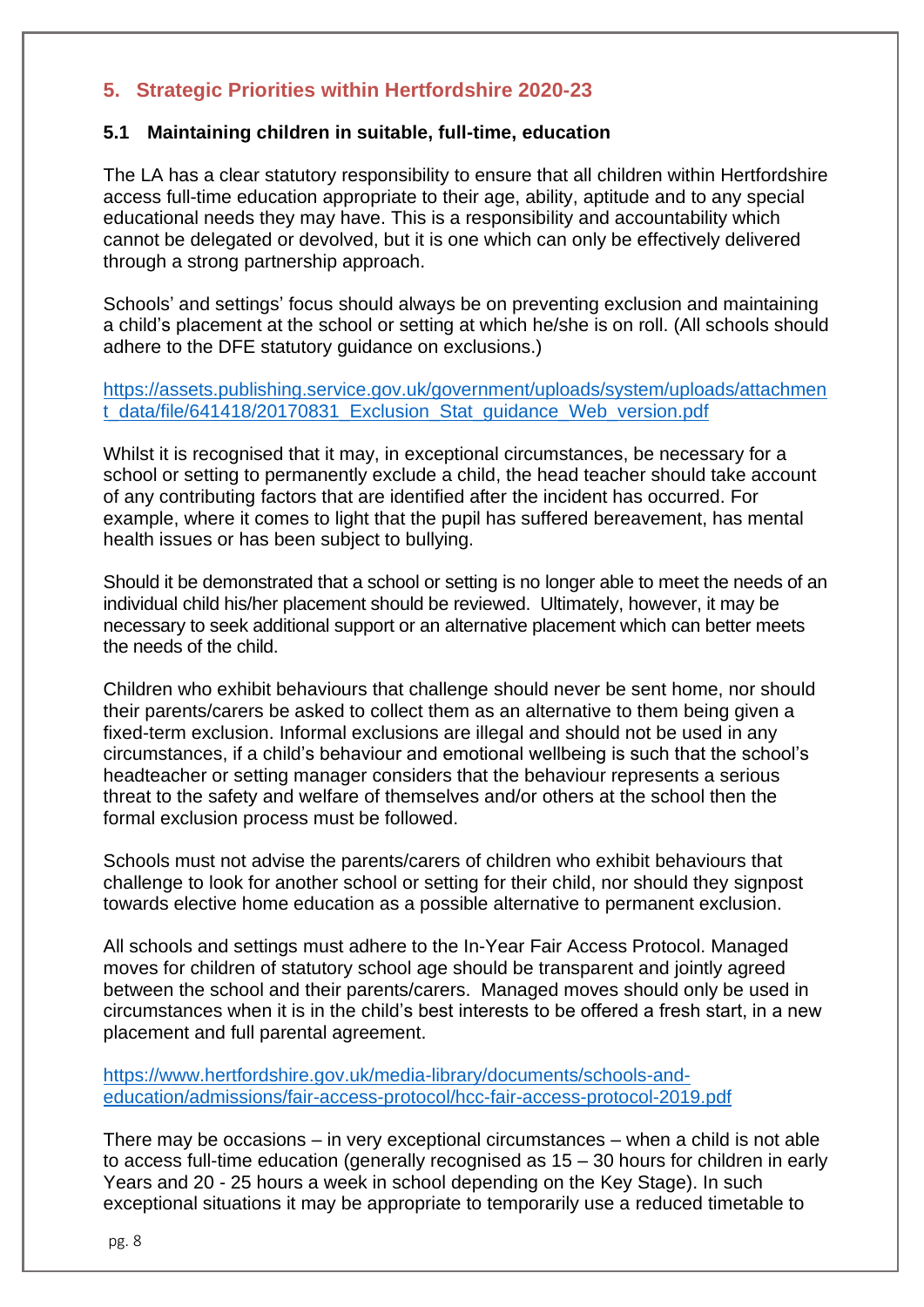meet their individual needs. A reduced timetable should, however, only be used as a short-term agreement. It must have the mutual agreement of the child's parents, must be subject to regular review and settings should evidence the benefits to the child. A reduced timetable must never be used as a long-term solution. (In considering the use of a reduced timetable schools and settings should adhere to the conditions set out in the local authority's guidance on part-time timetables).

[https://www.hertfordshire.gov.uk/microsites/local-offer/media](https://www.hertfordshire.gov.uk/microsites/local-offer/media-library/documents/professional-documents/senco-guidance-part-time-timetables-for-pupils-with-send.pdf)[library/documents/professional-documents/senco-guidance-part-time-timetables-for-pupils](https://www.hertfordshire.gov.uk/microsites/local-offer/media-library/documents/professional-documents/senco-guidance-part-time-timetables-for-pupils-with-send.pdf)[with-send.pdf](https://www.hertfordshire.gov.uk/microsites/local-offer/media-library/documents/professional-documents/senco-guidance-part-time-timetables-for-pupils-with-send.pdf)

#### <span id="page-8-0"></span>**5.2 Protecting and delivering entitlement**

**A central purpose of this strategy is to protect, champion and safeguard the entitlement of those children who are at risk of being out of education.** Whilst the overwhelming majority of children in Hertfordshire are able to access the educational opportunities offered to them by their local Early Years setting or school, a small minority – for a variety of often complex reasons – experience difficulties which mean that they cannot easily and fully access these opportunities.

It is important to recognise that a special emphasis should be placed on protecting the educational entitlement of children who belong to identified vulnerable groups – in particular, children with SEND (including mental difficulties), Looked after Children and children from particular ethnic minorities. (Evidence strongly suggests that children from these groups are more likely to be at risk of exclusion than their peers).

#### <https://www.gov.uk/government/publications/mental-health-and-behaviour-in-schools--2>

As noted above (section 4) it is the shared responsibility of all stakeholders and parents/carers to ensure that the educational entitlement of these identified children is properly and effectively protected. All stakeholders must consider the children of Hertfordshire as "our children", regardless of where they go to school or the individual complexity of their presenting needs.

In practice the educational entitlement of individual children might be secured, through our graduated tiered approach. The Graduated Tiered approach **(Appendix 4)** demonstrates the provision and services included at each level and the types of interventions locally accessible to support emotional engagement. This tiered approach will look different for Early Years settings **(Appendix 5)**, including Private, Voluntary and Independent Settings (PVIs)

- Tier 1 Prevention and Early Identification (Universal)– the school provides support for all children's emotional wellbeing from its own resources.
- Tier 2 Getting Advice and Signposting (Universal plus)– the school accesses enhanced advice and guidance from other schools in the area for those children whose emotional wellbeing is affecting their ability to engage in learning or the school environment.
- Tier 3 Getting Help (Targeted) the school accesses targeted support from specialist local providers, outreach or other locally commissioned services through their DSPL's. Support can be accessed from ESC, PBS's, special school outreach, ISL or public health.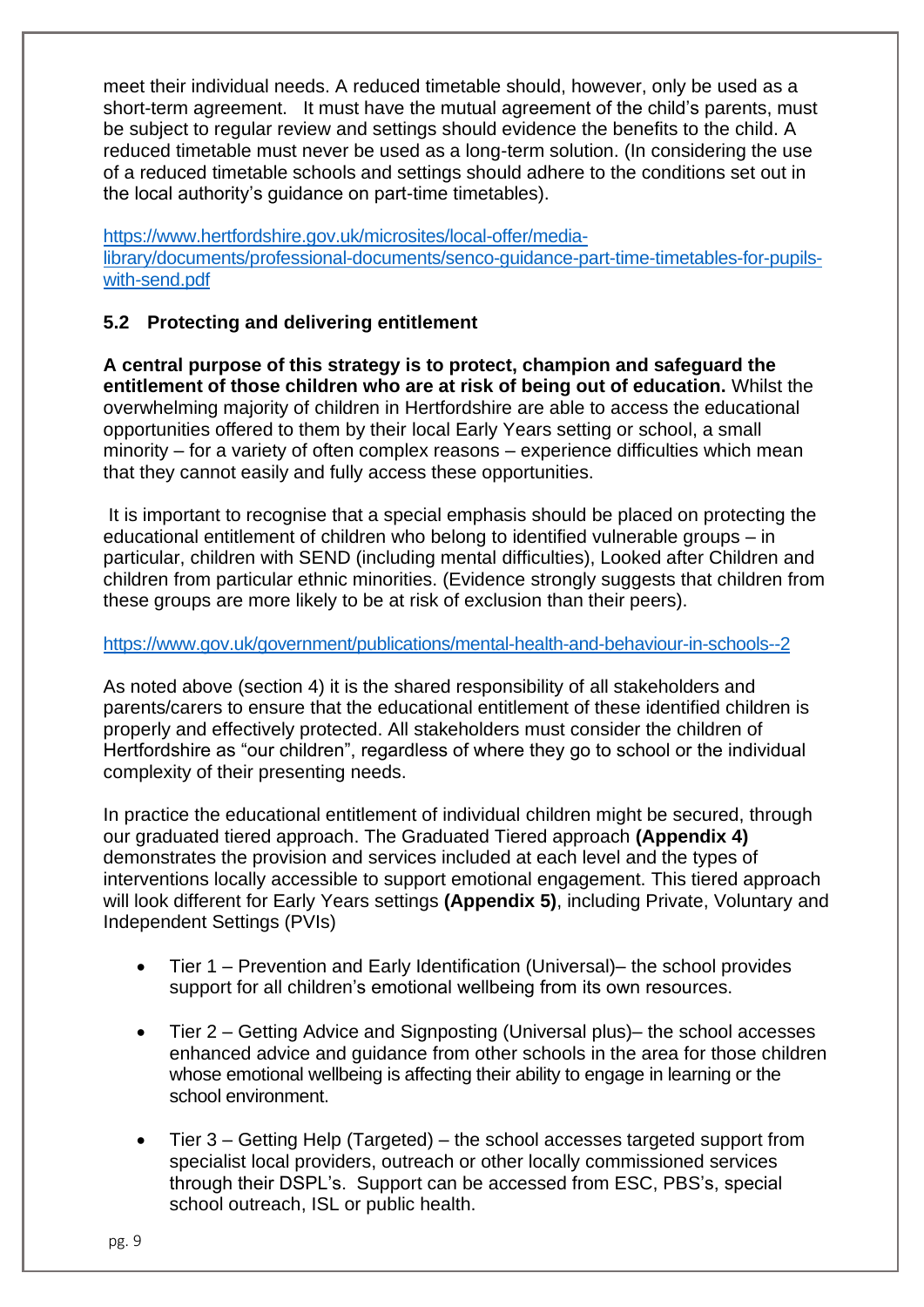- Tier 4 Getting More Help (Targeted plus)– the school accesses short term provision away from the school when a children or young person is considered to be at immediate risk of permanent exclusion.
- Tier 5 Getting Risk Support (Specialist)– suitable quality assured alternative provision is commissioned for children who have been permanently excluded until a new school placement is identified. There may of course be occasions when it is necessary to consider whether a mainstream school remains an appropriate placement.

The local authority has a statutory duty to protect the educational entitlement of all children of statutory school age who have been permanently excluded from school. This duty is discharged through the provision of suitable, full-time education from Day 6 following the child's exclusion. This education can be delivered through the Education Support Centres (ESCs) and Primary Behaviour Services. **(See Appendix 1).**

# <span id="page-9-0"></span>**5.3 Building capacity within schools**

It is the responsibility of settings and schools to recognise when an individual child's emotional wellbeing is starting to affect their ability to engage in learning or the school environment. Schools should provide details of how the curriculum is adapted or made accessible for these pupils. Lessons should be differentiated and personalized to ensure there are no barriers to every pupil achieving. Provision maps are an efficient way of showing all the provision that the school makes which is additional to and different from that which is normally available for all pupils. Therefore settings/schools are responsible in partnership with parents to identify and implement jointly agreed strategies which support the child.

Settings and schools should continue to develop supportive nurturing environments that promote positive emotional wellbeing and prevent the need for exclusion. In doing this schools should ensure the active participation of children and parents/carers in the development of their setting's/school's behaviour policy and practice. (Behaviour for Learning offers a model as to how this might be achieved for schools).

Settings and schools should continue to develop and improve internal tracking and data systems which enable them to identify at an early stage individual children and specific cohorts who are at risk of becoming disaffected.

Settings and schools should commission, develop and embed evidenced based whole school approaches for promoting emotional wellbeing for all children. All staff should have training and development to enhance their knowledge and skills in proactively recognising, understanding and supporting children's emotional wellbeing. (**See Appendix 2 Hertfordshire Steps and Appendix 3 Whole school approaches to Mental Health/Mental Health Leads).**

#### <span id="page-9-1"></span>**5.4 Developing the DSPL delivery model**

DSPL (Delivering Special Provision Locally) is a Hertfordshire-wide partnership approach initiated in 2011. DSPL provides a range of support across the county for children with special educational needs and disabilities.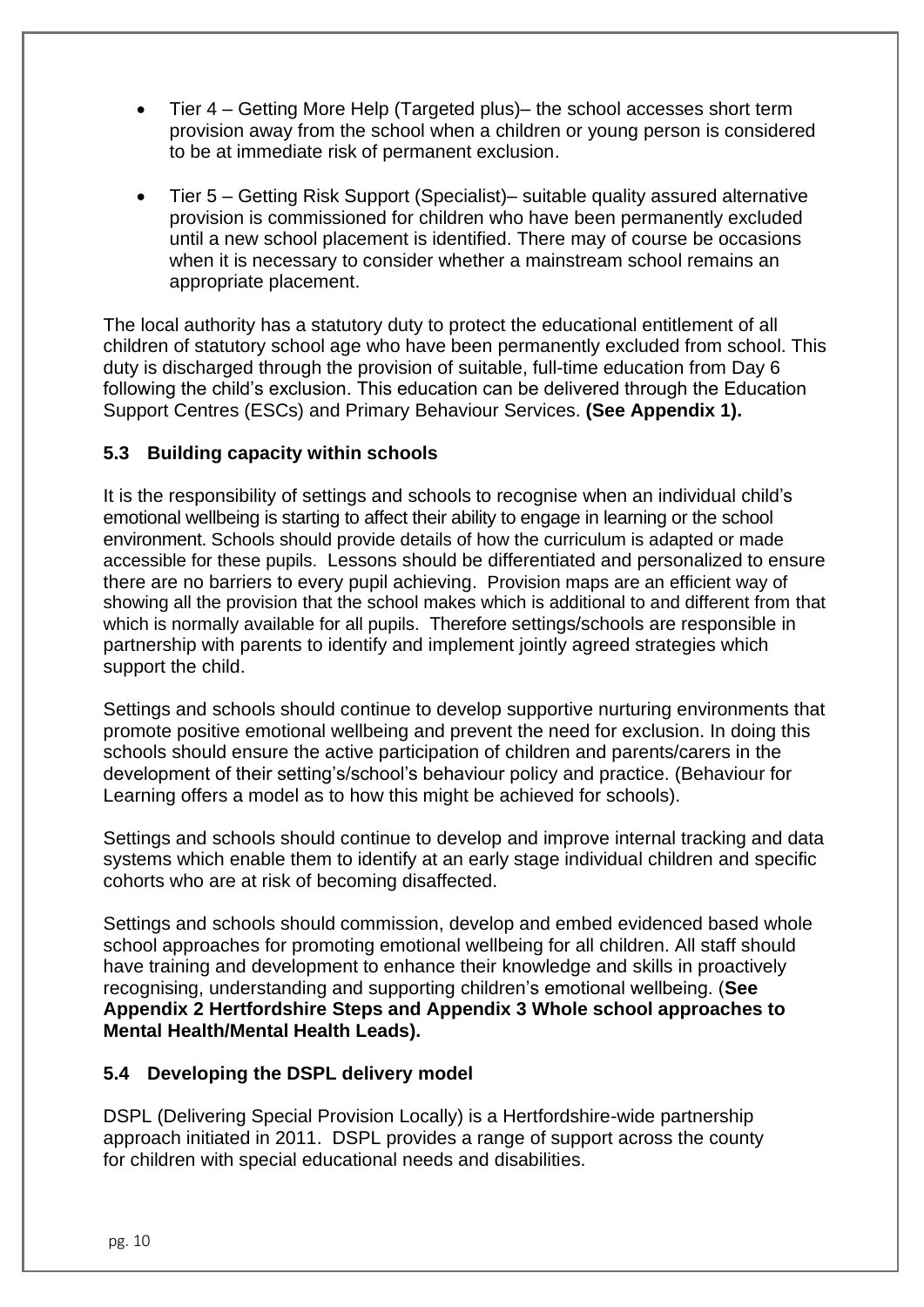Each area works with:

- **parents**
- schools and staff in early years settings
- Further Education staff
- representatives from other agencies.

DSPL areas support schools and settings to:

- meet the needs of children with special educational needs and/or disabilities (SEND), aged 0-25, as close to home as possible
- improve outcomes for wellbeing and attainment
- widen choice for children and parents/carers
- remove barriers to learning
- use resources effectively.

DSPLs are responsible for shaping provision within their areas and for determining how best to meet the needs of local children with SEND (including mental health). DSPLs meet regularly to discuss what services are available and to influence how these services are shaped and developed to ensure the children with SEND in their area receive the right support in their educational activities.

There are nine DSPL Area Groups across Hertfordshire each with a lead school, these are:

- DSPL 1 Hitchin, Letchworth, Baldock and Royston (Wymondley Junior Mixed & Infant School)
- DSPL 2 Stevenage (Peartree Spring Primary School)
- DSPL 3 Bishops Stortford, Sawbridgeworth, Buntingford, Watton at Stone, Hertford and Ware (The Sele School)
- DSPL 4 Hoddesdon, Broxbourne and Cheshunt (Forres Primary School)
- DSPL 5 Welwyn Garden City and Hatfield (Green Lanes Primary School)
- DSPL 6 Potters Bar, south Hatfield villages and Borehamwood (Wroxham Primary School)
- DSPL 7 St Albans and Harpenden (Fleetville Junior School)
- DSPL 8 Hemel Hempstead, Tring, Berkhamsted and Kings Langley (Kings Langley Secondary School)
- DSPL 9 Watford, Three Rivers, Bushey and Radlett (Bournehall Primary School).

[https://www.hertfordshire.gov.uk/microsites/local-offer/education/dspl/delivering-special](https://www.hertfordshire.gov.uk/microsites/local-offer/education/dspl/delivering-special-provision-locally.aspx)[provision-locally.aspx](https://www.hertfordshire.gov.uk/microsites/local-offer/education/dspl/delivering-special-provision-locally.aspx)

Whilst interventions and referral pathways may vary in different DSPL area groups the LA must ensure an appropriate balance between local needs and agreed county-wide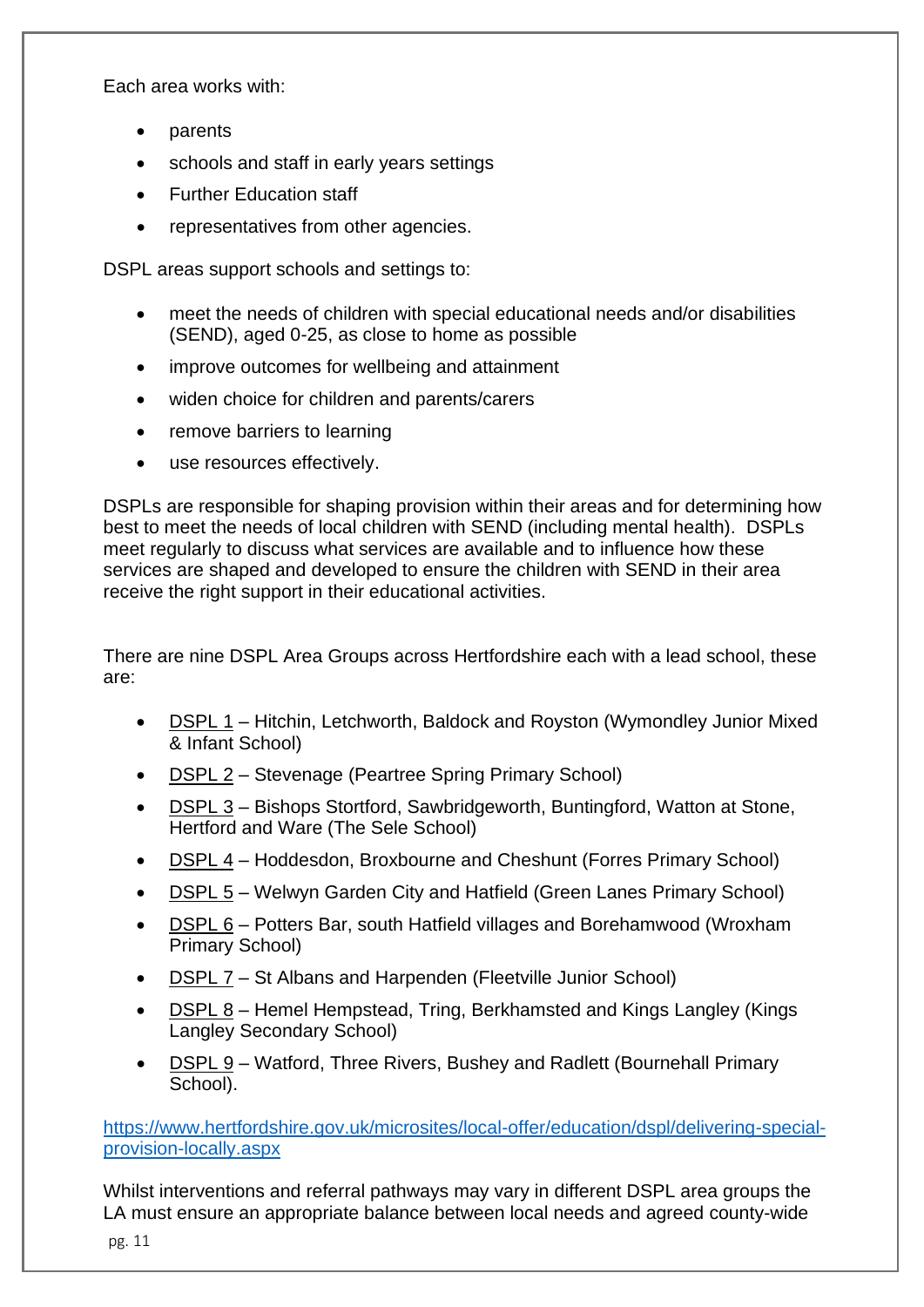priorities to ensure consistency and equity. The DSPL strategic group and the ISL monitoring visits are the mechanism for accountability and challenge to ensure equity across the authority.

#### <span id="page-11-0"></span>**5.5 Co-production with parents/carers**

Parents/carers are key to achieving sustained outcomes for children's emotional wellbeing and their active participation at all stages of this process is crucial.

Parents should be involved at an early stage as partnership working is essential. All schools and settings should actively ensure that all parent are aware of the support that is available to them. Where parents request support, the support of relevant outside agencies must be sought. (i.e. SENDIASS [https://www.hertfordshire.gov.uk/microsites/local-offer/support/sendiass.aspx\)](https://www.hertfordshire.gov.uk/microsites/local-offer/support/sendiass.aspx)

Schools and other education providers have a responsibility to provide accessible information to parents and pupils to ensure that students with SEND are not disadvantaged. Where appropriate, particularly for students or parents with sensory impairments, information may need to be made available through alternative methods and formats

Parents should be able to access regular objective Information that's clear and free of jargon, about their child from the Early Years setting or school and in turn equally relevant information from home shared. Parents and school should meet regularly together and work in partnership to agree any support or intervention which they mutually consider necessary.

Parents have access to a range of support, such as Family Centres, advocacy and signposting. They should also, if necessary, be supported to access relevant agencies/services which can provide specific advice or support.

Settings and schools should be sensitive to the needs and views of parents and should employ a range of approaches to try to bring about a constructive dialogue focused on securing positive outcomes for children. This may at times require support from outside agencies.

#### <span id="page-11-1"></span>**5.6 Building a strong and effective partnership between Early Years settings, schools and local authority support services**

A strong and effective partnership between settings and local authority support services remains integral to securing successful outcomes.

#### <span id="page-11-2"></span>**5.7 Alternative Provision**

Alternative provision should be underpinned by a number of key commissioning principles. It should/must:

- involve access to full-time education and entitlements
- be integrated within the core offer
- be cost-effective and offer value for money
- be accessed through transparent referral systems
- involve parents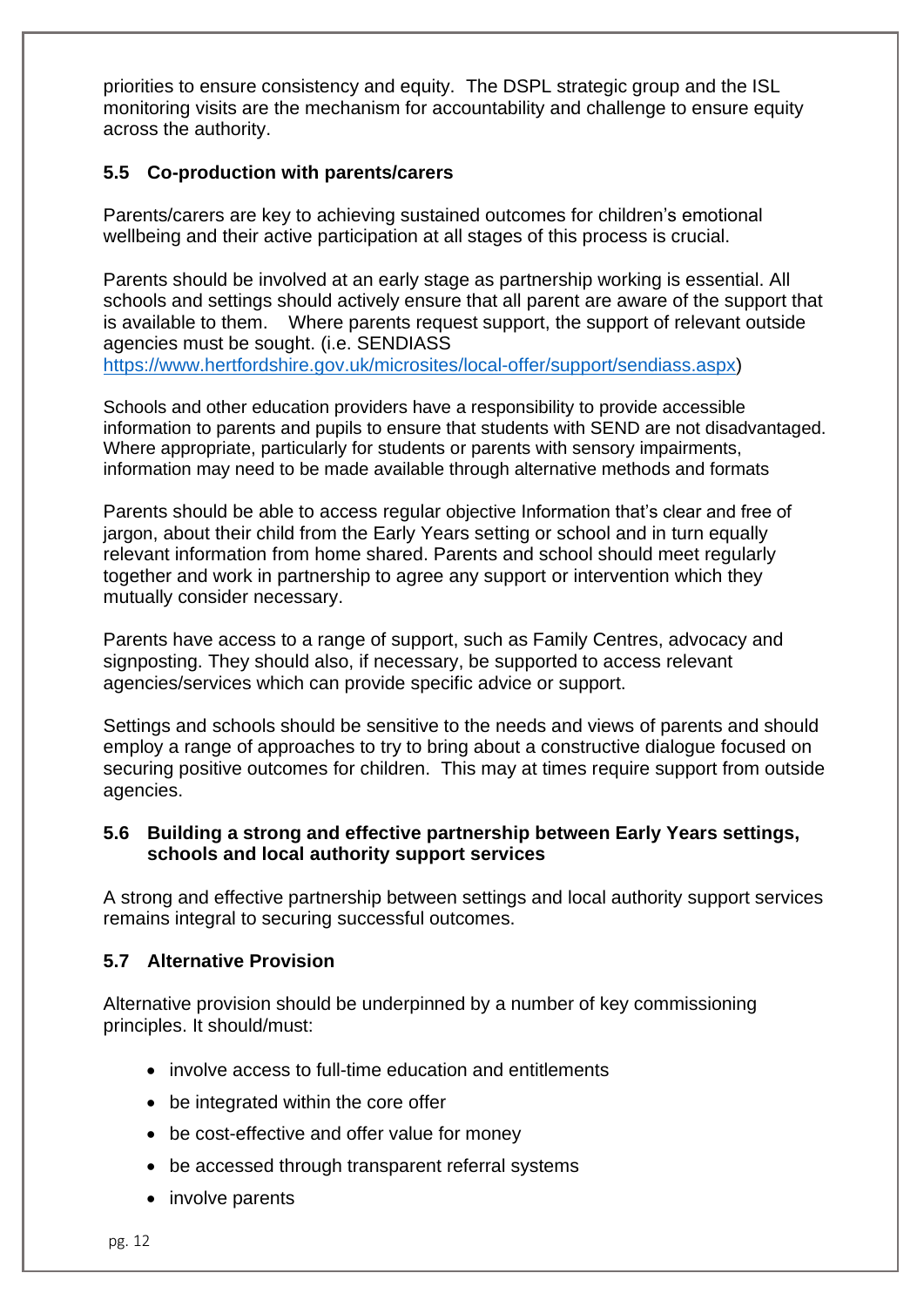- be subject to regular review
- involve children in their own learning
- offer personalised learning opportunities which are tailored to meet a child's individual needs, abilities and interests
- include access to a range of appropriate vocational opportunities
- offer a range of accreditation
- include positive links and liaison between providers
- be alert to gaps in provision
- be delivered through clear and formal contracting arrangements
- incorporate safeguarding principles and practice
- result in clearly defined, positive outcomes.

#### <span id="page-12-0"></span>**5.8 Strengthening safeguarding**

A constant thread which runs through the strategy is the safeguarding imperative. It is the shared responsibility of all stakeholders and partners to ensure that all children are kept safe and protected from potential harm.

All stakeholders should be alert to the risks faced by children who are out of full-time education. Crime, drug abuse, child sexual exploitation, child trafficking and radicalisation are dangers from which a child not in full-time education may potentially be at risk.

As part of its general safeguarding duty the local authority will monitor children or young person of statutory school age who are out of school or are not accessing full-time education, and in particular will identify those cohorts who may be vulnerable, notably those who:

- have been excluded from school
- move school on a regular basis
- are on reduced timetables
- are new to the authority and are awaiting a school place
- are accessing alternative provision.

The local authority, through the fair access and inclusion team, will ensure that children of statutory school age who have been excluded from school access their educational entitlement within the timescales prescribed in the relevant statutory guidance. The integration team will also monitor schools' overall compliance with the statutory guidance on exclusions.

The local authority has published guidance on the use of reduced timetables which will ensure that the use of part-time timetables is monitored and reviewed and when appropriate challenged.

The local authority has adopted and promotes Hertfordshire Steps as its preferred approach to supporting children whose emotional wellbeing is affecting their ability to engage in learning or the school environment **(See Appendix 2 below).**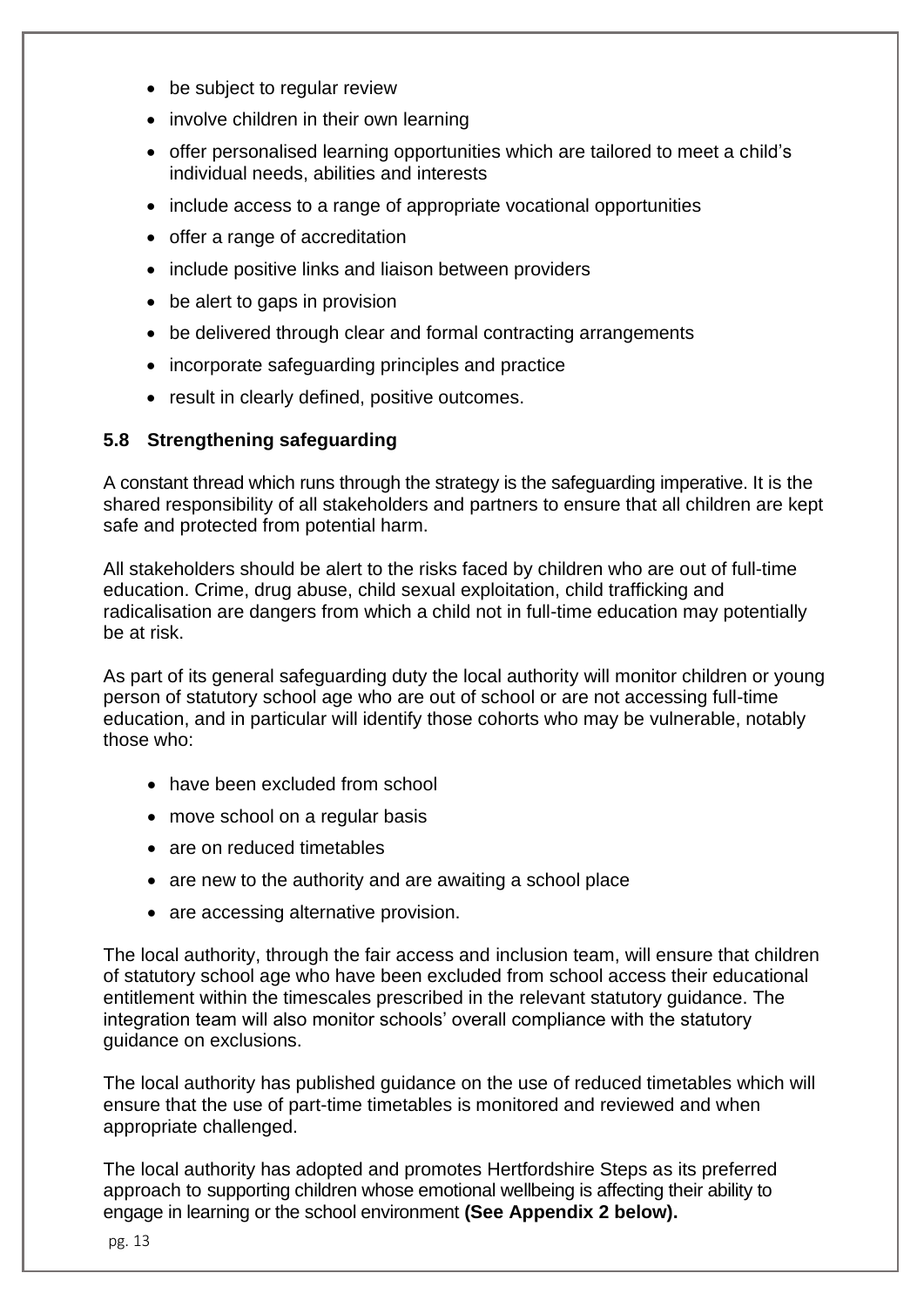# <span id="page-13-0"></span>**6. Successful Outcomes**

The impact of this strategy will be assessed in relation to:

• Fixed-term exclusions data

Fixed-term exclusions data will be analysed both in terms of numbers and percentage of sessions missed.

#### • Permanent exclusions

Permanent exclusions will be analysed in terms of the numbers and percentage of children who are subject to a permanent exclusion. (It is important to recognise that not all children out of education will be included in the exclusion data)

#### The impact of exclusion on identified cohorts

The number of exclusions – both fixed term and permanent – will be analysed in relation to vulnerable identified groups

#### The number of children on reduced timetables

The extent to which reduced timetables are used will be monitored to ensure that such timetables are used appropriately – namely, as a short-term, regularly reviewed strategy for managing an individual child's needs, and only with the explicit agreement of the child's parents.

#### The number of sustainable managed moves

A managed move will be deemed to have be sustained only if a child or young person is still maintaining his/her new placement two terms after his/her move.

#### The re-integration rate of permanently excluded children

If a child (other than a child in Year 11) is placed on roll at an ESC or PBS the speed of his/her reintegration back into mainstream school will be assessed as a key indicator of the effectiveness of this strategy.

#### The attendance of children placed in Alternative Provision

This will be assessed through attendance/participation rates at ESCs, PBSs and other alternative providers. Future destinations of Year 11 children will also be considered.

The number of children taught within their own community

The strategy aims to ensure that children are, when possible, educated within a mainstream setting in their own local community.

The number of children placed in out-of-county placements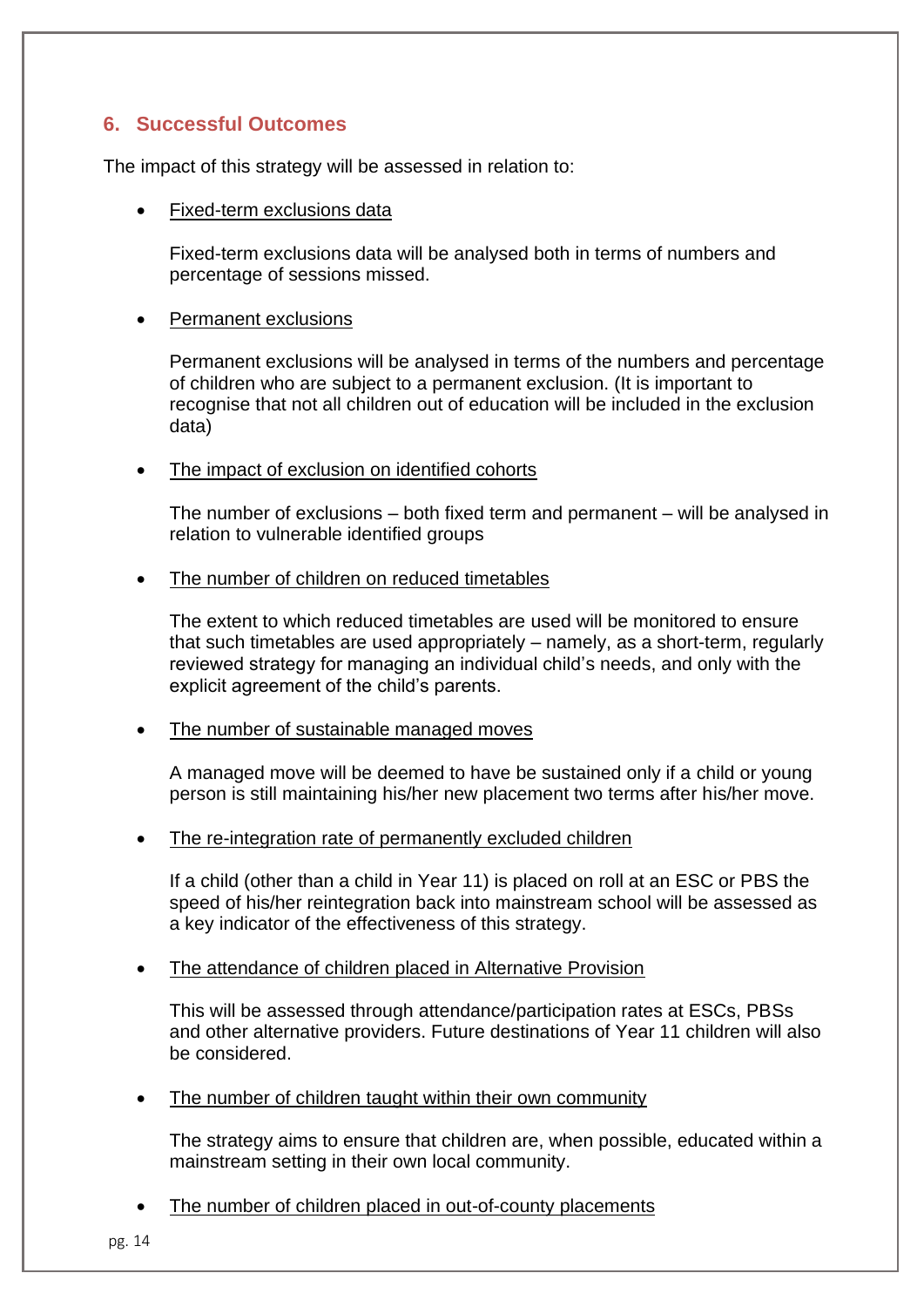The figure will be considered a key indicator for both the Behaviour and the SEND Strategy.

• The number of children whose parents feel pressure to home educate as an alternative to their child facing exclusion from school

If a parent advises the local authority that they have been advised or coerced into home educate as an alternative to him/her being excluded from school this will be considered to be an indicator of an unsuccessful outcome.

**The outcomes above will be monitored on a termly basis** 

**Further guidance will be produced on how we as a Local Authority aim to monitor the outcomes during the implementation phase of this strategy. This will focus on the need to embed the strategy into your school or settings ethos and culture in order to protect, champion and safeguard the entitlement of those children who are at risk of being out of education**.

**The above indicators will be monitored on a termly basis.**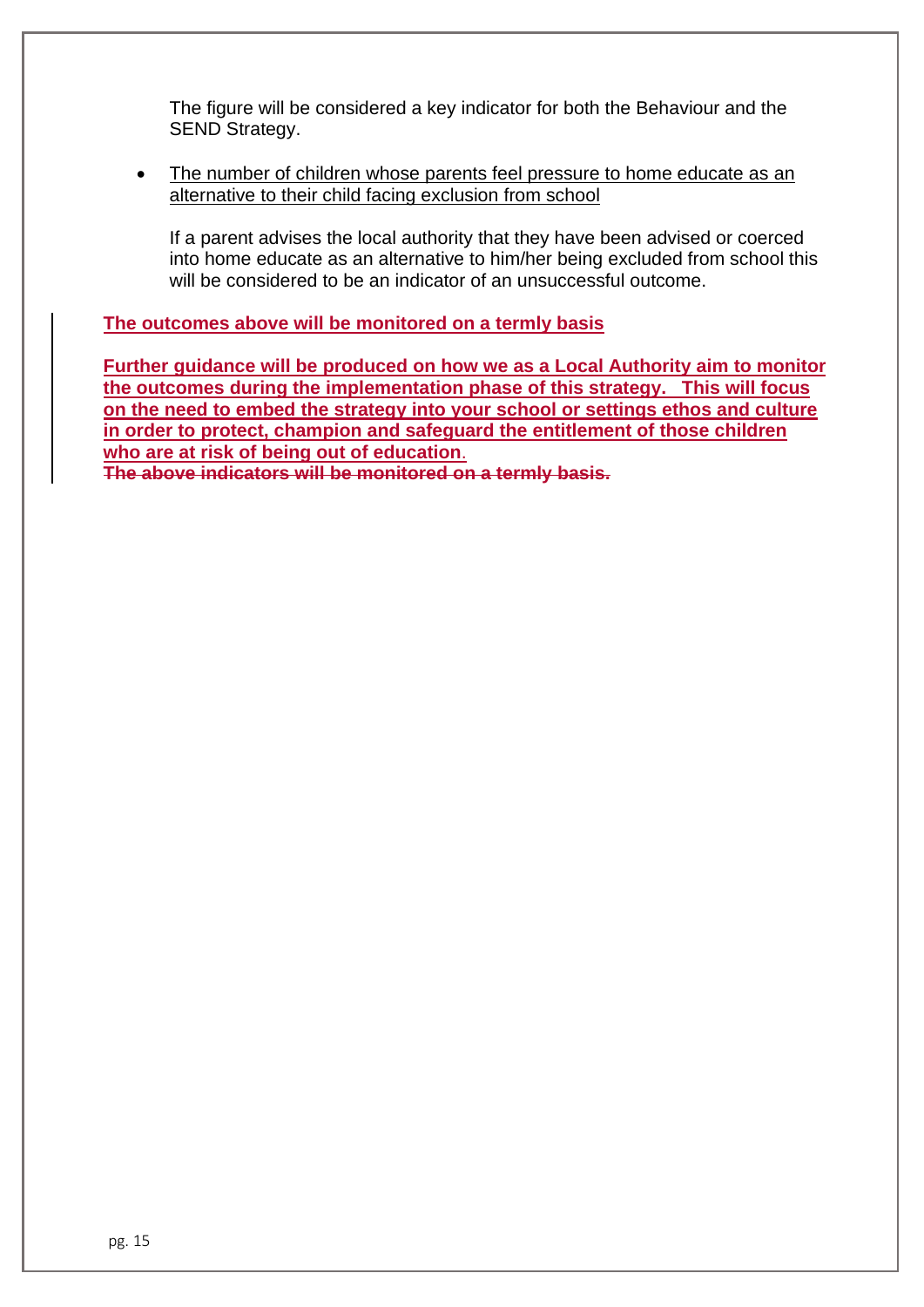# <span id="page-15-0"></span>**Appendix 1 – Provision in Hertfordshire**

This strategy is relevant to all schools and settings in Hertfordshire. All of these schools and settings must have in place relevant policies and practices which enable them to identify children whose emotional wellbeing is affecting their ability to engage in learning or the school environment

Whilst schools and settings are responsible for emotional wellbeing through their policies and practices, a range of specialist advice, guidance and provision is available in Hertfordshire.

#### <span id="page-15-1"></span>**I. Early Years Setting support**

For Early Years Settings, a range of support can be sought for children who are experiencing poor emotional wellbeing or behaviour difficulties. This might range from systemic support for a setting (including generic and/or bespoke training) through to insetting support for individual children.

The nature of in-setting support may vary from setting to setting and details should be available from the individual Early Years Setting via their Early Years SEND offer. Advice and support includes the following:

- i) general emotional wellbeing and behaviour advice and support (via Inclusion Development Officers);
- ii) individual case consultancy (via Specialist Advisory Teachers for Early Years);
- iii) support with transitions and sign posting to further support
- iv) support for children who are at risk of being excluded
- v) behaviour-related training sessions (in line with Hertfordshire STEPS)
- vi) in-setting support for individual children to be successful this partnership must be underpinned by a spirit of transparency, trust, shared ownership, realism and a commitment to open, joint working.

The local authority will offer clear and decisive strategic leadership and direction, working collaboratively and communicating with settings parent.

Local authority services must clearly identify the type and level of support which they can offer to settings and schools. Funding mechanisms, access gateways and threshold criteria, will be clear and understood by all.

#### <span id="page-15-2"></span>**II. Primary Phase support**

A range of support is offered to primary-aged children who are experiencing poor emotional wellbeing. This will range from in-school support for individual children, group interventions or alternative provision outside of a child's own school setting.

The nature of in-school support available will vary from school to school and details should be available from the individual school.

If it is considered necessary for a child to access additional support or alternative provision, he/she may be able to do this if appropriate through a Primary Behaviour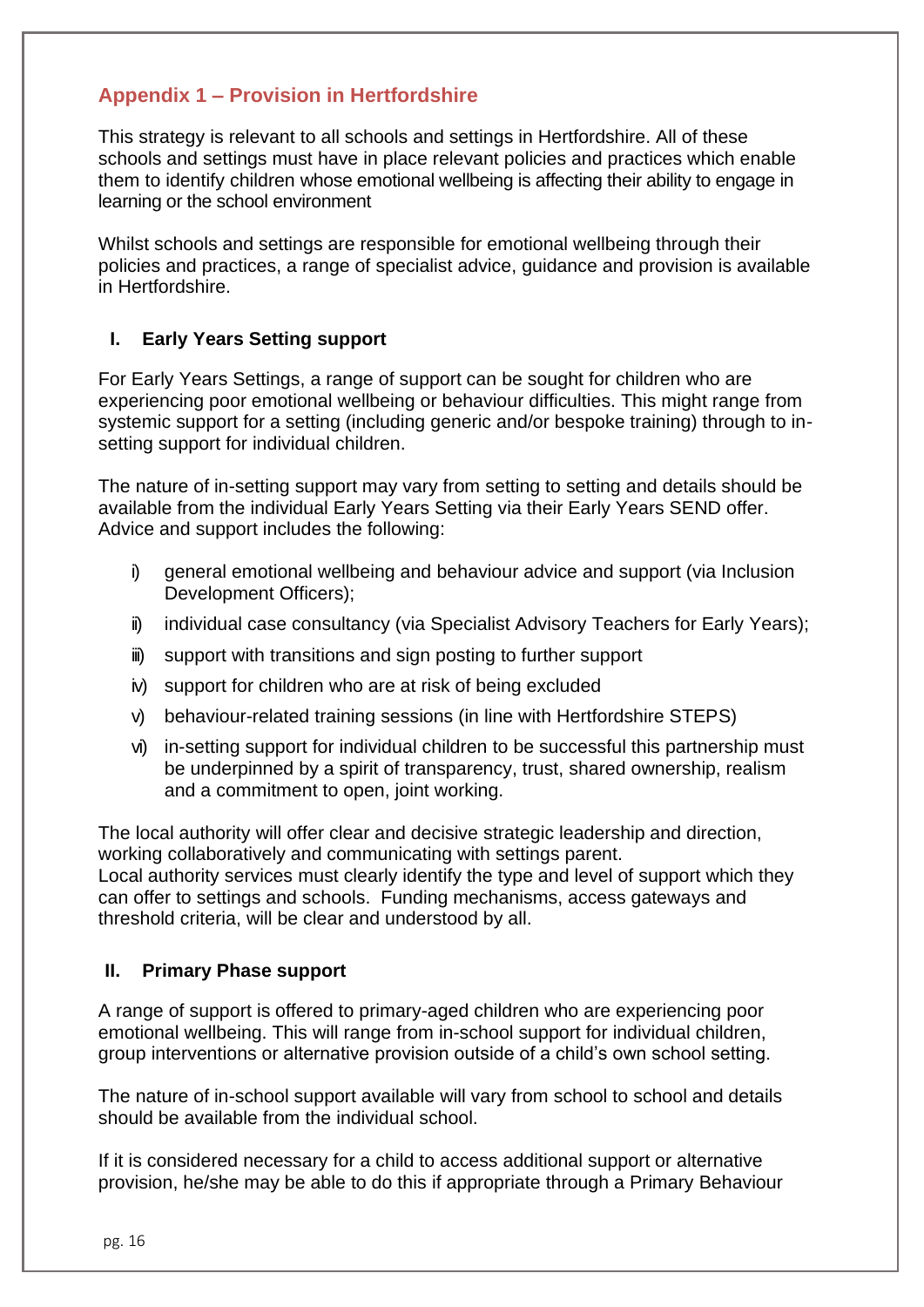Service (PBS) or through other locally commissioned primary behaviour support services.

#### **In Hertfordshire there are currently six PBS provisions. These are:**

- i) Andrew's Lane *(The Phoenix Centre) – Cheshunt.*
- *ii)* Links Multi Academy Trust (Cedars) *St Albans.*
- iii) Swallow Dell (The Welwyn and Hatfield Hub) *– Welwyn Garden City*.
- *iv)* Summerswood (The Hive)– *Borehamwood.*
- *v)* Pear Tree Springs (The Willow CentreStevenage Primary Provision) *Stevenage.*
- *vi)* Dacorum ESC (The Haven)– *Hemel Hempstead.*

In the Watford area primary behaviour support is offered through The Acorn Centre and Chessbrook ESC.

In East Herts and North Herts primary behaviour support services are directly commissioned by local headteachers. In these areas provision is offered for the same range of needs and accountability.

The purpose of the PBSs is to offer a continuum of provision to meet the needs of primary aged children with high-level needs, both with and without EHC plans, who are experiencing poor emotional wellbeing.

#### **Primary Behaviour Services are able to offer a range of tiered provision including:**

- i) advice and support to mainstream schools
- ii) outreach support for individual children within their own school setting
- iii) placement of a child on the PBS's outreach roll
- iv) placement on the permanent roll of the PBS
- v) day 6 provision for primary children who have been permanently excluded.

#### **Advice and support include the following:**

- i) general advice and support
- ii) individual case consultancy
- iii) support with transitions
- iv) twilight training sessions.

#### **Outreach support includes the following:**

- i) in-school support for individual children
- ii) small group work such as social skills groups and Circle of Friends; support with reintegration
- iii) whole-class work on issues such as transitions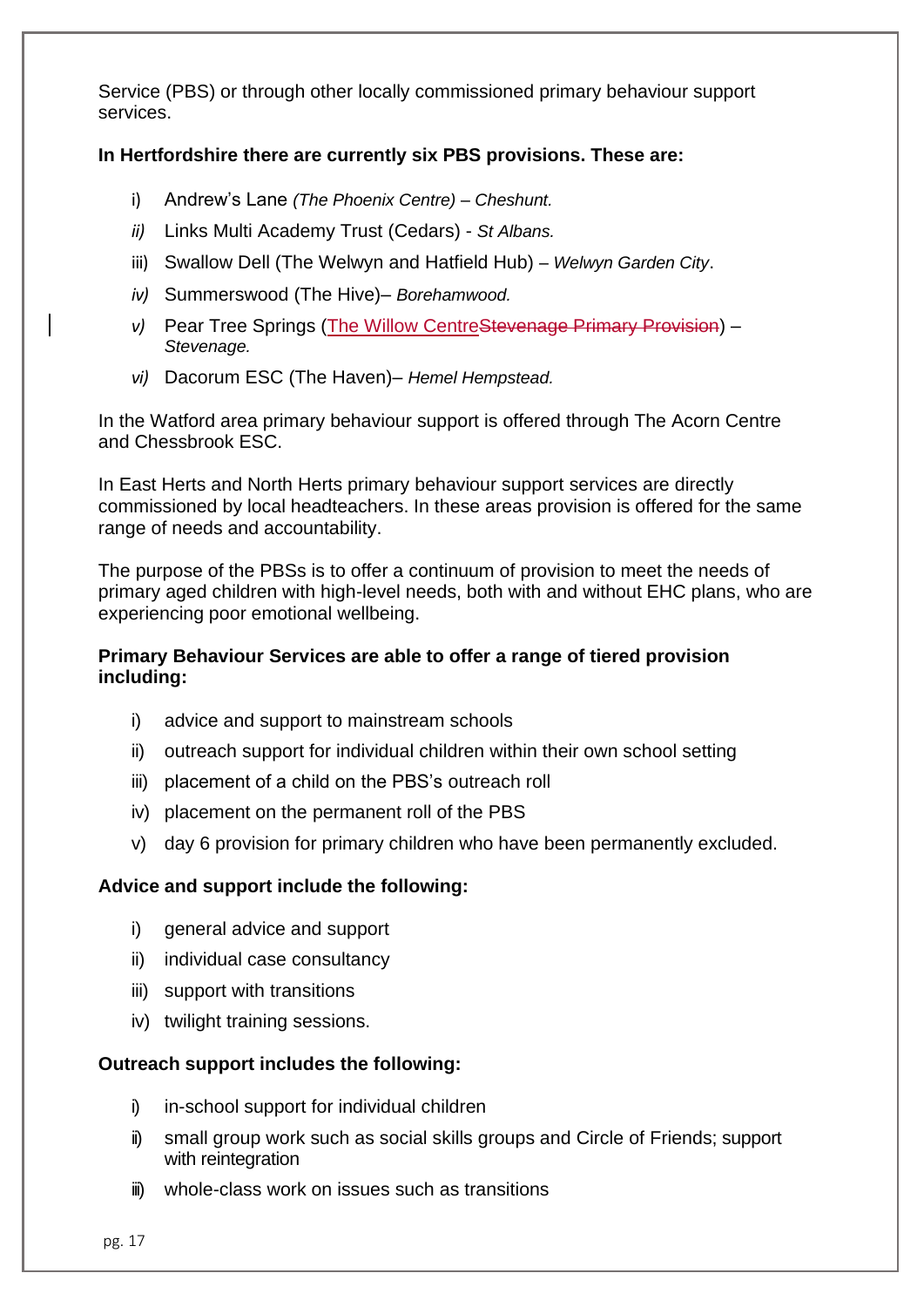- iv) support for individual teachers on issues such as solution-focussed approaches
- v) work with TAs and other staff related to a continuum of need.

#### **Children on roll at a PBS are offered the following support:**

- i) a differentiated curriculum;
- ii) opportunities to integrate into mainstream classes and whole-school activities, with and eventually without support from PBS staff:
- iii) individual, small-group and whole-class teaching as appropriate to the needs of each child;
- iv) Support and a "safe place" throughout the day, including break and lunch times;
- v) a positive, consistent strategy for improving emotional wellbeing and engagement;
- vi) opportunities to participate in age-appropriate activities that develop selfesteem, resilience and other social, communication and related skills;
- vii) advice to parents/carers on strategies that support a consistency of approach between home and schools.

The ESCs/AP Academy also directly provide or manage locally commissioned behaviour support to Hertfordshire's primary schools for children with emerging needs. The nature and extent of this support varies in different ESCs/DSPLs

#### <span id="page-17-0"></span>**III. Secondary Phase support**

A range of support is offered to children who are experiencing poor emotional wellbeing. This ranges from in-school support for individual children, group interventions or alternative provision outside of the child's own school setting.

The nature of in-school support available will vary from school to school and details should be available on their website via their SEND statement

If it is considered necessary for a child to access alternative provision, schools can access this through an Education Support Centre (ESC) or Alternative Provision Academy.

#### **Hertfordshire has five ESCs and an AP multi Academy trust. These are:**

- i) North Herts ESC (*Supporting Letchworth, Baldock and Royston)*
- ii) Stevenage ESC *(Supporting Stevenage)*
- iii) The Rivers ESC *(Supporting Bishop's Stortford, Sawbridgeworth, Buntingford, Hertford, Ware, Hoddesdon, Broxbourne and Cheshunt)*
- iv) Links Multi Academy Trust *(supporting Welwyn, Hatfield and Potters Bar)*
- v) Links Multi Academy Trust *(supporting St Albans and Harpenden)*
- vi) Dacorum ESC *(Supporting Berkhamsted, Tring, Hemel Hempstead and Kings Langley)*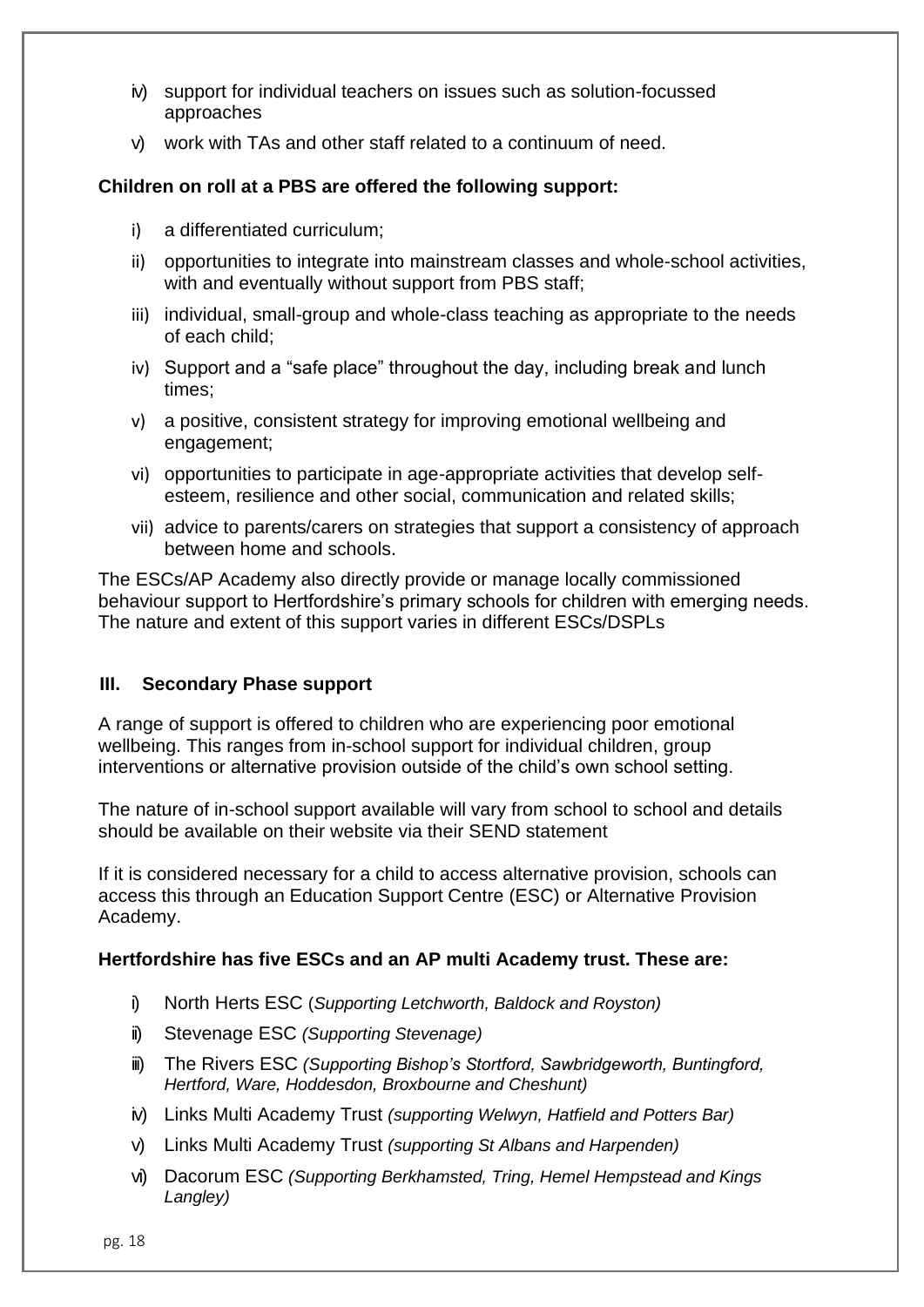vii) Chessbrook ESC *(Supporting Watford, Three Rivers, Bushey and Radlett)*

The primary purpose of the ESCs/AP Academy in Hertfordshire is to carry out those functions previously provided by Pupil Referral Units (PRUs); To provide education for secondary-aged children who have been permanently excluded or are considered to be at immediate risk of being permanently excluded. They are also commissioned to provide flexible preventative services to support children with high level emerging needs.

#### **ESCs and the AP Academy are funded to provide:**

- i) advice and support to mainstream schools
- ii) outreach support for individual children within their own school setting
- iii) dual-enrolment for children considered to be at serious risk of exclusion
- iv) single enrolment for children who have been permanently excluded
- v) full-time day 6 provision for children who have been permanently excluded.

#### **Advice and support include the following:**

- i) general advice and guidance
- ii) individual case consultancy
- iii) support with transitions
- iv) twilight training sessions.

#### **Outreach support includes the following:**

- i) in-school support for individual children
- ii) small group work such as social skills groups and Circle of Friends
- iii) support with reintegration
- iv) whole-class work on issues such as transitions
- v) support for individual teachers on issues such as solution-focussed approaches
- vi) work with Teaching Assistants (TAs) and other staff on specific conditions such as autism.

#### **Children registered at an ESC/AP Academy are offered the following:**

- i) respite support away from the main school for children considered to be at serious risk of permanent exclusion
- ii) a personalised curriculum tailored to meet the individual needs of the child
- iii) a range of alternative provision, including vocational learning, college placements and work experience.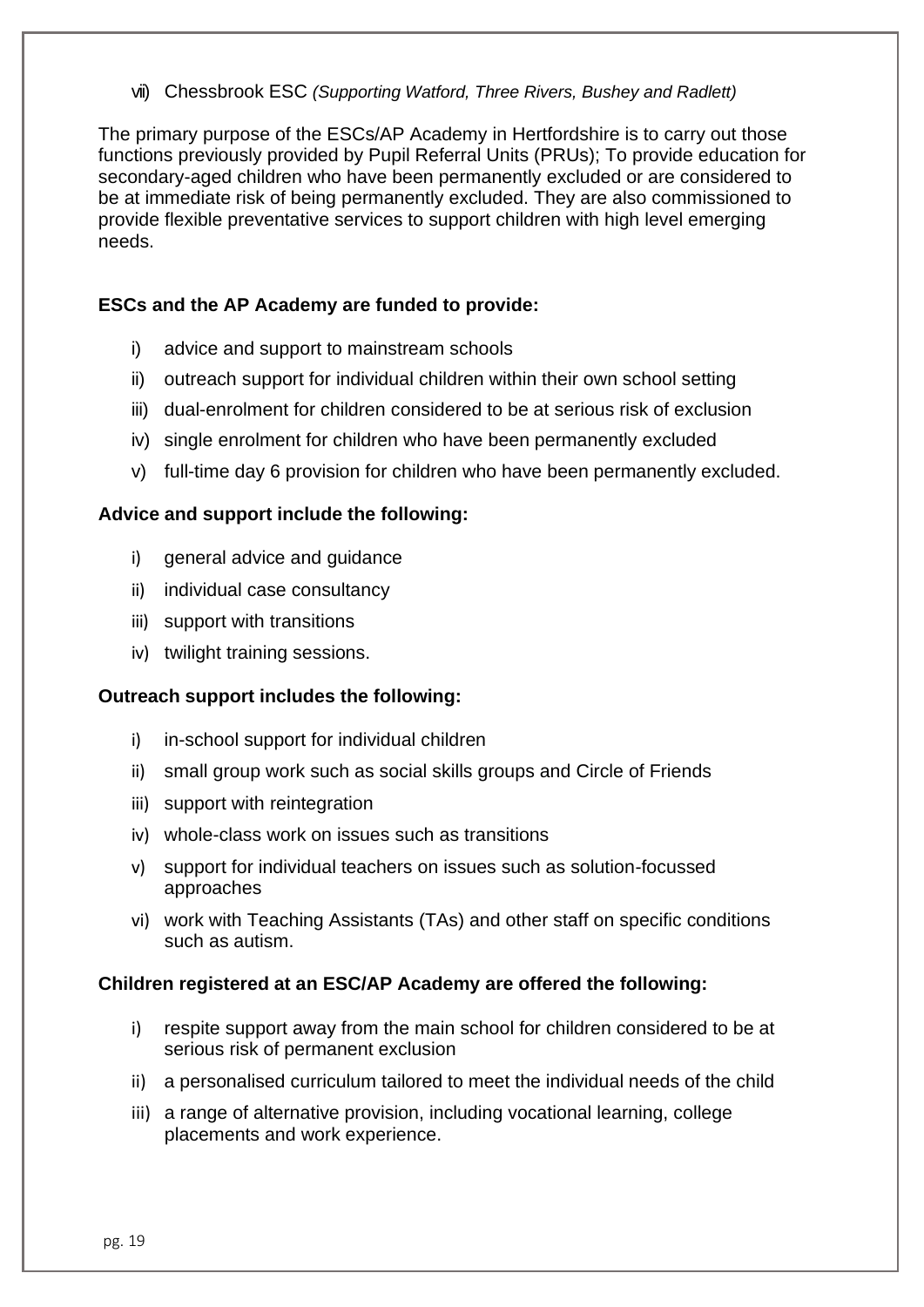The ESCs/AP Academy also directly provide or manage locally commissioned behaviour support to Hertfordshire's primary schools for children with emerging needs. The nature and extent of this support varies in different ESCs/DSPLs.

#### <span id="page-19-0"></span>**IV. Special School support**

The nature of the social, emotional and behaviour difficulties experienced by some children may be such that it is considered that their needs cannot be met in a mainstream school and that these needs will best be met by accessing special school provision.

There are six special schools in Hertfordshire which are able to offer provision for children who have an Education, Health and Care Plan which specifies social, emotional and behavioural difficulties (SEMH). Some of these schools have additional residential provision.

#### **These special schools are:**

- i) Haywood Grove Primary/mixed Hemel Hempstead
- ii) Larwood Primary/mixed Stevenage
- iii) Batchwood Secondary/mixed St Albans
- iv) Brandles Secondary/boys Baldock
- v) Falconer Secondary/boys with residential Bushey
- vi) Hailey Hall Secondary/boys with residential Hoddesdon.

Admission to these provisions is through the SEND Provision Panel and school cohorts may be drawn from several DSPL areas, although placements will usually be offered in the nearest suitable school.

Hertfordshire also has a County Provision - Roman Fields - which also serves as a PRU solely for children with an EHC Plan (SEMH). Admission to Roman Fields School is also through the SEN Provision Panel.

All these provisions have specialist staff who are experienced in supporting parent /carers whose children have SEMH.

All special schools have the opportunity to form alliances/federations between themselves and local ESCs in order to develop capacity.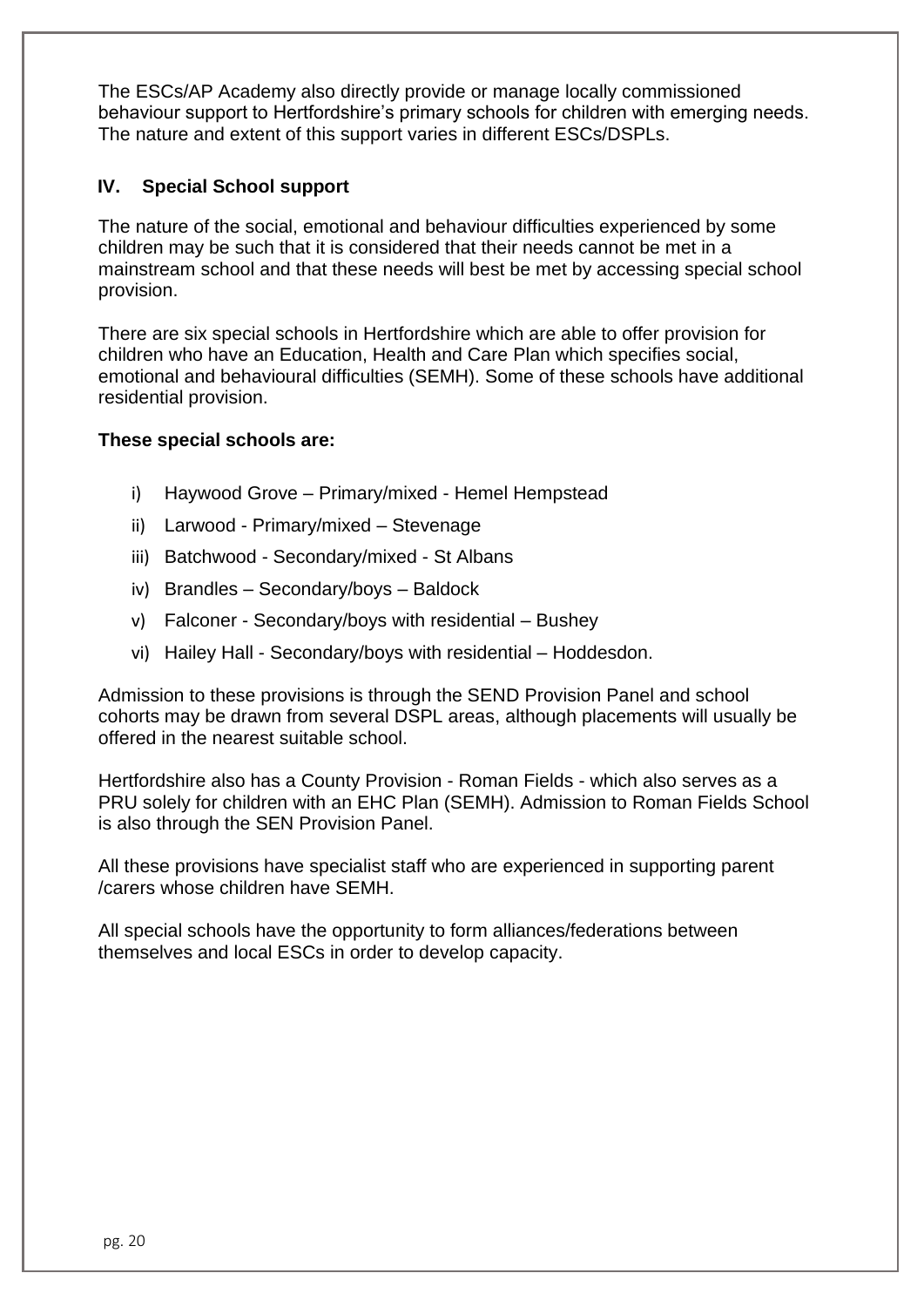# <span id="page-20-0"></span>**Appendix 2 – Hertfordshire Steps**

## **Hertfordshire Steps**

Hertfordshire Steps has been adopted by the local authority as its preferred approach to behaviour management in Early Years settings and schools. It has been agreed through the SEND Executive and forms part of Hertfordshire's Local Offer

Hertfordshire Steps is the foundation of our thinking and the umbrella that all other training sits within. Hertfordshire Steps is a training package designed to embed an approach to behaviour management that prioritising emotional wellbeing. This consistent locally owned approach aims to raise confidence in staff, so they feel safe when supporting children who emotional wellbeing is affecting their ability to engage in education. Hertfordshire Steps uses a variety of personal centred analytical tools to explore, consider and understand the causes of poor emotional wellbeing. Differentiation can then be specifically planned to protect the child and minimising the risk from escalation.

Early intervention by staff and professionals should ensure the child's needs are correctly identified and recognised. Staff will then be well informed about emerging need and ensure the right provision is identified. An advantage of Hertfordshire Steps is that it focuses on restraint reduction and elimination by promoting a holistic approach to understanding emotional wellbeing which can be introduced into mainstream settings and schools, special schools, FE and wider services working with children in Hertfordshire.

It is a therapeutic approach to emotional wellbeing, with an emphasis on consistency, on the teaching of internal discipline rather than imposing external discipline, and on care and control, not punishment. It uses techniques to de-escalate a situation before a crisis occurs and, when a crisis does occur, it adopts techniques to reduce the risk of harm. It places the emphasis on de-escalation and enables staff to focus on the causes of an individual child's declining emotional wellbeing rather than the presenting behaviour itself and empowers staff to proactively tailor their responses. An important aim of Hertfordshire Steps is to provide opportunities to support and debrief both children and staff after a crisis, particularly if restrictive physical intervention has been required.

Hertfordshire Steps is delivered through tutor training led by the Hertfordshire Steps County Lead. Schools are able to build a small in-house team with a minimum of 2 staff per school who attend an intensive training course to become Steps trainers for their school. This model ensures that school-based tutors provide specific whole-staff training to develop consistency and supports senior leadership teams in the development of quality policy and planning.

Early Years settings are able to disseminate the Steps principles in their settings with a minimum of 2 staff (the Manager and Senco) per setting who attend a one-day training course specifically designed for Early Years. This model ensures that Early Years leaders can embed the principles in their settings and empower their staff to understand, analyse and respond appropriately to children's behaviour.

Step On tutor training is an, early intervention course that develops practitioners' knowledge, skills and understanding of behaviour and emotional wellbeing. It includes some simple de-escalation and everyday handling techniques. Steps emphasises the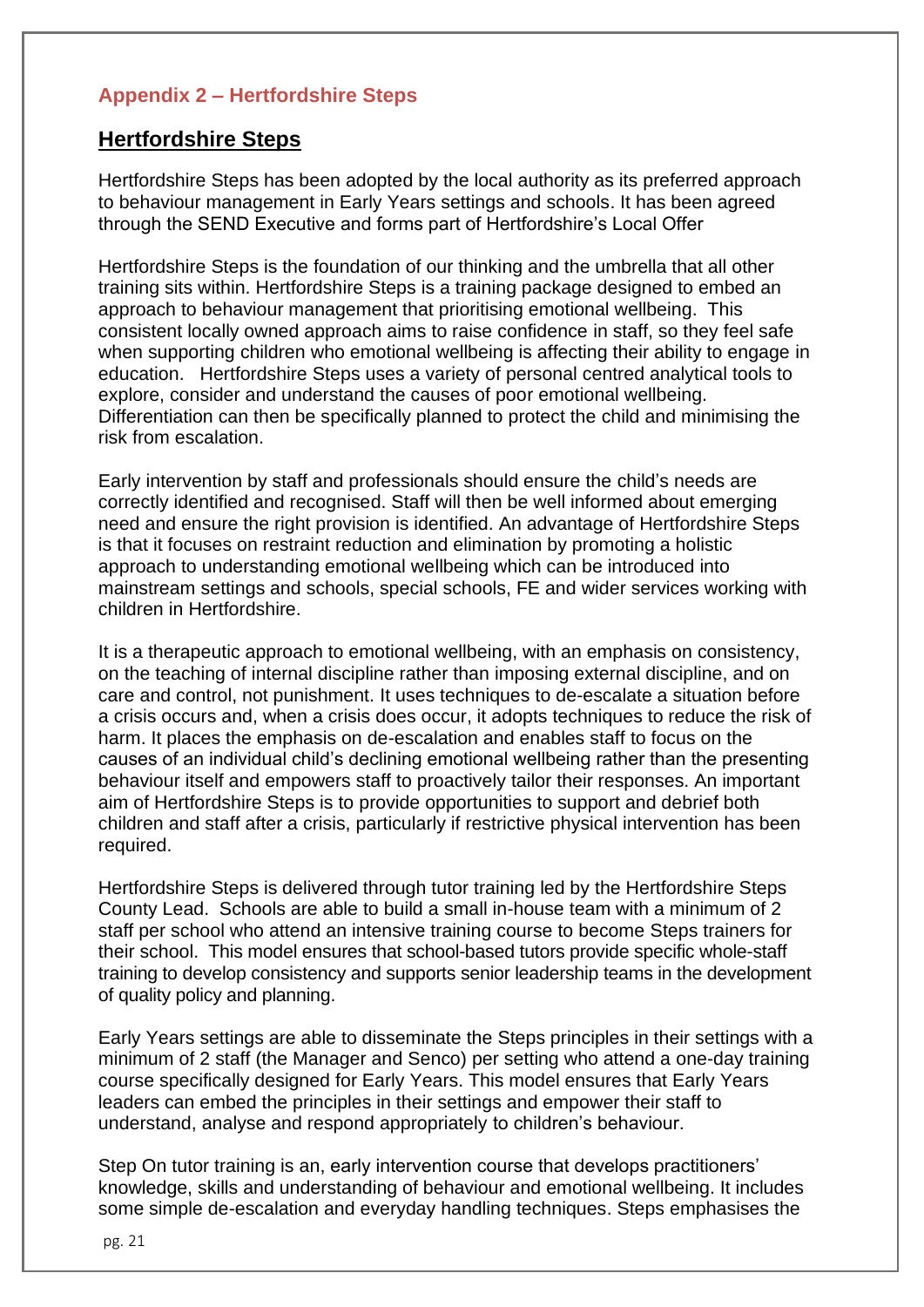role of children and young person as co-producers, being involved in the planning of how they will be approached, giving them a sense of control of their environment

Step Up tutor training is a bespoke course that develops practitioners' specific knowledge, skills and understanding of managing difficult or dangerous behaviour before, during and after a crisis, and includes practical techniques of risk-managed physical intervention. Staff must be trained in Step On before accessing Step Up training. The training is planned on the basis of auditing the particular needs of a child. It is designed for a small number of staff working with highly vulnerable and challenging children.

One of the key principles of the Steps approach to emotional wellbeing is consistency and this is reflected in the delivery of the training at all levels. Procedures and protocols are in place, and adhered to by all parties, to ensure that all training offered is of a high quality. Tutors are required to use a standard set of training materials distributed annually by the local authority. The local authority is aware of all the training courses that are to be provided before each event takes place. All training is coordinated by the local authority and tutors cannot lead training outside of their own school or service without the prior agreement of the Steps County Lead. Tutors are required to attend an annual refresher course at which their skills are verified and reaccredited.

The aim of Hertfordshire Steps is to ensure that ultimately the vast majority of/all Hertfordshire schools will have Steps-trained tutors and will continue to lead yearly refresher sessions which are bespoke to their school or setting to further develop good working practices, focusing on individual children as well as further embedding the therapeutic approach. Early Years Leaders will be expected to ensure all new staff are inducted into the Steps approach and that information from refresher courses is regularly disseminated to staff in their setting. The strategic aim is that all staff will be trained and have the skills to know how to manage difficult or dangerous behaviour in a proactive manor and to have an understanding of what challenging behaviour might be communicating, focusing on de-escalation and preventative strategies rather than on solely reactive strategies.

The impact of Hertfordshire Steps is measured by analysing the reduction in the use of restrictive physical intervention (RPI) across Hertfordshire schools and settings. It supports the inclusion of pupils who exhibit challenging behaviour and it is accordingly anticipated that it will lead to a reduction in the number of exclusions.

Hertfordshire Steps is consistent with both Hertfordshire County Council's overall emotional wellbeing and behaviour strategy and the model behaviour policy that the local authority offers to schools and settings. The intention is that it will be used across all phases of education, from Early Years to FE, and in mainstream and special education settings.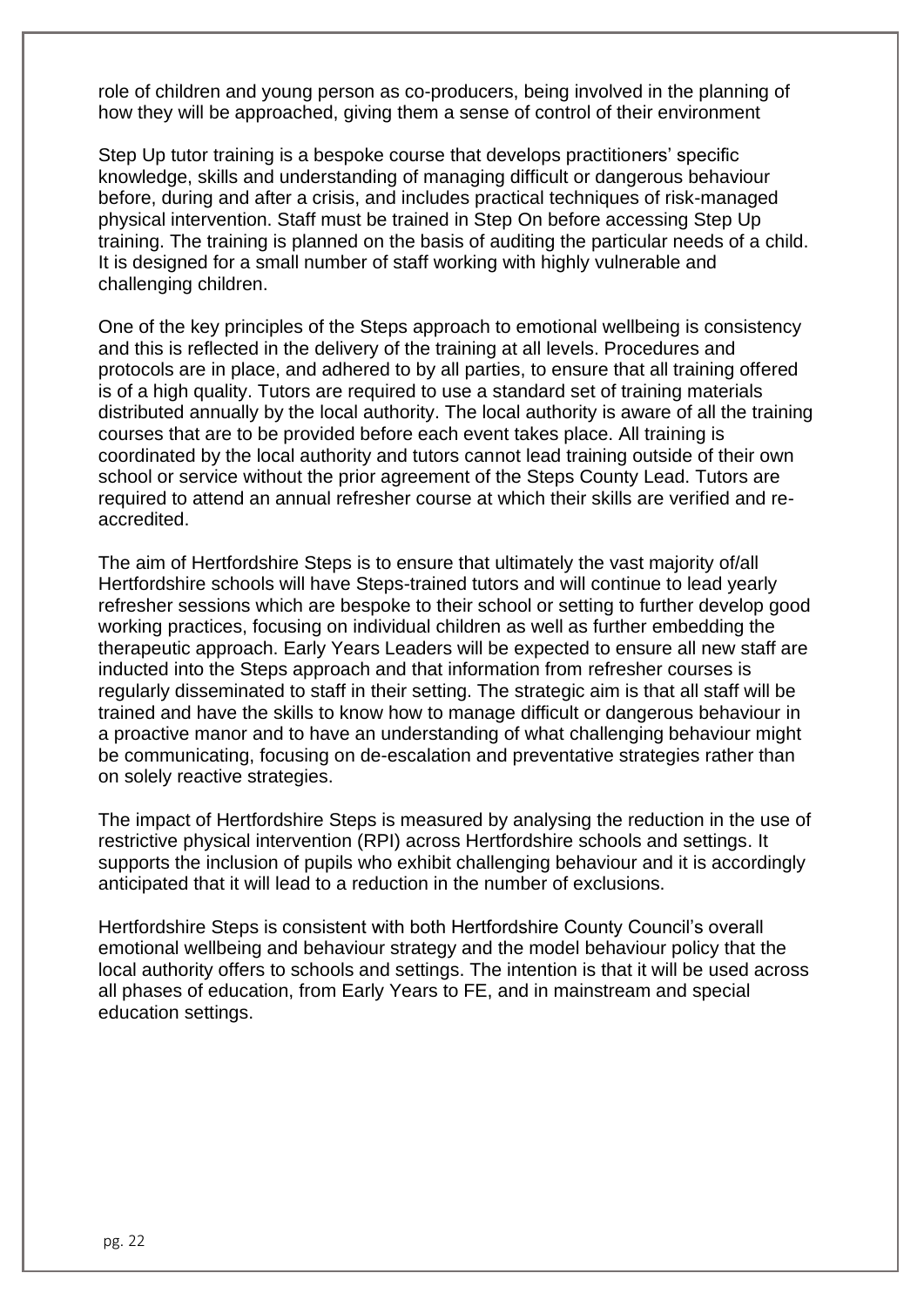# <span id="page-22-0"></span>**Appendix 3 - Training and support for Emotional Wellbeing and Mental Health in Schools**

Hertfordshire has been taking positive steps in terms of its Mental Health support for children and young people. Hertfordshire invested in mental health support for schools via its Strategic Leads for Mental Health in School. Employed by Hertfordshire's Clinical Commissioning Groups, these roles have enabled wide-spread establishment of mental health leads and training in schools.

Hertfordshire's commitment is exemplified by the Mental Health Trailblazers. These involves trialling a new national model of mental health support in schools, attaching multi-disciplinary support teams around local clusters of education settings. Hertfordshire is unique in trialling this with Special Learning Disabilities schools, providing an exciting opportunity to provide holistic mental health support to children and young people with complex SEND needs. Hertfordshire is now considering its long-term vision for this vital mental health support for schools so that it is ready to move beyond the pilot phase.

#### **National background to mental health and emotional wellbeing in Education**

A Government green paper publication in December 2017, Transforming Mental Health in Schools and Colleges, sets out the government ambition to go further to ensure that children and young people showing early signs of poor emotional wellbeing and distress are always able to access the right help, in the right setting, when they need it.

The green paper acknowledges that half of all mental health conditions are established before the age of fourteen and that early intervention can prevent problems escalating and have major societal benefits. The green paper sets out to put schools and colleges at the heart of everyone's efforts to intervene early and prevent problems escalating.

There is clear evidence that schools and colleges play a vital role in identifying mental health needs at an early stage, referring young people to specialist support and working jointly with others to support young people experiencing problems.

The government wants to ensure that all children and young people, no matter where they live, have access to high-quality mental health and wellbeing support linked to their school or college. Some children and young people will always need additional support from more specialist services within and beyond the NHS. When a need has been identified, young people should be assessed quickly and referred to the most appropriate support.

Hertfordshire is committed to ensuring that the emotional and mental wellbeing of our children and young people is everyone's responsibility. Therefore, we must continue to work together as a system to ensure our young people are well supported and given the opportunity to have the best start in life. Key priority areas identified within the Local CAMHS Transformation Plan (LTP) include work with schools, who are often the first point of contact for children and young people around their mental health and increasing access to Early Intervention in keeping with the Thrive framework with a focus on a system that is responsive to the need of Child/Young person.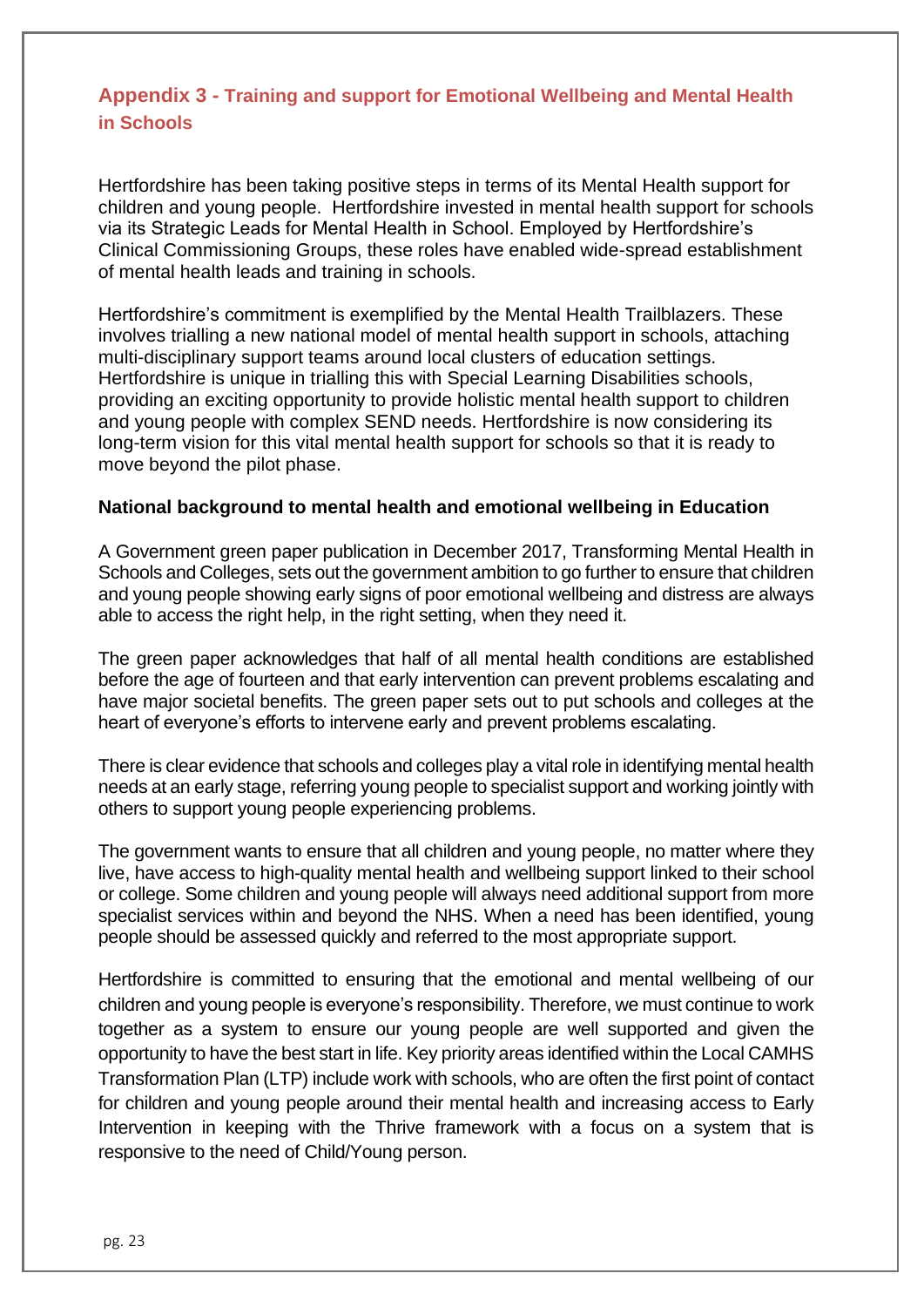#### The Bigger picture: CAMHS Transformation

> Whole system transformation plan for C&YP mental health. > Bigger emphasis on prevention, early intervention. > Needs led model as opposed service led https://www.annafreud.org/what-we-do/improving-help/thrive-frame

Thrive Framework Wolpert, M., Harris, R., Hodges, S., Fuggle, P., James, R., Wiener, A., ...Munk, S. (2019). *THRIVE Framework for system change*. London: CAMHS Press

#### **Hertfordshire's approach to the Green Paper and training offer**

In keeping with the Green Paper ambition and in order to address the key areas of need outlined and ensure good outcomes for Children and Young people; the local Hertfordshire NHS Clinical Commissioning Groups (East and North Herts and Herts Valleys) committed to funding one Strategic Leads for Mental Health in Schools post in each CCG area to take the following key areas of work forward:

#### *Establishing Designated Mental Health Lead and Deputy Lead*

A Mental Health Lead (MHL) training and role description has been co-produced with schools to help support this developing role providing guidance to Senior Leadership Teams and Mental Health Leads with regard to key competencies, components and limitations of the role in addition to outlining key training and support available and funded from CAMHS Transformation.

The Mental Health Leads Level 2 training is a full day, quality-assured training which explores mental health from a range of perspectives, school-based systems and approaches. The training is delivered on a monthly basis by the Strategic Leads for Mental Health to ensure consistency of key messages and quality assurance. It is accessible to all MH Leads and Deputy Leads and key messages are aligned with key Local Authority trainings and includes evidence-based data from current research relating to Mental Health in Children and Young People.

#### **Key elements:**

- Staff wellbeing.
- Navigating external provisions and services.
- Applying a consistent approach to pupils' wellbeing to support building resilience and early intervention within the school context.
- Strategies and solutions using a holistic reflective peer support model
- Introducing the role of Mental Health Lead/Deputy Lead and implementing a Whole School Approach framework to Emotional Wellbeing and Mental Health.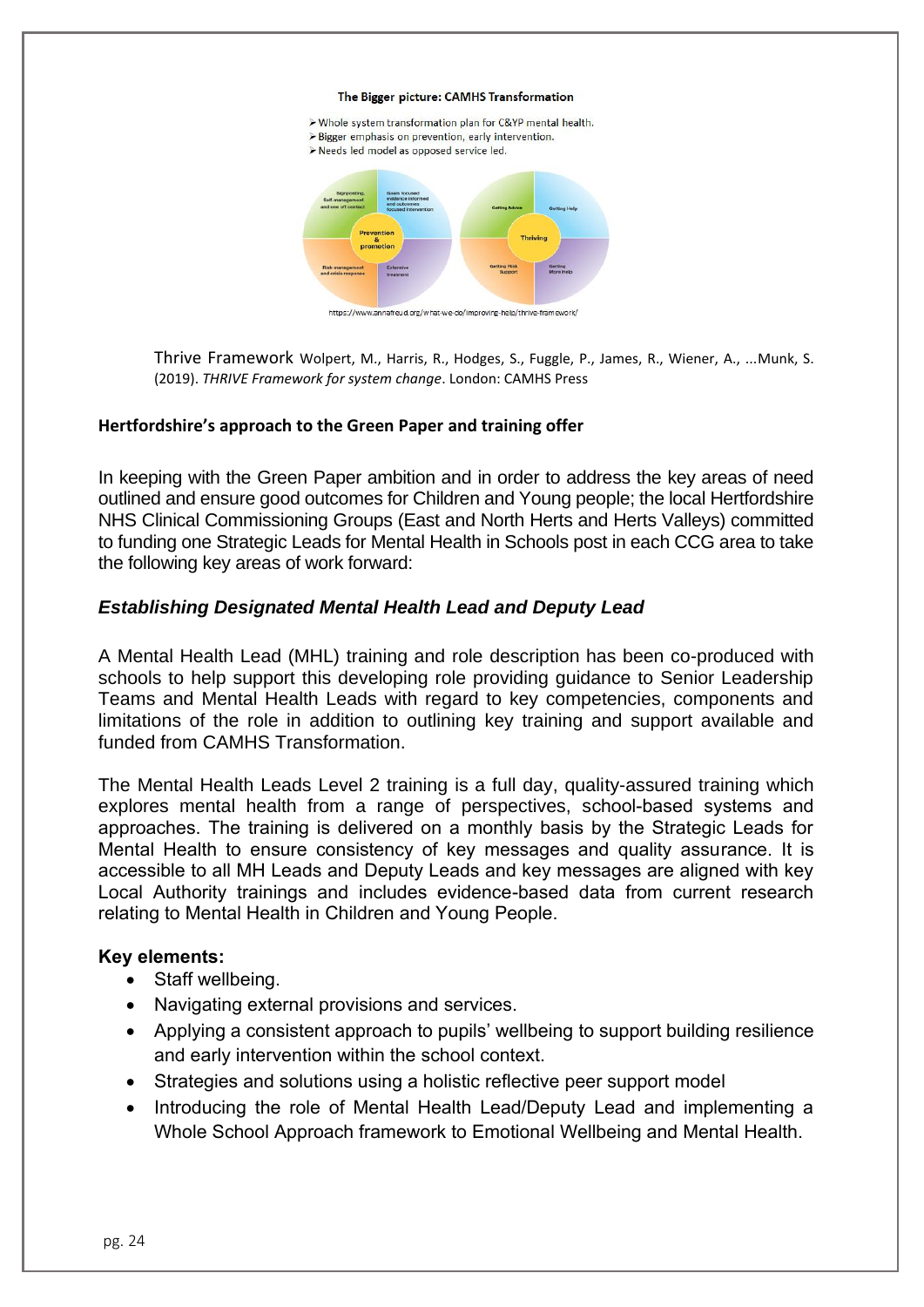#### **Whole School Approaches**



#### *A Whole School Approach to Emotional Wellbeing and Mental Health*

A Whole School Self-review framework, along with Kitemark accreditation opportunity, providing acknowledgment of good practice and opportunities for a reflective approach to supporting emotional wellbeing and mental health, embedding this in day-to-day school practice.

The *Healthy Young Minds in Herts* Whole School Approach Kitemark framework launched in April 2019 and draws on national guidance and is responsive to requests from schools, parent and professionals in respect of ensuring emotional wellbeing and mental health is embedded in whole school practice. The Framework covers eleven key areas with Leadership and Management being central. Accreditation is administered and authorised by a multi-agency panel including Public Health, PH Nursing, Education Psychology, schools and DSPL representatives as well as the Strategic Leads for MH in Schools.

The 6-weekly panel reviews on-going numbers of schools applying for the Kitemark accreditation. Accreditation lasts for a three-year period and evidence can be submitted of activity which has taken place over the last three years.

#### **Kite Mark Speed Dating Workshops**

#### **Aims:**

Familiarize participants with the Healthy Young Minds In Herts Self-review and Kitemark. The workshop provides protected time to engage in reviewing practice in school/setting to get the process started or moving the process forward. It is a practical and interactive workshop. There are lots of opportunities to share good practice and learn from colleagues countywide.

#### **Key Outcomes:**

- Provide protected time to engage in the Whole School Self-review process.
- Facilitate increased awareness of the guidance and documentation.
- Access to guidance and practical skills in participating in reflective practice and Self-review.
- Access to key professionals to answer queries and provide additional support.
- Update on training and resources to support Self-review and accreditation.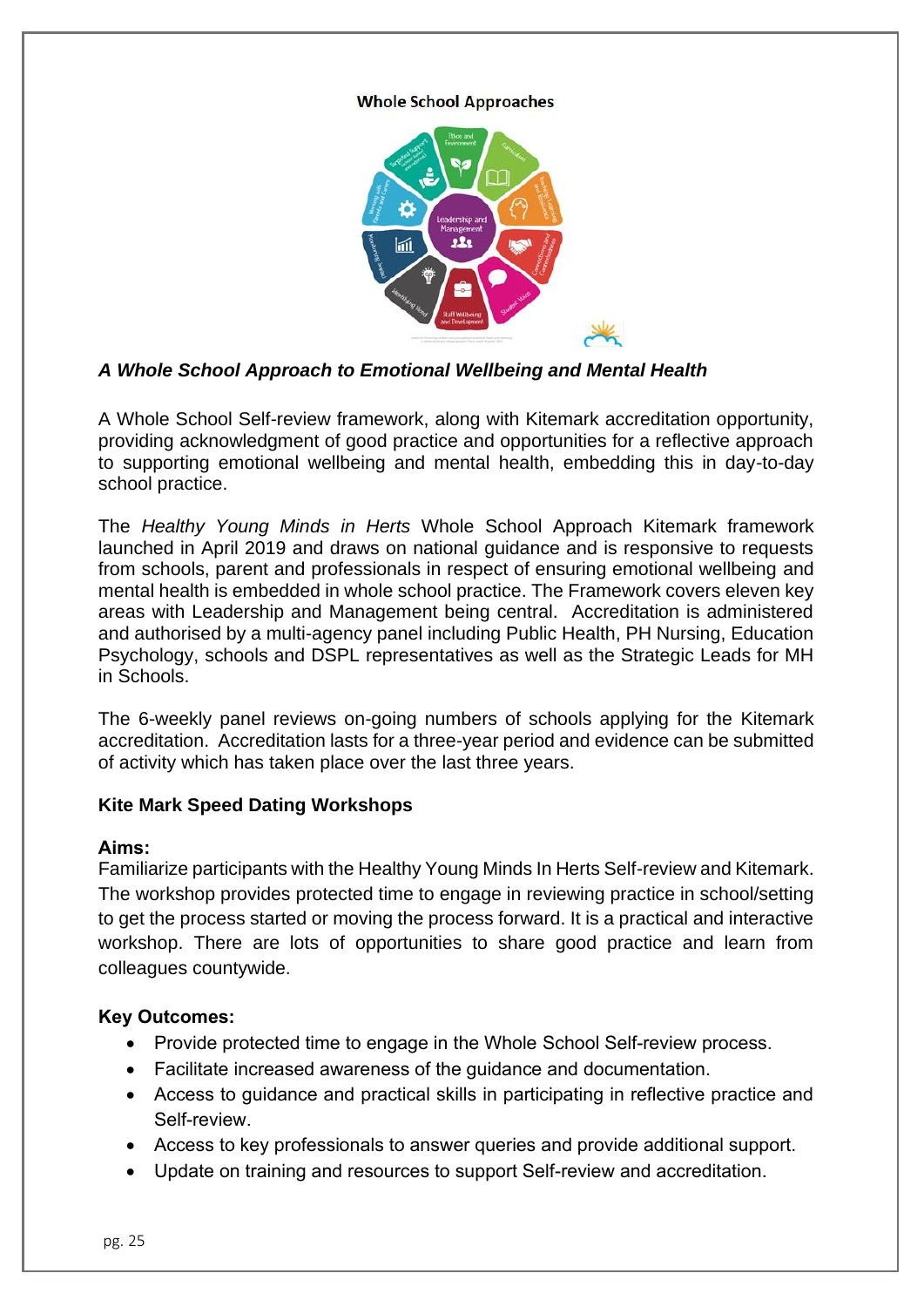- Increased opportunities to strengthen the MHL/Deputy and pastoral network and links countywide for sharing of good practice and planning for further development of key gaps.
- Record of Self-review to help support further discussion with SLT and team to support planning for acknowledgment of good practice and next steps.

# *Mental Health First Aid Youth Training*

## **One Day MHFA Champions Youth Training**

Nationally licenced training supporting front-line professionals in embedding mental health in day-to-day practice in relation to Emotional Wellbeing and Mental Health.

This course works on the basis that there is a role in our communities for Mental Health First Aiders – people who feel confident to go to someone experiencing emotional distress, provide initial help and guide them towards more specialist support. This accredited, evidence-based course covers how to respond to 8- to 18-year-olds experiencing mental and emotional distress.

#### **Key Outcomes:**

- An understanding of common mental health issues and how they can affect young people.
- Ability to spot signs of mental ill-health in young people and guide them to a place of support.
- Knowledge and confidence to advocate for mental health awareness.
- Increased capacity in relation to promoting resilience and early intervention.

#### **Two Day MHFA Youth Training: For Mental Health Leads/Deputy Mental Health Leads**

#### **Key Outcomes:**

- Spot the early signs of mental health problems.
- Feel confident helping someone experiencing a mental health problem.
- Provide help on a first aid basis.
- Help prevent someone from hurting themselves or others.
- Help stop a mental health problem from getting worse.
- Help someone recover faster.
- Guide someone to the right support.
- Reduce the stigma of mental health problems.
- Building Skills to support positive wellbeing and Emotional distress.

The MHFA training has been extended to the voluntary sector, GPs, Public Health Nurses, A&E staff and hospitals to increase confidence and capacity across the system.

#### *Online toolkit for mental health leads and School professionals*

Available on [www.healthyyoungmindsinherts.org.uk](http://www.healthyyoungmindsinherts.org.uk/)

Providing key quality-assured guidance and resources for schools and colleges, parents and young people.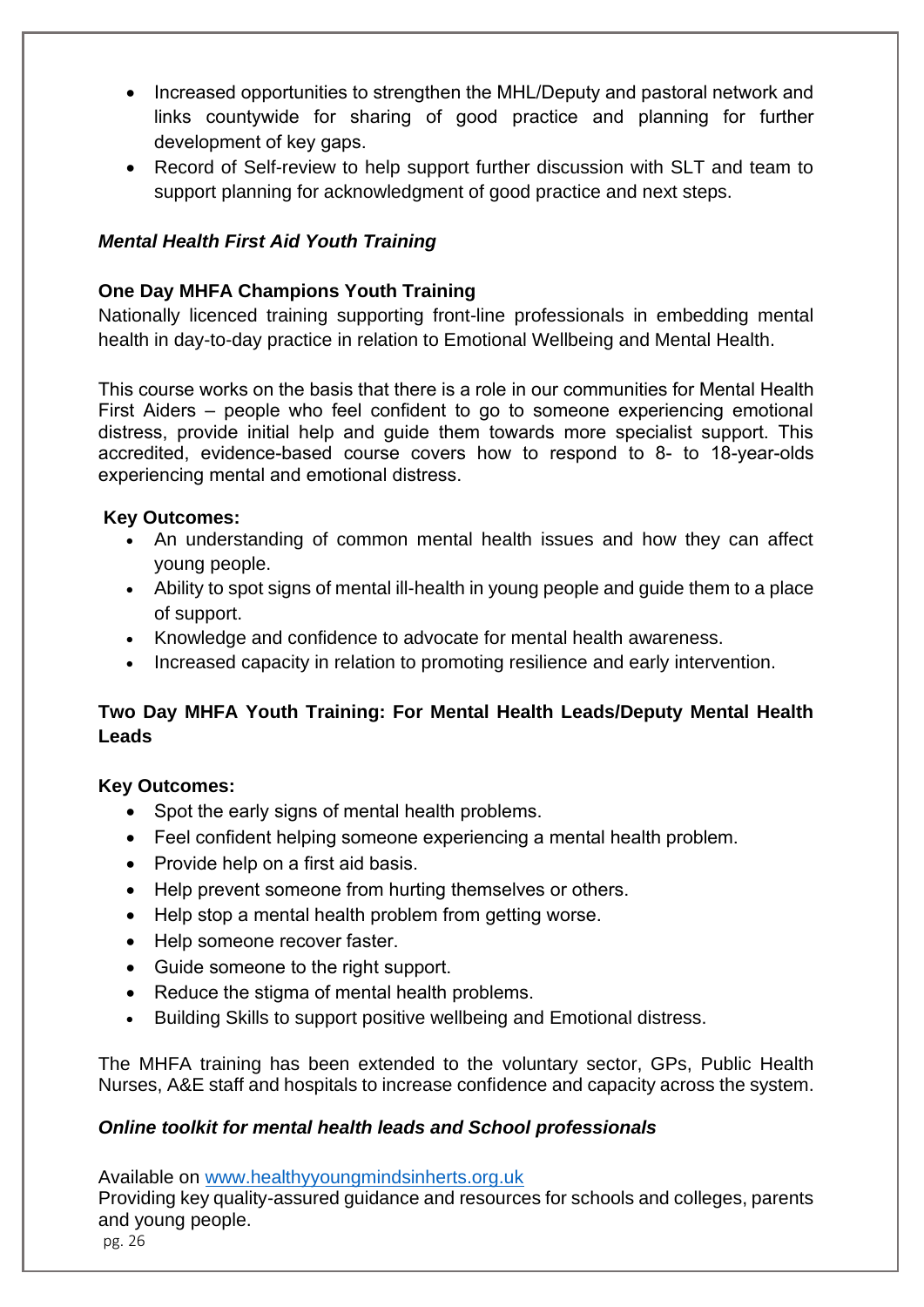#### *Supporting the development of Lead Governor Role*

Providing guidance and briefing, developing and promoting the role of Lead Governor for Health and Wellbeing, alongside Public Health and Local Authority Governance Lead. The aim is to ensure schools are supported to embed emotional wellbeing and mental health when considering behaviour, promoting early intervention.

#### **References:**

• **Transforming Mental Health in Schools and Colleges** – Green paper 2017 Government Green Paper, 2017: **Transforming children and young people's mental health provision: a green paper** 

Last updated 25 July 2018 — [see all updates](https://www.gov.uk/government/consultations/transforming-children-and-young-peoples-mental-health-provision-a-green-paper#history)

From: [Department of Health and Social Care](https://www.gov.uk/government/organisations/department-of-health-and-social-care) and [Department for Education](https://www.gov.uk/government/organisations/department-for-education)

- **Future in mind DFE/DH** Promoting, protecting and improving our children and young people's Mental health and wellbeing, 2015, National review of CAMHS services
- **Healthy Young Minds In Herts**, **Child and Adolescent Mental Health Services (CAMHS) Transformation Plan for Hertfordshire 2015-2020.** Updated December 2019. Accessible on East and North Herts CCG/Herts Valleys CCG Website.
- Thrive Framework Wolpert, M., Harris, R., Hodges, S., Fuggle, P., James, R., Wiener, A., ...Munk, S. (2019). *THRIVE Framework for system change*. London: CAMHS Press

Breda O'Neill and Yael Leinman

Strategic Leads for Mental Health In Schools

**NHS** 

**East and North Hertfordshire** 

**Herts Valleys** Clinical Commissioning Group Clinical Commissioning Group

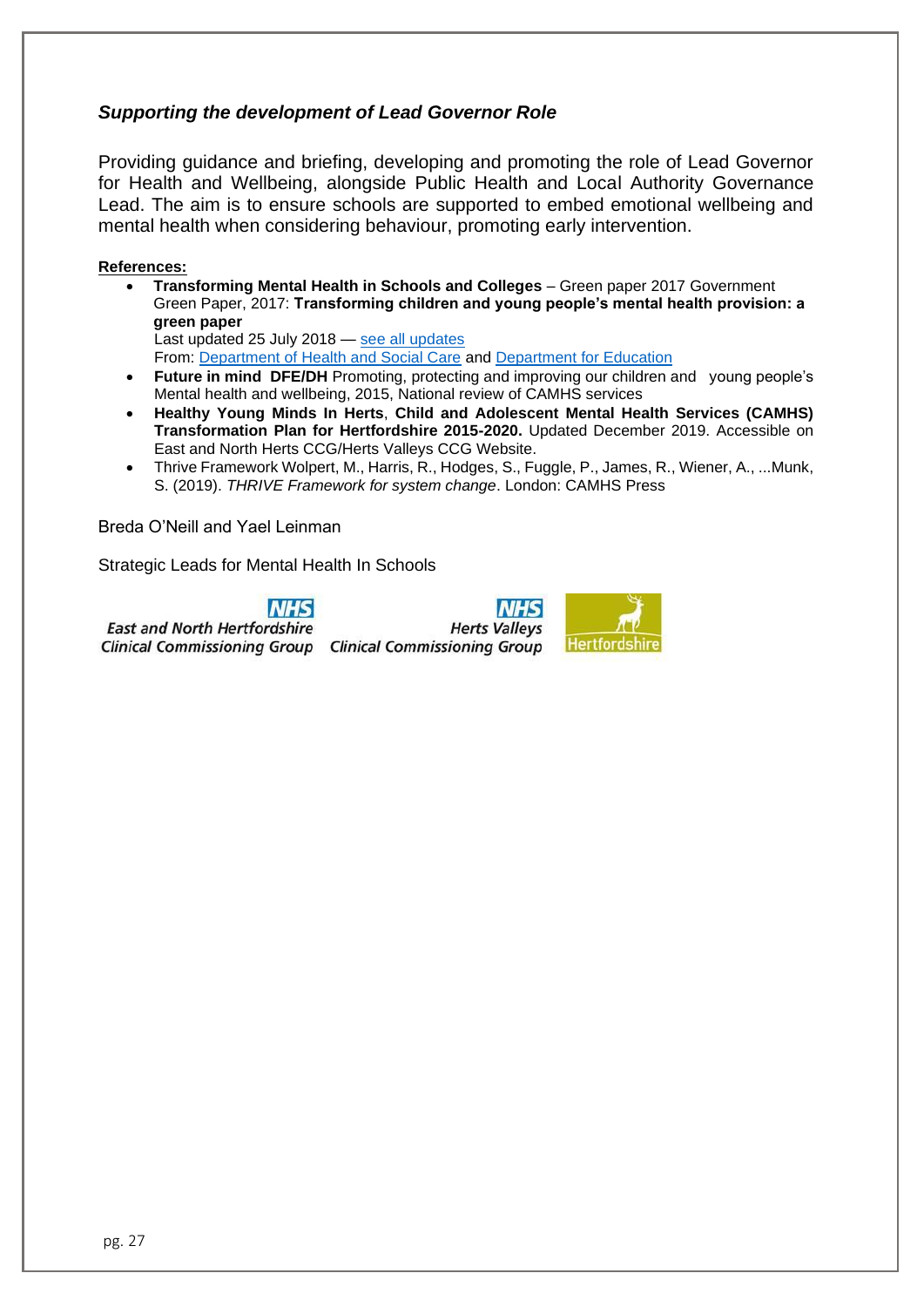# <span id="page-27-0"></span>**Appendix 4 – Hertfordshire's Thrive Approach to understanding and supporting emotional wellbeing, engagement and behaviour**



This graduated response highlights the educational entitlement through our tiered approach. The Graduated Tiered approach demonstrates the provision and services included at each level and the types of interventions locally accessible to support emotional engagement

# **Tier 1: Prevention and early identification (Universal)**

Create a clear behaviour policy in line with HCC Emotional wellbeing and Behaviour Strategy, which considers children's emotional wellbeing when assessing needs and identifying support required to facilitate engagement in learning

Clear expectations and induction process for all stakeholders in early identification of poor emotional wellbeing indicators

Pastoral support and access to therapeutic support to increase emotional wellbeing and engagement in education

Appropriate and relevant training and CPD to meet needs of both individuals and the school

Clear communication systems between school and home/ and external agencies as appropriate

Seek support around family services via Family Support Workers

Seek external advice to help inform and support school led interventions

5 ways to wellbeing and other resilience-based approaches

Just talk campaign – engaging with key resources and campaign

Engage in Healthy Young Minds in Herts Emotional Wellbeing Whole School Approach, Self-review and or kite mark accreditation

Utilise Healthy Young Minds in Herts website evidence-based quality assured resources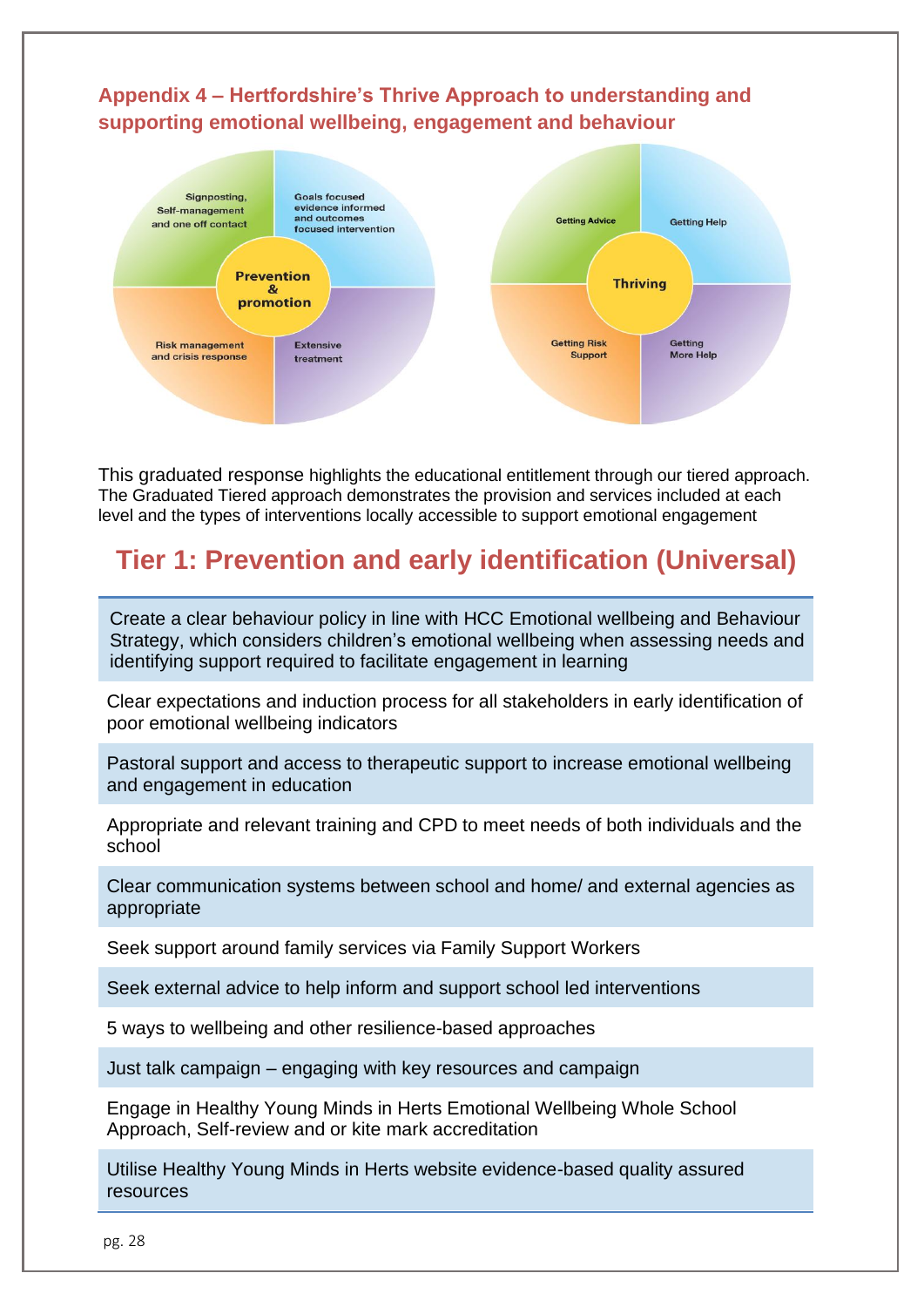# **Examples of Good Practice**

#### **Policy:**

- A policy that reflects flexibility to ensure individualised tailored support and strategies for children to promote positive emotional wellbeing and prevent the need for exclusion
- Policy to be used in conjunction with: SEND code of practice and refer to inclusion Policy, Equalities Policy and Accessibility Plan
- Policies communicated to all stakeholders to enable everyone to be clear of the school's behaviour expectations in promoting positive emotional wellbeing
- Building resilience and early identification of poor emotional wellbeing highlighted as a priority within policies
- Staff wellbeing focus to be clearly embedded in policy and practice. Settings to consider Anna Freud '10 steps towards staff wellbeing'
- Consistent use of the NHS Quality Assured commissioning of training and therapeutic quidance
- A collaborative approach to sharing information and working with parent
- Promotion of high expectations and ensure all children achieve their best.
- Process and protocols in place for early identification of emerging needs that may indicate SEND
- Effective and clear communication between inclusion and SEND regarding emerging needs and agreed ways forward with regards support

#### **Induction:**

All staff to have a clear induction process with a named staff member for liaison

- All staff should be made aware of who the key contacts are within school for child protection, mental health and wellbeing (such as the Mental Health and Deputy Lead).
- At transition points (for cohorts of students) there needs to be clarity for children and parents through a transition programme (to be reviewed following implementation to measure impact)
- For In-Year Admissions each school should have a clear process, for example parent and student to meet with Head Teacher / senior member of staff and to have a tour of the school

Additional plan of support to improve emotional wellbeing to be written and agreed with parent/carers and the student when necessary

#### **Pastoral / therapeutic support:**

Examples may include:

- Public school Nursing: Health for Kids, health for Teens website
- YC Herts (relevant projects to be explored)
- Protective Behaviours
- Mentoring/peer support
- Circle time

member of staff responsible for delivery and monitoring of pastoral support and other appropriate school-based intervention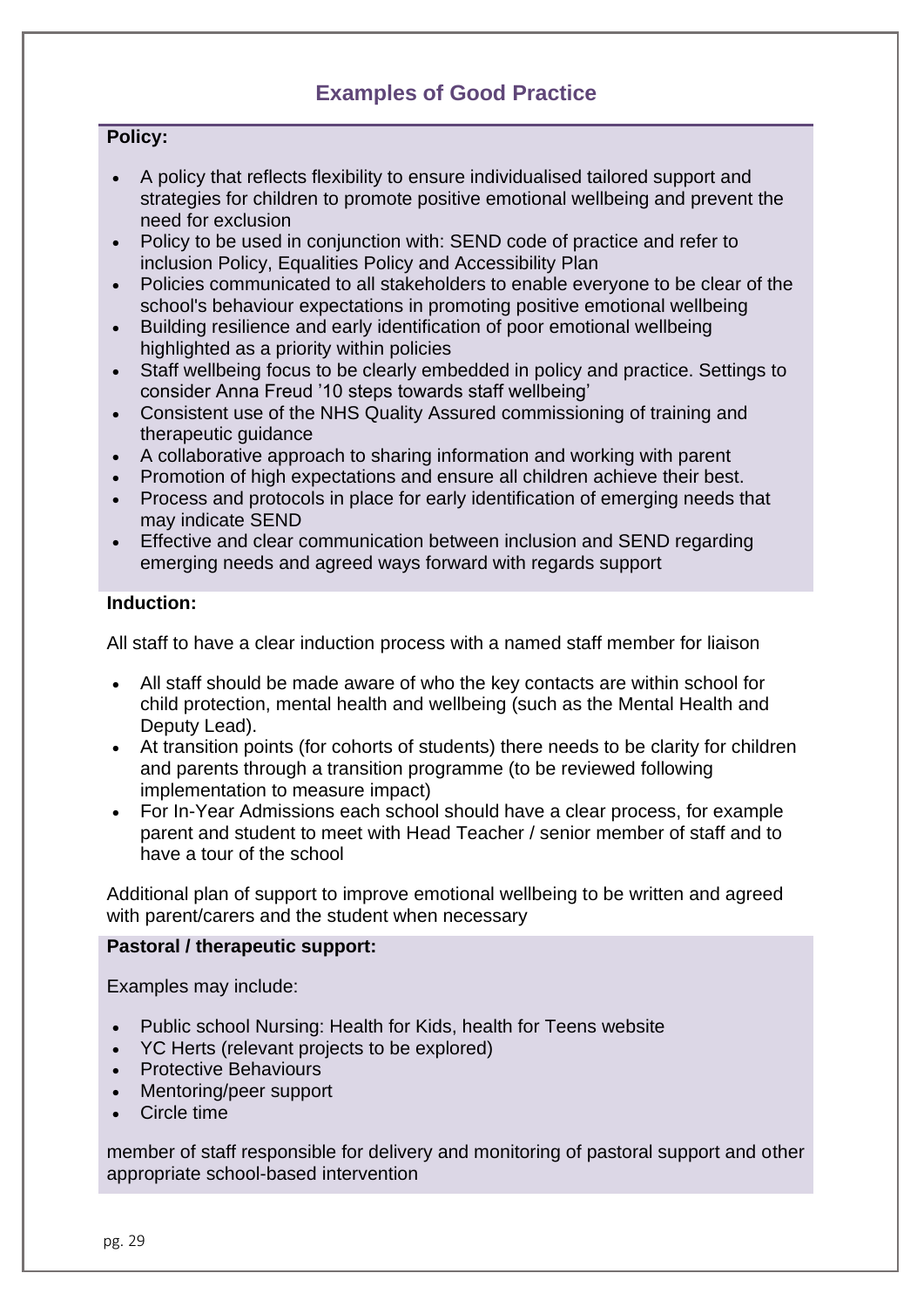#### **CPD:**

- Mental Health First Aid youth 1-day training Development of Mental Health champions role in relation to responding to children aged 8 – 18
- Mental Health First Aid youth 2-day training Development of Mental Health champions role in relation to responding to children aged 8 – 18
- Level 2 Mental Health Leads training Designated Mental Health Lead and **Deputy**
- All staff to attend a Healthy Young Minds in Herts Mental Health Level 1 awareness training session as part of their induction
- My teen brain one day multi agency training for professionals' free resources.
- All staff should complete 2 children mental health MindED online modules
- Mind in Herts spot the signs Emotional Wellbeing training
- Hertfordshire Steps school-based tutors trained
- Hertfordshire Steps, Step on training to be the core behaviour training package with regular refreshers and additional sessions to embed practice into policy

#### **Communication:**

- Positive early communication, with effective two-way dialogue that is solution focussed
- Staff should describe and separate the behaviour from the child and consider what may drive the behaviour that is of concern.
- Staff will refrain from being judgemental towards the presented behaviour and focus on what the behaviour might be communicating
- Staff will aim to analyse the function of the behaviour and avoid moralising statements that comment on issues or right or wrong

#### **Support from FSW**

• Effective liaison and information sharing with Family Support Workers including follow up to support the individual needs of the student

**Seeking advice** from the following:

- Head Teacher colleague / local network of Head Teachers and/ or Mental Health/ Deputy Lead
- Education Support Centre Advice and quidance
- Healthy young minds in Herts website and quality assured resources e.g. (wellbeing signposting guide for young people, a parent's survival guide, anxiety and self-harm toolkit, stress bucket tips for parents, when to worry tool)
- Chat health school nursing text message service for young people (11-19)

Young minds – information for professionals, parents/carers and young people/adults experiencing a mental health crisis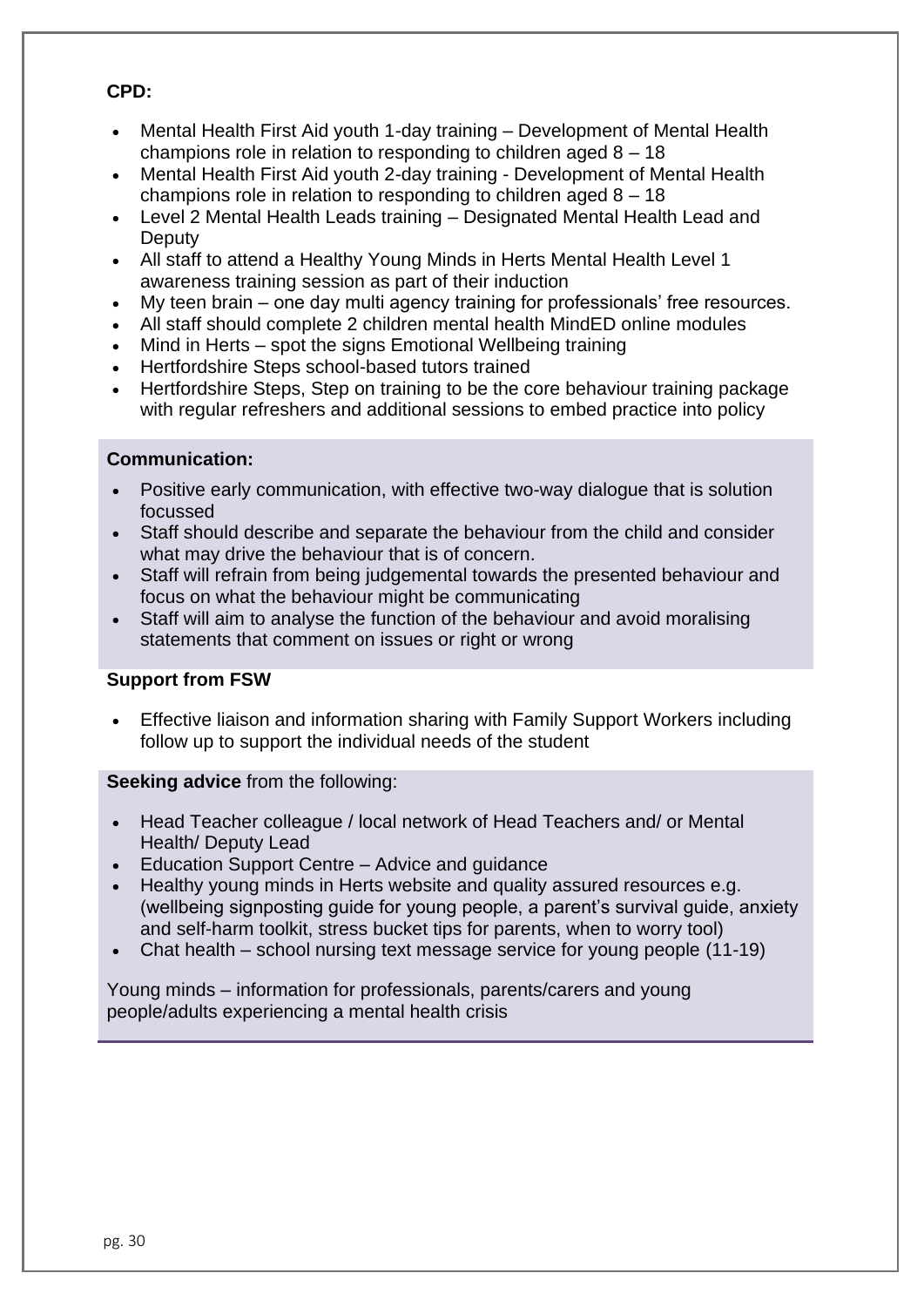# **Tier 2: Getting Advice and Signposting (Universal plus)**

This support would be within their current school setting Early intervention from External Agencies such as:

- ESC Outreach
- Primary/secondary Behaviour Support Services (Outreach- advice and guidance)
- Family Support Worker
- Public health nursing Targeted intervention via electronic referral online
- ESMA
- Integrated Services for Learning
- DSPL
- Thriving Families
- Herts Young Homeless
- Safe space counselling
- Local community counselling services
- Targeted Youth Support Team
- Kooth.com online counselling 10-25-year olds

# **Examples of Support**

Small group work - an intensive block of support

Additional or 1:1 support in class. This would be for an agreed amount of time

Nurture Group

Tailored support and strategies for school staff

Hertfordshire Steps analysis documents used (Roots and Fruits & anxiety mapping)

Promotion of parent/carer support networks locally

Boxall profile or strength and difficulties questionnaire to identify emerging needs

Solution focussed reflective practice circle

Stem 4 – quality assured self-help apps

YC Herts (relevant projects to be explored)

#### **Examples of Good Practice**

Risk Reduction Plan in place clearly identifying triggers and effective de-escalation strategies currently used by the school to ensure good practice. These plans may include a flow diagram, so communication is clear and effective

'Roots and Fruits' to be embedded and regularly updated within practice

A transparent programme of support implemented that sets the student up for success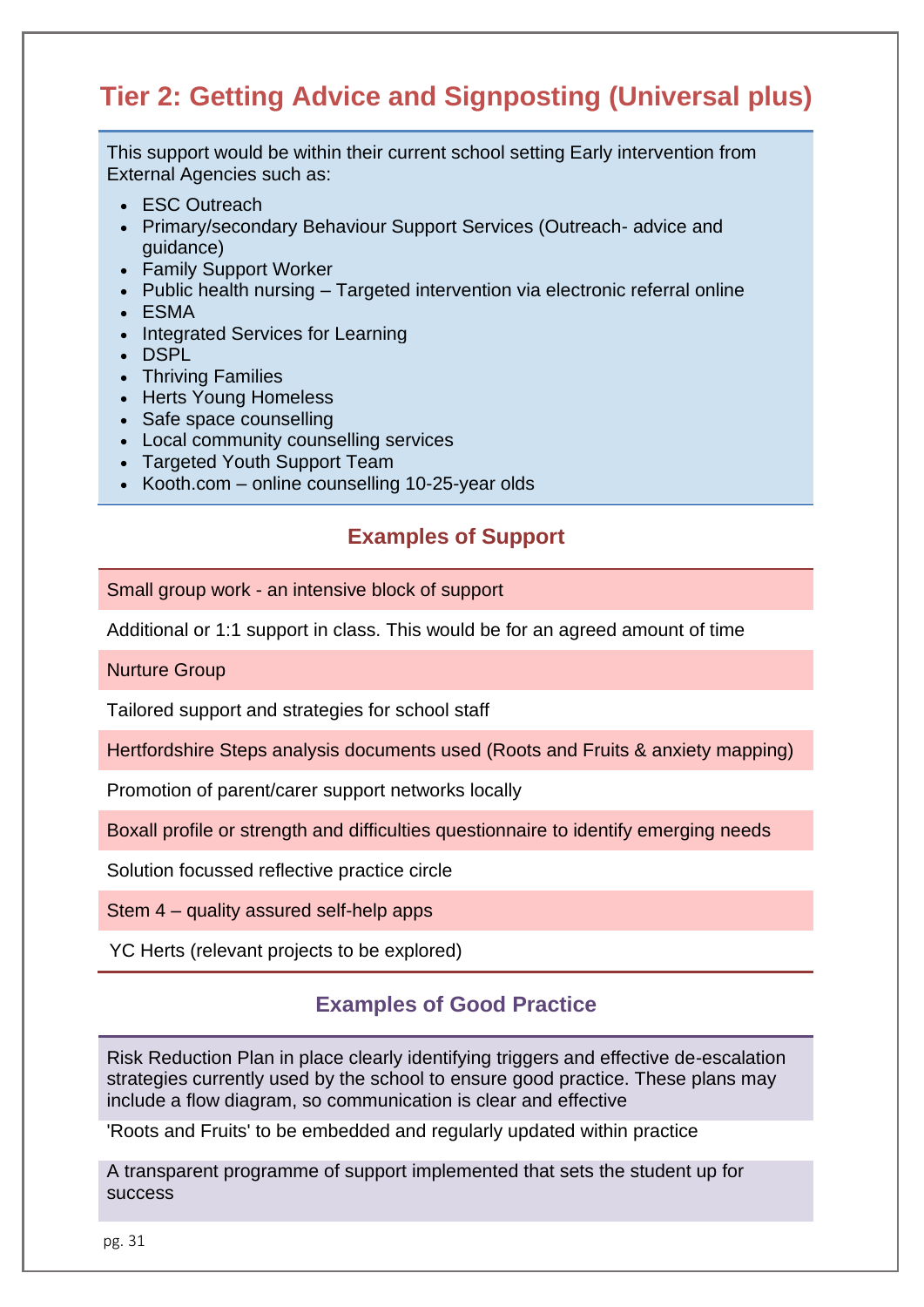CPD identified for particular groups of staff (MSAs, TA etc) to enable them to effectively manage more challenging behaviours and confidently implement Behaviour Plans

Tailored CPD from SEMH

Parenting support offered to parents to enable them to meet with parents who also experience similar difficulties providing them with a support network

Outreach support to be contacted to explore advice and guidance in how best to support the pupil's emotional wellbeing and engagement with learning

Deliver developmentally appropriate RSHE curriculum that promotes and raises awareness of positive emotional well being

Ensure that children with medical conditions get the support they need

Any support plans must be created with input and discussion with parents/carers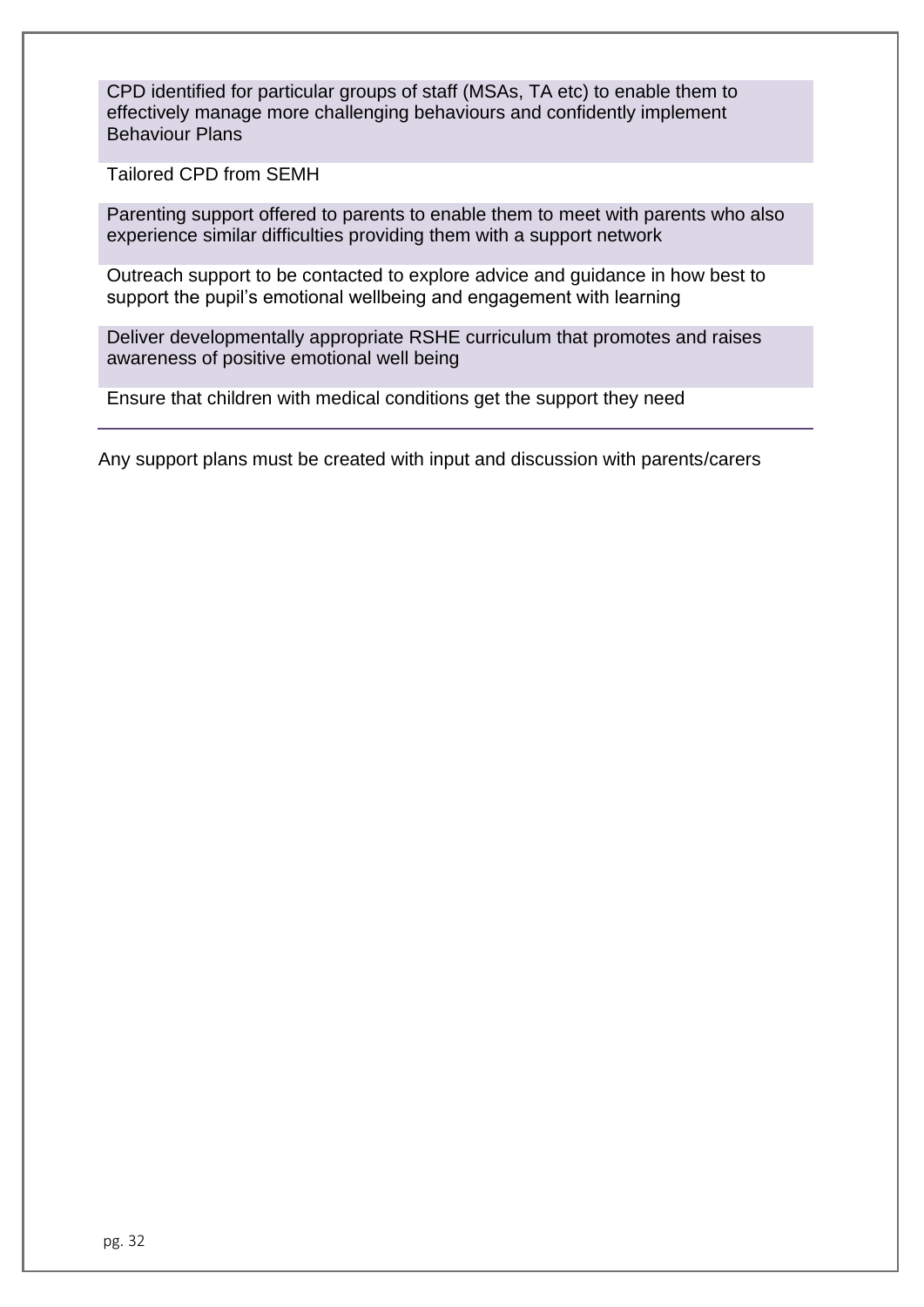# **Tier 3: Getting Help (Targeted)**

Intervention from External Agencies such as:

- **FSC Outreach**
- ESC in reach (Respite)
- Targeted youth support team
- CAMHS
- ESMA
- Integrated Services for Learning (local offer)
- SPLD/SLCN
- Intensive families First family support work
- Counselling, play therapy, art therapy
- CGL (Spectrum) for drugs and alcohol addiction support
- Step2
- Available DSPL provision
- Team around the family

# **Examples of Support**

Targeted support from a local behaviour provider (Primary/Secondary)

Provision for secondary would be ESC outreach or in exceptional circumstances a very short and intensive piece of in-reach

Tailored support and strategies for school staff to aide integration / reintegration

Early identification of needs and referral to appropriate support service

Counselling/Therapeutic support

# **Examples of Good Practice**

A programme of support that enables the child to succeed both socially and academically

Adapted curriculum or expectations to avoid the need for exclusion and promote engagement within education

Quality assurance checks to be undertaken re delivery of quality of teaching and learning

Risk reduction plan to be an established document to reduce the risk of harm or disengagement

Evidence of Assess, Plan, Do, Review

For those children that may require an EHCP statutory assessment, paperwork to be submitted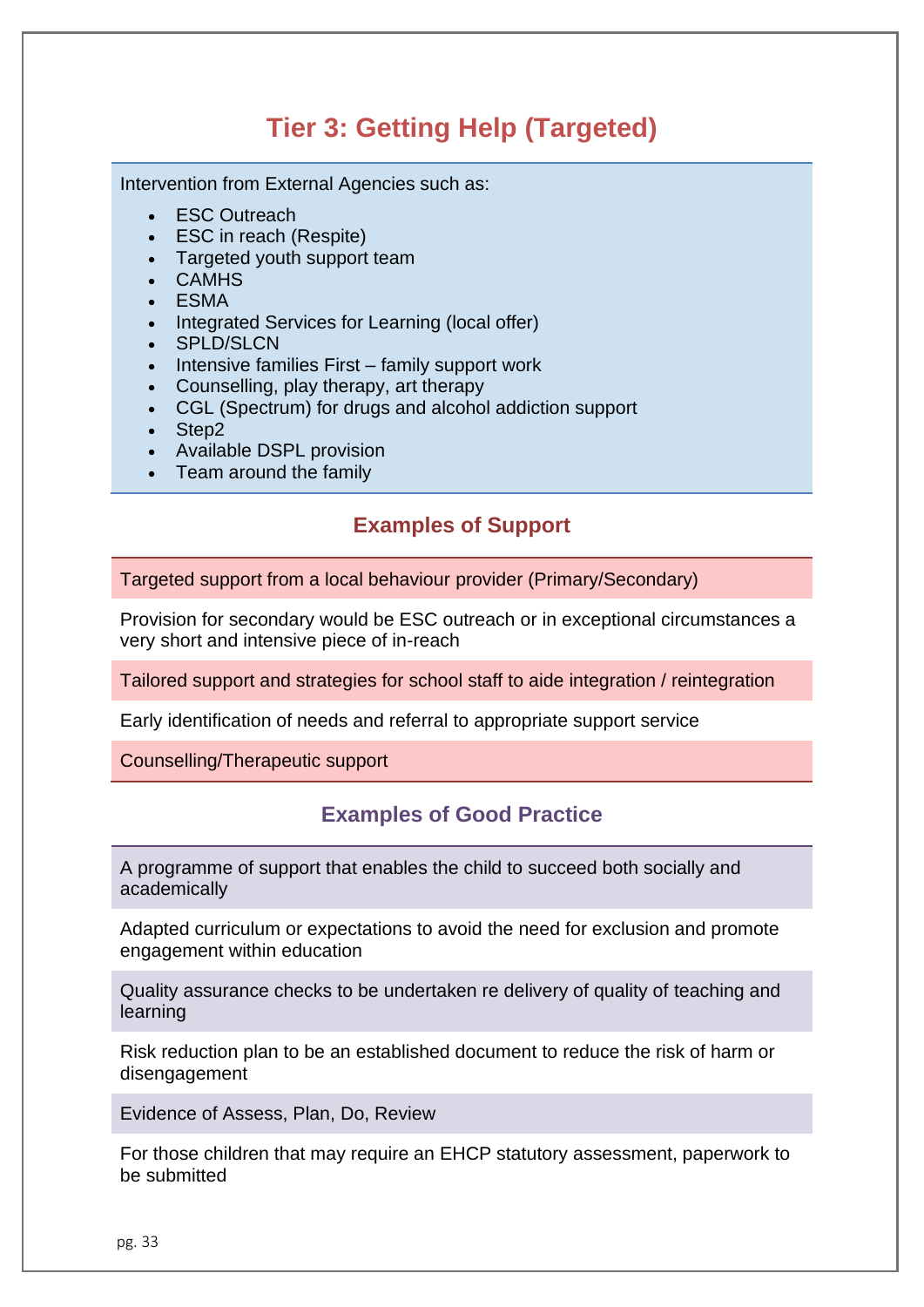Consider identified or unidentified needs and seek support from external agencies

Support parent to seek support and advice from SENDIASS

Provision should meet the 22-25 hour entitlement unless it has been agreed with parents/carers that it is in the best interest of the child for this to be reduced in line with HCC guidance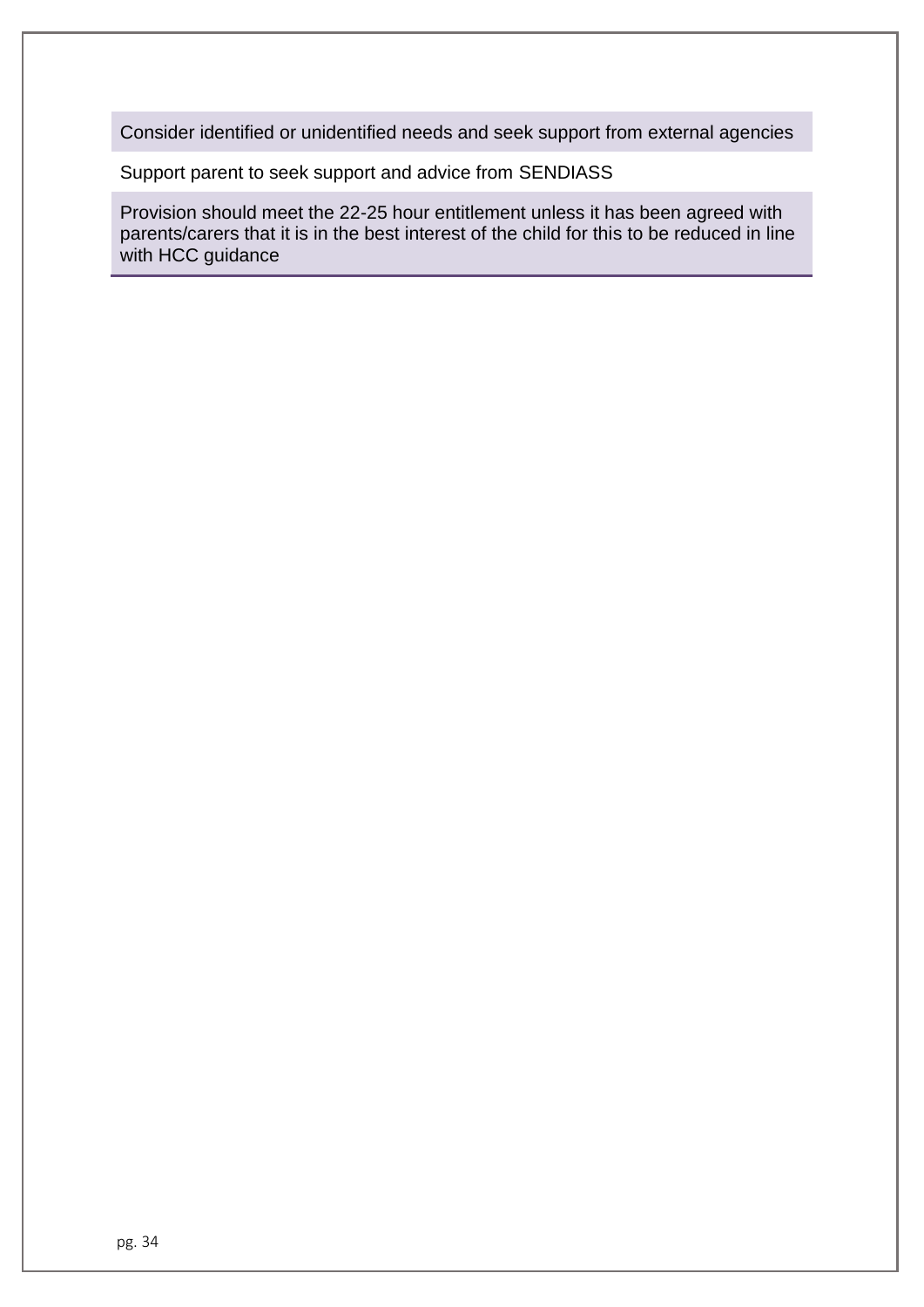# **Tier 4: -Getting More Help (Targeted plus)**

A full review of a young person's educational history to be conducted focussing upon intervention and support received and the impact of this.

The review enables effective targeted support

Access to additional services which may include: -

- Families first assessment
- Specialist CAMHS via Single Point of Access (including eating disorders, Forest House, Targeted Teams)
- ESMA
- PALMS
- ESC -outreach and in reach
- 0-25 together team
- Wellbeing team

# **Examples of Support**

An intensive period of support from a local behaviour support service

EHCP review

Tailored support and strategies for school staff which could include a period of time working within the provision intensive block of support from a local behaviour support service

A bespoke personalised learning experience with multi agency and parents/carer support

The support is bespoke and tailored to the needs of the child, with planned and significant involvement from multi agencies who are involved in supporting the young person and the family

#### **Examples of Good Practice**

Tailored support and strategies for school staff which include a period of time within the provision

Young person is dual registered, entry assessments undertaken to determine the personalised learning programme and length of time required to enable either: -

- a return to current school or
- transition to a new school

Professionals meeting for Team around the Family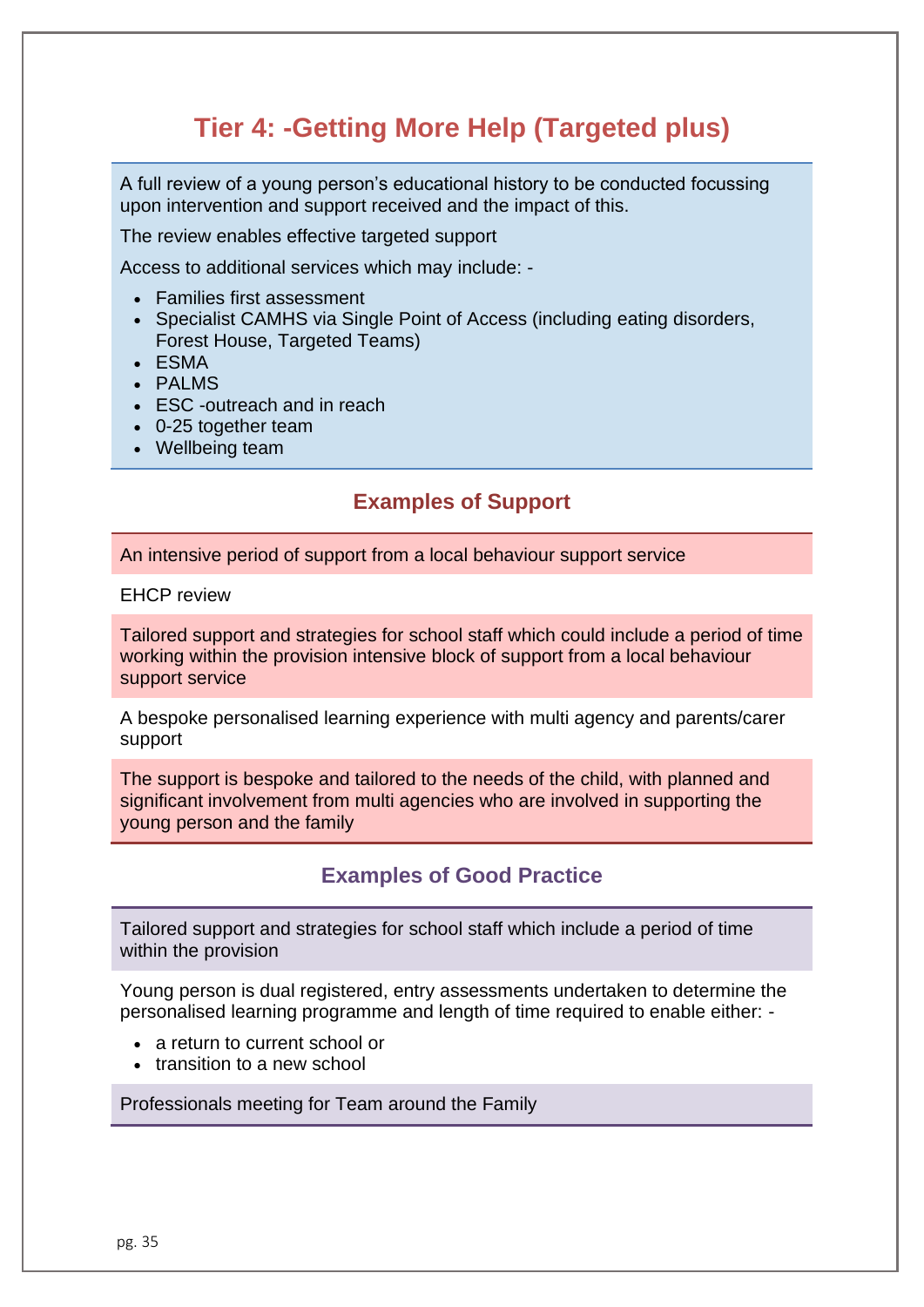# **Tier 5: Getting Risk Support (Specialist)**

Managed Move instead of Permanent Exclusion and provision from Day 6 in the case of Permanent Exclusion

Access to additional services through referral or pathway route which may include: -

- Forest House
- CAMHS crisis team
- MASH
- Children services multi agency support
- ESC onsite provision
- Integration/inclusion team
- Fair access
- Wellbeing team

# **Examples of Support**

An intensive period of support from a local behaviour support service

Primary or secondary behaviour service in-reach

Tailored support and strategies for school staff which could include a period of time working within the provision intensive block of support from a local behaviour support service

Managed move panel

The provision is bespoke and tailored to the needs of the child, with planned and significant involvement from multi agencies who are involved in supporting the young person and the family

#### **Examples of Good Practice**

Fair access and Exclusion Team to source provision for young person within an agreed timescale and programme of support to be part of this transition.

Place allocated at ESC (Secondary) young person is dual registered

A personalised learning and well-being program is implemented to support the young person during this period of transition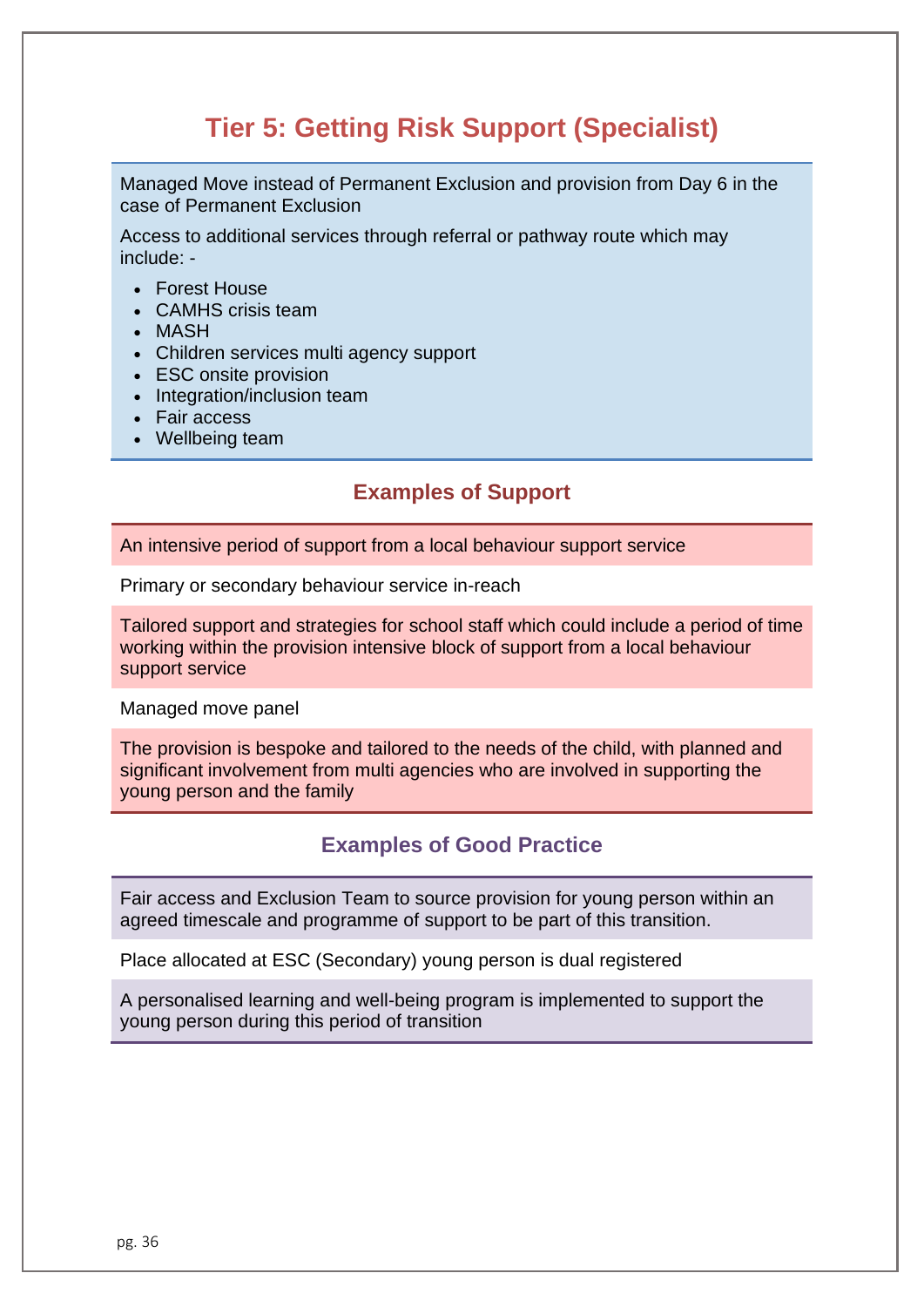# <span id="page-36-0"></span>**Appendix 5 – Hertfordshire's Tiered Approach to improving and supporting emotional wellbeing, engagement and behaviour in Early Years (0-5 yrs old)**

#### **Tier 1: Prevention and Early Identification (Universal)**

Positive behaviour policy is shared with all stakeholders (e.g. parents/carers, committee members, setting users etc). Ideally stakeholders have been involved in the formulating of the policy and therefore have a shared ownership

Clear expectations and induction process for all parents/carers and staff.

Appropriate and relevant training and CPD to meet needs of both individuals and the Early Years setting

Seek support around family services via Children's Centre and/or Health Visitor **Service** 

Clear communication systems between Early Years setting and home

Seek Inclusion Development Officer advice to help inform setting led interventions (PVIs only)

# **Examples of Good Practice**

#### **Policy:**

- Early intervention and Code of Practice SEND principles (importance of collaborative working) included within the positive behaviour policy
- A policy that embeds the Hertfordshire Steps philosophy into practice
- Flexibility within the policy to meet the needs of individual students
- Policy communicated to all stakeholders to enable everyone to be clear of the setting'sbehaviour expectations
- Policy to be used in conjunction with: SEN / Inclusion Policy, Equalities Policy and Accessibility Plan

#### **Induction:**

- All staff to have a clear induction process with a named staff member for liaison
- All parents/carers are made aware of the setting policy and are aware of clear of roles and responsibilities and
- Transition pathways and admission pathways are clear. Collaborative working with families to ensure success.

#### **Pastoral / therapeutic support:**

Examples may include:

- Play based approaches
- Protected Behaviours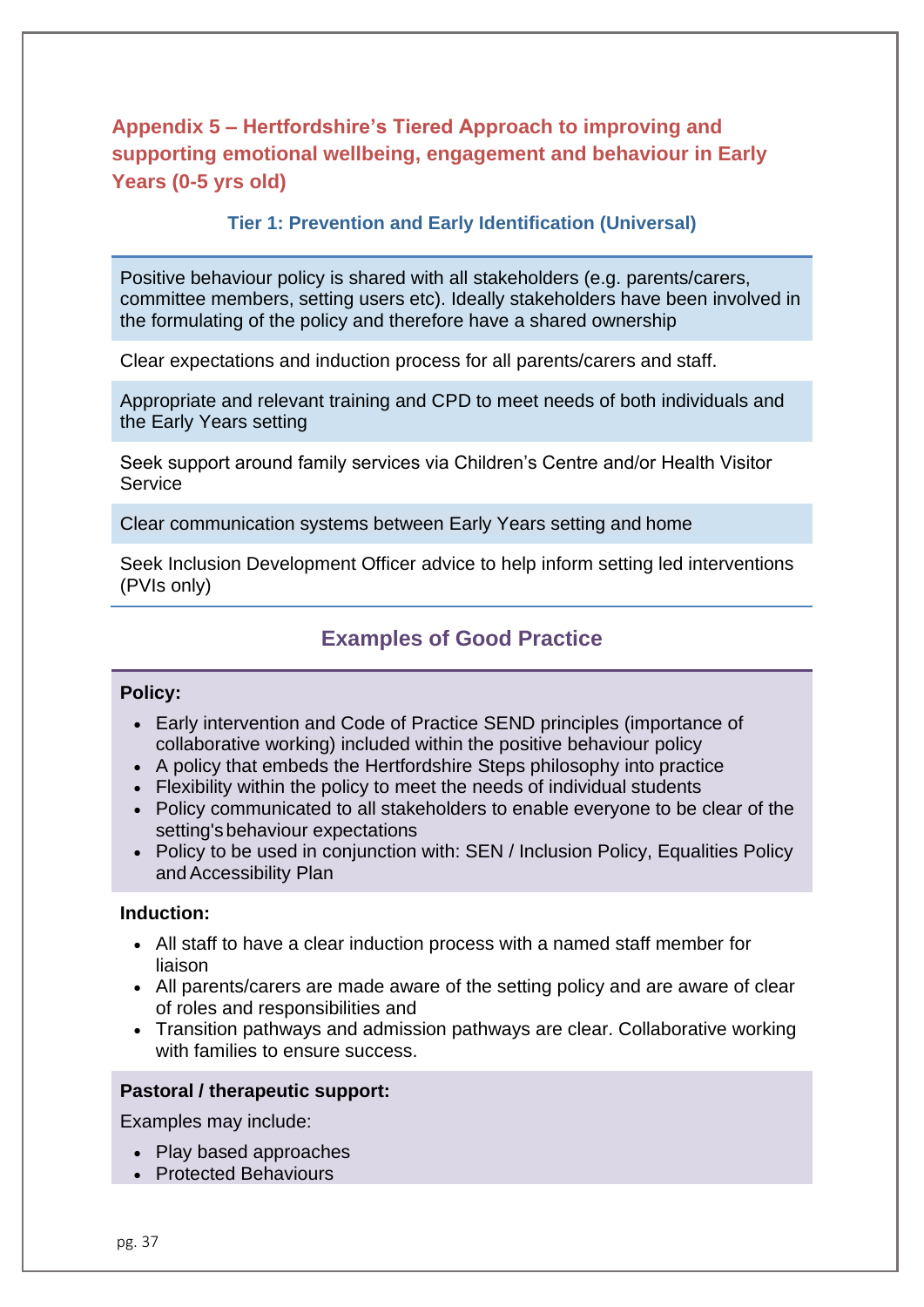- mentoring
- Art / Play / Music Therapy
- Counselling
- Member of staff responsible for overseeing the monitoring and implementation of developmentally appropriate interventions to support children's social emotional wellbeing.

#### **CPD**

- Hertfordshire Steps to be the core behaviour training package with regular refreshers and additional sessions to embed practice into policy
- Quality First Teaching CPD opportunities (e.g. Early Years 0-5 SEND cluster training, HFL traded courses and DSPL)

#### **Communication:**

• Positive early communication with families, using Person Centred Approaches (Early Support, Early Help etc)

#### **Seeking advice from the following:**

- Setting SENCo
- Inclusion Development Officer
- Local settings

#### **Teaching and Learning**

- Implementation of Quality First Teaching Approaches (e.g. Consideration to environmental influences, planning, visual support etc)
- Focused observations
- Tools for assessment, reflection and profiling (Roots and Fruits, Anxiety Maps, ABC Charts, Early Support Development Journal, IAELD, Self-review tool from Early Years AET materials, Person Centred Tools, Boxall Profile for children over yrs. 8mths etc)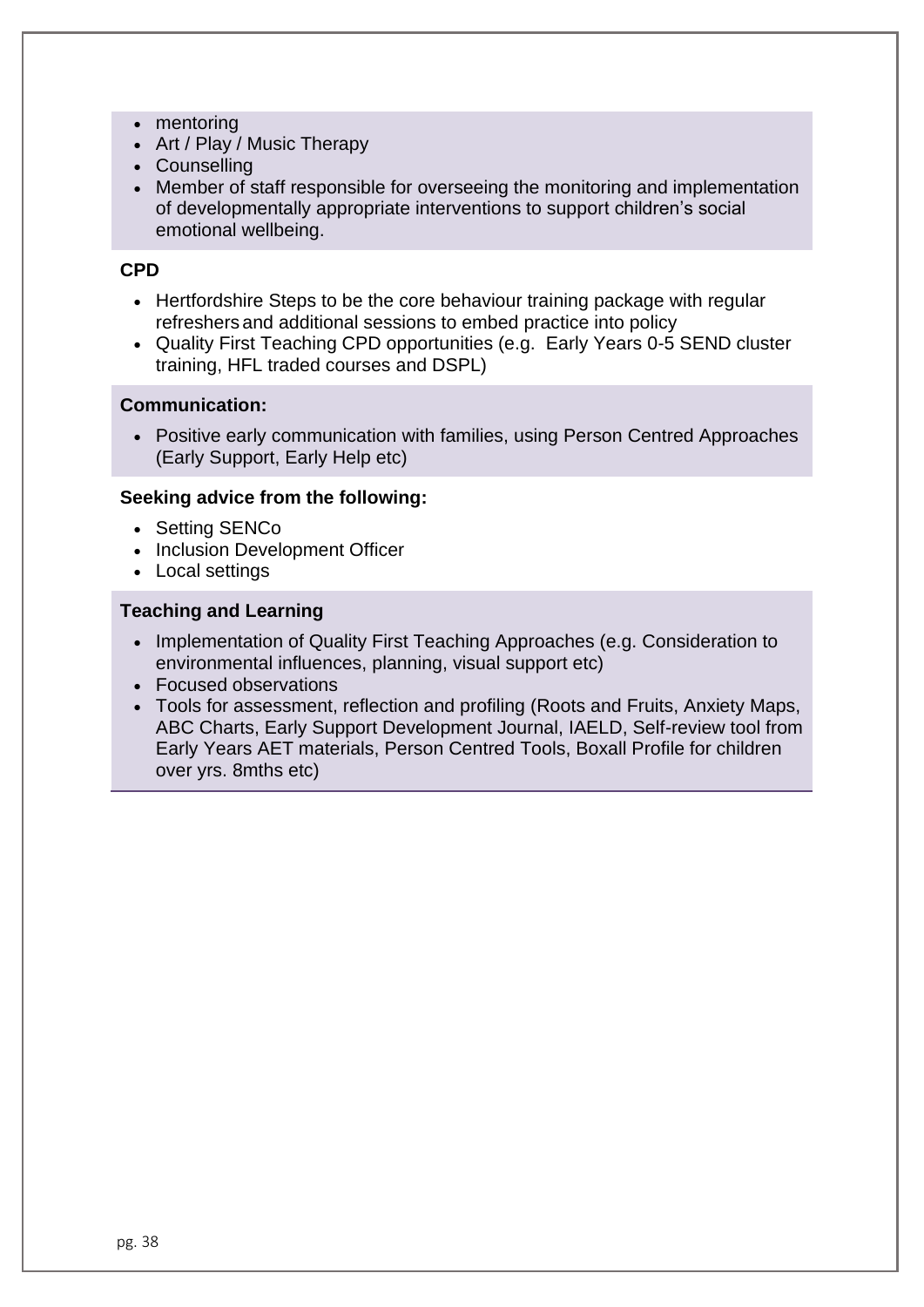#### **Tier 2: Getting Advice and Signposting (universal plus)**

Using the Graduated Approach from the SEND Code of Practice 2014, devise and implement a plan from the range of different sources available

These include:

- Childs Voice
- Parents/Carers
- Key Person
- Senco
- Other universal services such as Family Centres or Health visitors
- Assessment and profiling tools from Tier 1.

# **Examples of Interventions**

Targeted support to reduce anxiety and meet emotional needs

Targeted group work to foster social skills

Nurture approaches

Naming of feelings and empathic approaches to support mutual and self-regulation

Busy boxes, quiet spaces, choice boards, Now and Next boards and visual support

#### **Examples of Good Practice**

Risk Management Plan in place clearly identifying triggers and effective deescalation strategies currently used by the setting to enable outside agencies to support good practice if further services are needed. These plans may include a flow diagram, so communication is clear and effective.

'Roots and Fruits' and 'Anxiety Map' to be embedded within practice

A transparent programme of support implemented that sets the child up for success

CPD identified for particular groups of staff to enable them to effectively manage more challenging behaviours and confidently implement Behaviour Plans

Parenting classes offered to empower parents and enable them to meet with parents who also face similar challenges providing them with a support network

Early Support partnership working embedded in practice, including Partnership working with families and the Graduated Approach.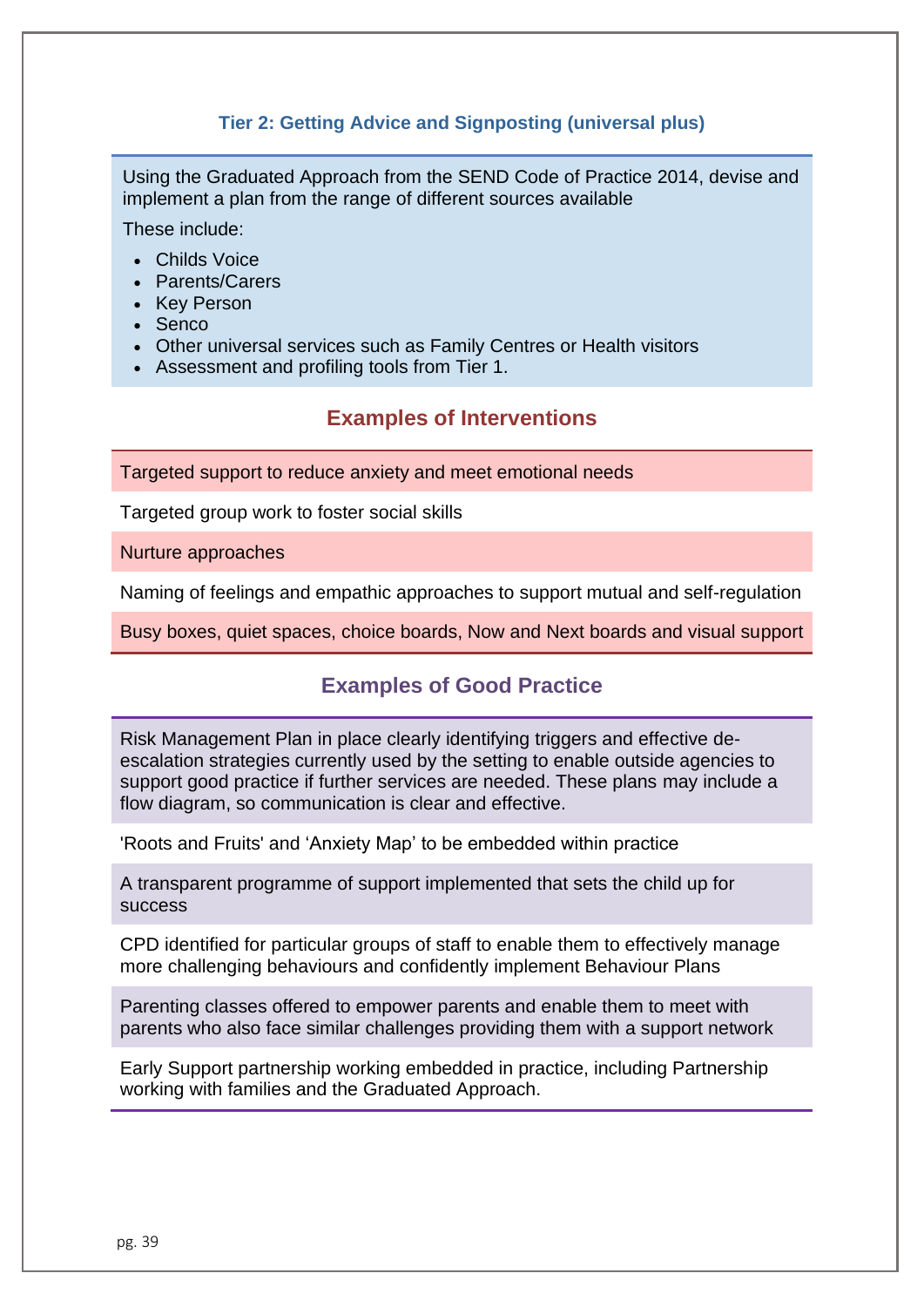#### **Tier 3: Getting Help (Targeted)**

This support is for a child who continues to cause concern with regards to their social and emotional needs. A setting may be feeling helpless and considering excluding a child.

There should be evidence of the Graduated Approach and Herts Steps approaches, including a management plan in place,

This support would be from a 0-5 SEND Specialist Advisory Teacher from ISL SEND Specialist Support Services

Part of this offer may include a block of support from a Specialist Inclusion Worker or Early Years Autism Specialist.

Access to additional services which may include Play Therapy, Counselling, Art Therapy, Family Support Worker (or equivalent), EP etc

An Early help Families First Assessment may be appropriate at this stage

# **Examples of Support**

Targeted block of support from 0-5 SEND Specialist Advisory Service

Specialist Advice and Support from outside agencies

Tailored training, support and strategies for setting staff to aide integration / reintegration

#### **Examples of Good Practice**

A programme of support that enables the child to succeed both socially and academically

Consultations and advice from outside agencies that are reviewed regularly.

For those children requiring an EHCP statutory paperwork to be collated in collaboration with stakeholders enabling more specialist provision to be accessed

Continuation of Graduated Approach and Risk Reduction cation plan reviews

Continual implementation of targeted advice, Steps approaches, Nurture interventions etc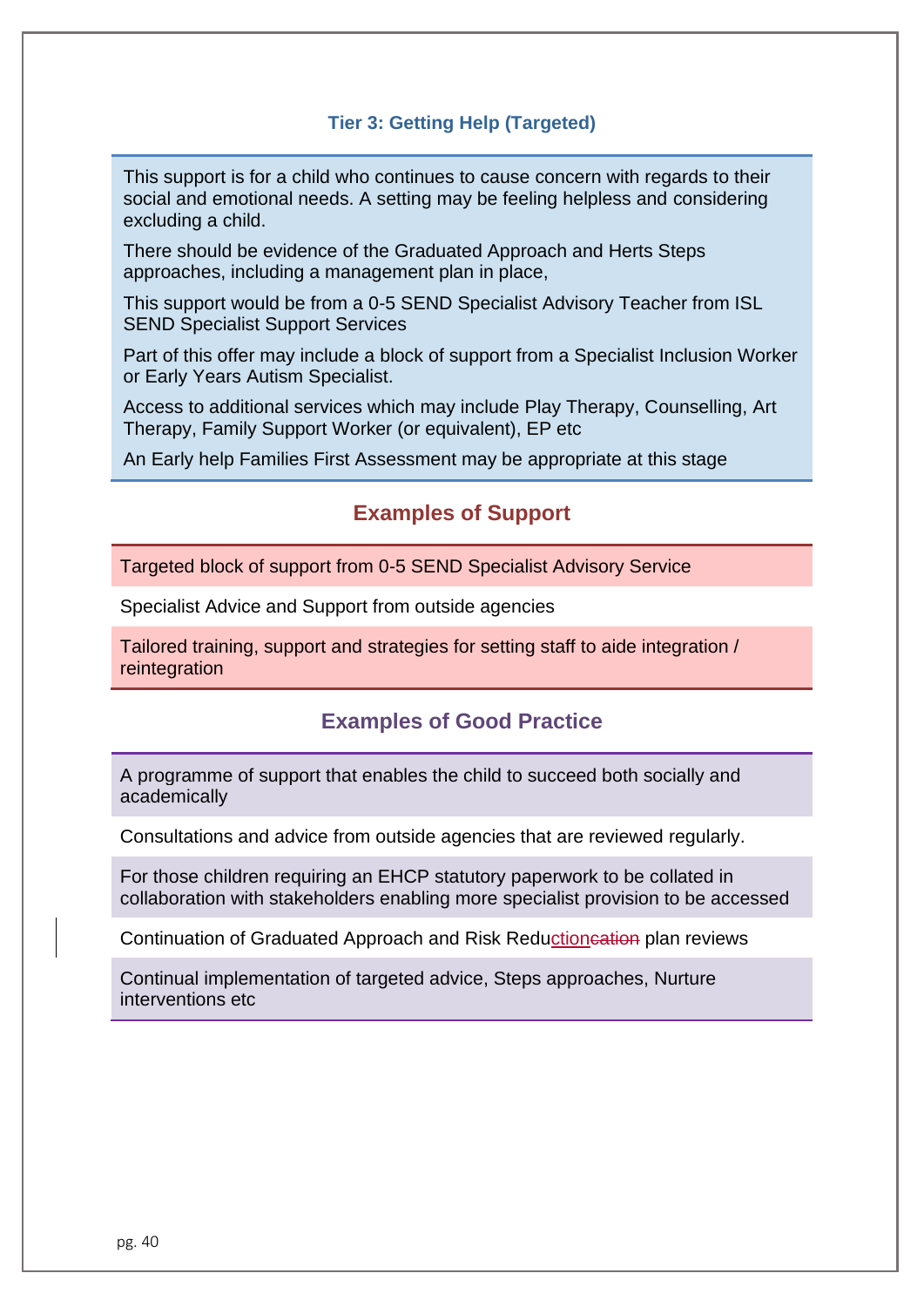# <span id="page-40-0"></span>**Appendix 6 – Glossary of terms and acronyms**

| <b>Academy</b>           | Academies are publicly-funded schools that are not maintained by the<br><b>Local Authority</b> |
|--------------------------|------------------------------------------------------------------------------------------------|
| <b>AEN</b>               | <b>Additional Educational Needs</b>                                                            |
| <b>AET</b>               | <b>Autism Education Trust</b>                                                                  |
| <b>AP</b>                | Alternative Provision, e.g. PRU, ESC                                                           |
| <b>CAMHS</b>             | <b>Child and Adolescent Mental Health Service</b>                                              |
| <b>CDC</b>               | <b>Child Development Centre</b>                                                                |
| <b>CCG</b>               | <b>Clinical Commissioning Group</b>                                                            |
| <b>CLA</b>               | <b>Children Looked After</b>                                                                   |
| <b>CPD</b>               | <b>Continuous Professional Development</b>                                                     |
| $\mathsf{CS}\phantom{0}$ | <b>Children's Services</b>                                                                     |
| <b>CYP</b>               | <b>Children and Young People</b>                                                               |
| <b>DfE</b>               | <b>Department for Education</b>                                                                |
| <b>DSPL</b>              | <b>Delivering Special Provision Locally</b>                                                    |
| <b>EHCNA</b>             | <b>Education, Health and Care Needs Assessment</b>                                             |
| <b>EHCP</b>              | Education, Health and Care Plan                                                                |
| <b>EHM</b>               | <b>Early Help</b>                                                                              |
| <b>ESC</b>               | Education Support Centre (also known as PRU or AP)                                             |
| <b>ESMA</b>              | <b>Education Support for Medical Absence</b>                                                   |
| EY                       | <b>Early Years</b>                                                                             |
| <b>EYAG</b>              | <b>Early Years Action Group</b>                                                                |
| <b>EYSDC</b>             | <b>Early Years Specialist Development Centre</b>                                               |
| <b>FE</b>                | <b>Further Education</b>                                                                       |
| <b>FF</b>                | <b>Families First</b>                                                                          |
| <b>Free School</b>       | Free schools are a type of academy                                                             |
| <b>HCC</b>               | <b>Hertfordshire County Council</b>                                                            |
| <b>HCS</b>               | Health and Community Services (Adult Care Services)                                            |